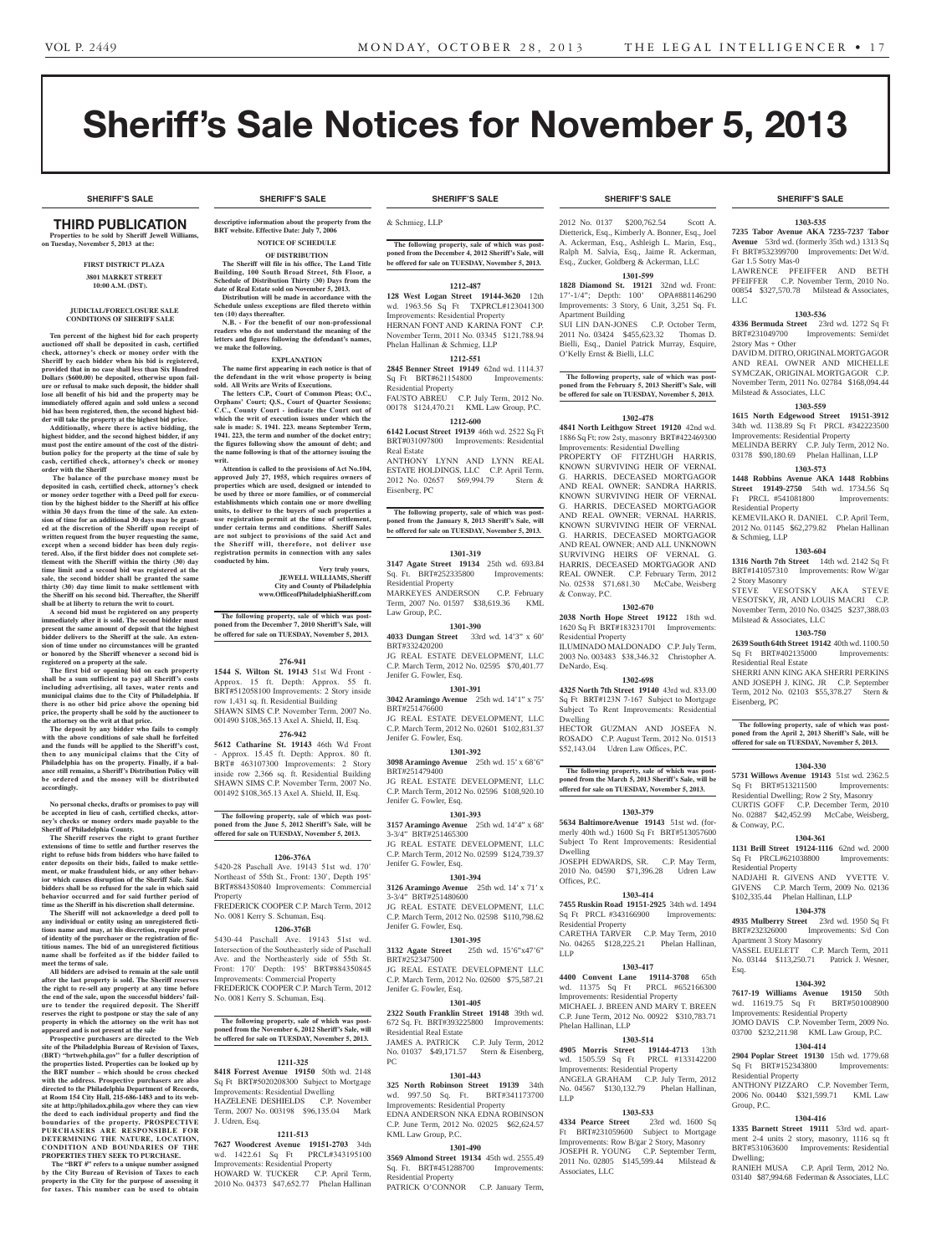Esq., Ashleigh L. Marin, Esq., Ralph M. Salvia, Esq., Jaime R. Ackerman, Esq., Zucker,

**1306-558 2673 Cedar Street 19125** 31st wd. 709.68 Sq. Ft. BRT#312050700 Improvements:

JUNG E. LEE C.P. February Term, 2009 No. 02366 \$160,814.84 KML Law Group, P.C. **1306-561 5406 Tackawanna Street 19124** 62nd

**1306-603 4143 Gilham Street 19135** 55th wd. 1935 Sq. Ft.; row b/gar 2 sty masonry BRT#552135600 Improvements: Residential Dwelling SALMA A. KARIM C.P. February Term, 2010 No. 02684 \$112,769.30 McCabe, Weisberg,

**1306-652A-B 49th Wd. (1331 West Ruscomb Street - Premises A - 19141)** 20 ft x 101 ft, 10 and 7/8 inches, x 23 ft 5/8 inches x 102 feet, 2 and 3/8 inches BRT#491140700 Improvements: Two Story, Brick Quadplex Made Up Of 2 Studios, One 1 Bedroom And One 3 Bedroom Apartments All With One Bath Each. **51st Wd. (5420 Warrington Street - Premises B - 19143)** 15 ft, 5 inches x 79 ft, 6 inches BRT#514056500 Improvements: Two Story, Brick Row Home Made Up Of 3 Bedrooms And

One Bath With A One Car Garage PONTIAC PROPERTIES, LLC C.P. June Term, 2011 No. 01076 \$162,387.51 Janet

**The following property, sale of which was post-poned from the July 2, 2013 Sheriff's Sale, will be offered for sale on TUESDAY, November 5, 2013.**

**1307-308 532 Leverington Avenue 19128-2634** 21st wd. 8232 Sq. Ft. BRT#213280100 Improvements:

PHILIP G. FORESTER C.P. May Term, 2011 No. 01520 \$60,927.51 Law Offices of

**1307-311 457 East Vernon Road 19119-1951** 22nd wd. 2258.75 Sq. Ft. BRT#222037757 Improvements: A Residential Dwelling DARNELL RUSSELL C.P. September Term, 2008 No. 05069 \$131,791.16 Scott A. Dietterick, Esq., Kimberly A. Bonner, Esq., Joel A. Ackerman, Esq., Ashleigh L. Marin, Esq., Ralph M. Salvia, Esq., Jaime R. Ackerman, Esq., Zucker, Goldberg & Ackerman, LLC **1307-314 2730 South Colorado Street 19145-4707**  26th wd. 1440 Sq. Ft. BRT#262042800 Improvements: A Residential Dwelling DON ANTHONY PICURI AKA DON A. PICURI C.P. February Term, 2012 No. 2859 \$336,910.32 Scott A. Dietterick, Esq., Kimberly A. Bonner, Esq., Joel A. Ackerman, Esq., Ashleigh L. Marin, Esq., Ralph M. Salvia, Esq., Jaime R. Ackerman, Esq., Zucker,

Goldberg & Ackerman, LLC

wd. 1126.77 Sq. Ft. Improvements: Residential Property MOUSTAPHA FOFANA C.P. June Term, 2012 No. 04017 \$77,526.29 KML Law

Residential Property

Group, P.C.

& Conway, P.C.

L. Gold, Esq.

Residential Dwelling

Gregory Javardian

Goldberg & Ackerman, LLC

CAMARA MCKENLEY

Arkema, Esq.

Hallinan, LLP

Residential Property

Residential Property

Phelan Hallinan, LLP

**1307-327 1603 York Street 19132-4458** 16th wd. Situate on the north side of York Street at the distance of 82 feet, 10 inches westward from the west side of 16th street. Subject to Mortgage Improvements: Row 2 Sty Masonry TEDDY T. YALLAH C.P. December Term, 2012 No. 03545 \$101,117.03 Chandra M.

**1307-328 1625 Pennington Road 19151-2719** 34th wd. 1462.66 Sq. Ft. PRCL#343320800 Improvements: Residential Property<br>CAMARA MCKENLEY C.P. September

Term, 2011 No. 02334 \$122,543.35 Phelan

**1307-330 2130 Morris Street 19145-1905** 36th wd. 868 Sq. Ft. PRCL#363131000 Improvements:

JERRY S. BLACKMON C.P. June Term, 2008 No. 03626 \$82,575.15 Phelan Hallinan, LLP **1307-332 4816 Greene Street 19144-6029** 12th wd. 2500 Sq. Ft. PRCL#123160400 Improvements:

EDDIE WARD AKA EDDIE WARD, JR C.P. December Term, 2012 No. 03124 \$106,369.95

**1307-335 1705 Bridge Street 19124-1309** 62nd wd. 1163.01 Sq. Ft. PRCL#622111600 Improvements: Residential Property WILLIAM J. MERVIN C.P. June Term, 2012 No. 02411 \$53,772.59 Phelan Hallinan, LLP

#### **1304-430 3825 North 8th Street 19140** 43rd wd. 1057.50

Sq Ft BRT#432301800 Improvements: Residential Property

NATHAN J. BROWN, CO-ADMINISTRATOR OF THE ESTAE OF DELORES CLAYTON AKA DELORES M. CLAYTON, DECEASED, DARLENE G. CARTER AS CO-ADMINISTRATOR OF THE ESTATE OF DELORES CLAYTON AKA DELORES M. CLAYTON, DECASED AND ALPHONSO B. CLAYTON AS CO-ADMINSTRATOR OF THE ESTAET OF DELORES CLAYTON AKA DELORES M. CLAYTON, DECEASED. C.P. July Term, 2005 No. 00686 \$40,190.29 KML Law Group, P.C.

# **1304-447**

**1933 South 22nd Street** 48th wd. Situate on the east side of Twenty-second Street at the distance of two hundred and forty-five feet eleven inches southward from the south side of Mifflin Street Subject to Mortgage Improvements: Row 2 Sty Masonry

NORMAN WHITE (DECEASED) C.P. December Term, 2011 No. 03402 \$84,645.36 Chandra M. Arkema, Esq.

#### **1304-482**

**5355 Woodland Avenue** 51st wd. Situate on the northwesterly side of Woodland Avenue at the distance of 377 ft 8-3/8 inches southwestwardly from the southwesterly side of 53rd stret Subject to Mortgage Improvements: Row W-off Str 2 Sty Masonry STEVEN L. GORDON C.P. January Term,

2012 No. 01351 \$98,840.88 Chandra M. Arkema, Esq.

# **The following property, sale of which was post-poned from the May 7, 2013 Sheriff's Sale, will be offered for sale on TUESDAY, November 5, 2013.**

#### **1305-317**

**7914 Ridge Avenue 19128** 21st wd. 8000 Sq. Ft. BRT#21-2-517900 Subject to Mortgage Improvements: Residential Dwelling JOSEPH R. HORVAT AND YVONNE HORVAT C.P. December Term, 2009 No. 01028 \$476,066.34 Mark J. Udren, Esq.

### **1305-391**

**613 North 56th Street 19131** 34th wd. 1129.39 Sq. Ft. BRT#041214400 Improvements: Residential Property

PROPERTY OF GWENDOLYN FOMAN-FREEMAN AKA GWENDOLYN FOMAN (MORTGAGOR) AND MARK FREEMAN (REAL OWNER) C.P. July Term, 2012 No. 01974 \$100,550.96 Christopher A. DeNardo, Esq.

#### **1305-423**

**2050 South Redfield Street 19143-5903**  40th wd. 1134.93 Sq. Ft. PRCL#401071600 Improvements: Residential Property ODIE GUYTON AKA ODIE V. GUYTON AND BETTY GUTYON C.P. May Term, 2011 No. 03111 \$67,466.16 Phelan Hallinan,

# **1305-429**

LLP

**1234 Marlborough Street 19125-3921**  18th wd. 1651.35 Sq. Ft. PRCL#181056700 Improvements: Residential Property CHERYL LUTTS, IN HER CAPACITY AS EXECUTRIX AND DEVISEE OF THE ESTATE OF CARL LUTTS, SR.; CARL LUTTS JR., IN HIS CAPACITY AS DEVISEE OF THE ESTATE CARL LUTTS, SR.; BRENDA LUTTS, IN HER CAPACITY AS HEIR OF THE ESTATE OF CARL LUTTS, SR. C.P. July Term, 2012 No. 01198 \$75,435.62

#### **1305-459**

Phelan Hallinan, LLP

**6015 Master Street 19151** 34th wd. 2248 Sq. Ft.; row 2sty masonry BRT#342028600 Subject to Mortgage Improvements: Residential Dwelling

DAVID BRYANT C.P. August Term, 2010 No. 01135 \$42,189.97 McCabe, Weisberg, & Conway, P.C.

#### **1305-549**

**138 West Spencer Street 19120** 61st wd. 1050 Sq. Ft. OPA #612220300 Subject to Mortgage Improvements: Residential Property

PATRICIA A. BLACKLEDGE AND BLACKLEDGE C.P. December Term, 2010 No. 00774 \$37,352.10 Brett A. Solomon, Michael C. Mazack

#### **1305-578**

**2746 South Randolph Street 19148** 39th wd. 1060 Sq. Ft. BRT#395153700 Improvements: Residential Property

ANTHONY MESORACA, AS INDIVIDUAL AND IN CAPACITY AS PRESIDENT OF ARACA INDUSTRIES, INC. AND ARACA INDUSTIRES, INC. A PA CORP. (MORTGAGOR) C.P. September Term, 2012 No. 002183 \$108,313.96 Christopher A. DeNardo, Esq.

**1305-629** 12119 Aster Road 66th wd. 4495.40 Sq. Ft. BRT#138N1-146 Improvements: Row B/gar 2 Story Mas + Other ROBERT EASELY C.P. July Term, 2012 No. 02071 \$156,810.13 Milstead & Associates, LLC

**1305-630 2020 Naudain Street** 30th wd. 909.90 Sq.

Ft. BRT#303041530 Improvements: Row 3 Story, Masonry SEAN P. DALTON AND MIKA J. DALTON C.P. October Term, 2012 No. 00059 \$314,200.02

Milstead & Associates, LLC **1305-639**

**5333 Willows Avenue** 51st wd. Situate on the northwest side of Willows Avenue at the distance of 256 feet southwestward from the southwest side of 53rd Street. Subject to Mortgage Improvements: Row 2 Sty Masonry VERA DELOATCH AND WAYNE GARY DELOATCH C.P. November Term, 2012 No. 00782 \$31,124.72 Chandra M. Arkema, Esq.

**The following property, sale of which was post-poned from the June 4, 2013 Sheriff's Sale, will be offered for sale on TUESDAY, November 5, 2013.**

# **1306-329**

**4425 Fleming Street 19128** 21st wd. 1750.10 Sq. Ft. BRT#211309900 Improvements: Residential Property MARTIN J. OTT, III C.P. January Term, 2013 No. 00708 \$272,180.49 KML Law Group, P.C.

#### **1306-348**

**6511 Bobolink Place 19142** 40th wd. 3156.4 Sq. Ft.; row b/gar 2sty, masonry BRT#406568106 Improvements: Residential Dwelling DEBORAH FELICE STANCIL AKA DEBORAH F. STANCIL C.P. January Term, 2011 No. 04572 \$76,681.14 McCabe, Weisberg, & Conway, P.C.

#### **1306-410**

**3548 North 18th Street 19140** 38th wd. 1935.50 Sq. Ft. BRT#112257800 Improvements: Residential Dwelling RICKY MALLOY C.P. March Term, 2010 No.

05466 \$117,543.73 Udren Law Offices, P.C. **1306-417**

**5822 North Broad Street 19141** 17th wd. Land area 1343.16 Sq. Ft.; Improvement area 2240 Sq Ft BRT#882934990

RAYMOND T. BLUE AND VERONICA I.<br>BLUE C.P. July Term, 2011 No. 00349 C.P. July Term, 2011 No. 00349 \$161,837.50 David Banks, Esq., Banks & Banks **1306-432**

**2703 East Venango Street 19134** 45th wd. 897.75 Sq. Ft. BRT#451084000 Subject to Mortgage Improvements: Residential Dwelling RENEE FLYNN C.P. September Term, 2012 No. 00818 \$213,123.58 Richard J. Nalbandian, Esq. for Powers, Kim & Javardian, LLC

#### **1306-461A-B**

**1307 Cottman Avenue - Premises A - 19111**  56th wd. 3365.19 Sq. Ft. BRT#871246550 Subject To Mortgage (executing Plaintiff's mortgage) Improvements: Str/off And Apts 2 Sty Masonry

**1309 Cottman Avenue - Premises B - 19111**  56th wd. 3365.19 Sq. Ft. BRT#882926575 Subject To Mortgage (executing Plaintiff's mortgage) Improvements: School 2 Sty Masonry HOWARD AND MELVYN SCHWARTZ C.P. October Term, 2012 No. 4431 \$145,304.01 Weber Gallagher Simpson Stapleton Fires & Newby, LLP, Kenneth M. Portner, Esq.

#### **1306-481**

**2021 Castor Avenue 19134** 45th wd. 1116.50 Sq. Ft. BRT#452202300 Improvements: Residential Property MARLENE GUZMAN C.P. November Term,

2011 No. 000607 \$62,307.22 Caitlin M. Donnelly, Esq. **1306-524**

#### **5108 Roosevelt Boulevard 19124** 35th wd. 6500 Sq. Ft. BRT#351028400 Improvements:

Residential Real Estate WILTON JEAN FRANCOIS C.P. November Term, 2012 No. 01984 \$420,226.23 Stern & Eisenberg, PC

#### **1306-530**

Kristine M. Anthou, Esq.

**5948 Bennington Street 19120** 35th wd. 1173 Sq. Ft. BRT#352328700 Improvements: Residential Property JULIE TANON AND HEDY SABATER C.P. September Term, 2012 No. 03296 \$68,279.56

# **1306-538**

**1147 South Clifton Street 19147-4616** 2nd wd. 910 Sq. Ft. BRT#021567000 Improvements: Residential Property

C.P. December Term, 2011 No. 3782 \$148,459.90 Scott A. Dietterick, Esq., Kimberly A. Bonner, Esq., Joel A. Ackerman,

#### **SHERIFF'S SALE SHERIFF'S SALE SHERIFF'S SALE SHERIFF'S SALE SHERIFF'S SALE**

**1307-342**

**364 Daly Street 19148-3307** 39th wd. 700 Sq. Ft. PRCL#392148500 Improvements: Residential Property CYNTHIA C. CROSS AKA CYNTHIA CROSS C.P. August Term, 2011 No. 01952 \$85,009.42 Phelan Hallinan, LLP

# **1307-343**

**1426 West Nedro Avenue 19141-1823**  17th wd. 1633 Sq. Ft. PRCL#171151900 Improvements: Residential Property SIMONE WEST C.P. January Term, 2012 No. 03298 \$127,553.49 Phelan Hallinan, LLP

#### **1307-349**

**6459 Belfield Avenue 19119-3907** 22nd wd. 4722.46 Sq. Ft. PRCL#221248000 Improvements: Residential Property NAJAH YASMEEN BILAL C.P. November Term, 2012 No. 02953 \$178,224.74 Phelan Hallinan, LLP

# **1307-351**

**5116 North Fairhill Street 19120-3127**  49th wd. 2216.20 Sq. Ft. BRT#492099200 Improvements: Residential Property HELENA WATSON C.P. January Term, 2012

No. 03568 \$28,896.49 Phelan Hallinan, LLP **1307-352**

**1464 North 59th Street 19151-4201** 34th wd. 1461.88 Sq. Ft. PRCL#342149700 Improvements: Residential Property JAMES CURETON C.P. April Term, 2012 No. 00352 \$111,992.37 Phelan Hallinan, LLP

# **1307-359**

**1932 Morris Street 19145** 36th wd. 1074.68<br>Sq. Ft. BRT#363126000 Improvements: Sq. Ft. BRT#363126000 Residential Property

JAVINA R. CHAMBERLAIN C.P. August Term, 2007 No. 01179 \$96,377.95 KML Law Group, P.C. **1307-363**

# **5442 Oakland Street 19124** 62nd wd. 1196

Sq. Ft. BRT#621393900 Improvements: Residential Property LUZ AIDA MARIN C.P. September Term, 2012 No. 02465 \$74,684.77 KML Law

Group, P.C. **1307-368**

**4213 Hellerman Street 19135** 55th wd. 1243.41 Sq. Ft. BRT#552113100 Improvements: Residential Dwelling

ELIZABETH BERRY C.P. February Term, 2013 No. 02387 \$85,419.98 Heather Riloff, Esq.

#### **1307-370 5210 Sansom Street 19139-3420** 60th wd.

(Formerly part of the forth-sixth wd.) 1474.98 Sq. Ft. PRCL#602040200 Improvements: Residential Property SAMUEL SHEPHERD AND JANIS WILLIAMS-SHEPHERD C.P. December Term, 2011 No. 02949 \$121,011.07 Phelan Hallinan, LLP

#### **1307-377**

**2520 North 17th Street 19132-3927** 16th wd. 1035.15 Sq. Ft. PRCL#161171400 Improvements: Residential Property EUGENE STALLWORTH C.P. August Term, 2009 No. 1148 \$49,159.77 Phelan Hallinan, LLP

#### **1307-378**

**2758 Mower Street 19152-2107** 57th wd. 2731.05 Sq. Ft. PRCL#571100000 Improvements: Residential Property MARK E. GEIST C.P. November Term, 2010 No. 03473 \$174,168.26 Phelan Hallinan, LLP

#### **1307-384 5443 North 6th Street 19120-2705** 61st

wd. 1413.75 Sq. Ft. PRCL#612281000 Improvements: Residential Property ELIZABETH MILLER, IN HER CAPACITY AS ADMINSTRATRIX AND HEIR OF THE ESTATE OF NEIL MILLER AKA NEIL R. MILLER, DECEASED. UNKNOWN HEIRS, SUCCESSORS, ASSIGNS, AND ALL PERSONS, FIRMS, OR ASSOCIATIONS CLAIMING RIGHT, TITLE, OR INTEREST FROM OR UNDER NEIL MILLER DECEASED. C.P. August Term, 2012 No. 03535 \$50,139.83 Phelan Hallinan, LLP

#### **1307-387 5004 North Hutchinson Street 19141-3917**

49th wd. 1134.60 Sq. Ft. PRCL#491326600 Improvements: Residential Property KAYTHEE BARNES C.P. June Term, 2012

No. 02226 \$69,818.76 Phelan Hallinan, LLP **1307-388**

**5943 North 3rd Street 19120-1843** 61st wd. 1232.80 Sq. Ft. PRCL#612389700 Improvements: Residential Property

ANDRENA L. DIXON C.P. April Term, 2011 No. 03124 \$97,811.99 Phelan Hallinan, LLP

# **1307-389**

**6222 North Palethorp Street aka 6222 Palethorp Street 19120-1515** 61st wd. 1200 Sq. Ft. PRCL#611041800 Improvements:

Residential Property CARMELA DAVIS MACK C.P. September Term, 2011 No. 01148 \$72,985.72 Phelan Hallinan, LLP

#### **1307-393**

**1002 West Rockland Street 19141-3908**  49th wd. 1912.50 Sq. Ft. PRCL#491114900 Improvements: Residential Property EDWARD MUHAMMAD AND SHAY HUNTLEY C.P. July Term, 2012 No. 03171 \$88,756.72 Phelan Hallinan, LLP

**6526 North 17th Street 19126-3514** 17th wd. 1408 Sq. Ft. PRCL#172214500 Improvements: Residential Property

DWAYNE D. NELSON C.P. January Term,<br>2012 No. 03291 \$117,844.30 Phelan 2012 No. 03291 \$117,844.30

**1307-399 437 East Mount Pleasant Avenue 19119**  22nd wd. 18500 Sq. Ft. BRT#222148900 Improvements: Residential Property KHADRI ABDUS-SABOOR AND RASHIDA PATIENCE C.P. August Term, 2009 No. 02451 \$791,895.99 KML Law Group, P.C. **1307-409 3324 Jasper Street 19134-2536** 45th wd. 942.50 Sq. Ft. PRCL#452379600 Improvements: Residential Property HERIBERTO RIVERA C.P. October Term, 2012 No. 04049 \$38,850.66 Phelan Hallinan,

**1307-414 5918 Turner Street 19151-3530** 34th wd. 1069.80 Sq. Ft. PRCL#342102200 Improvements: Residential Property ENIDE PICHONOT C.P. March Term, 2012 No. 00209 \$37,182.17 Phelan Hallinan, LLP **1307-415 764 Hill Road 19128-1515** 21st wd. 3455 Sq. Ft. PRCL#214010300 Improvements:

GINA M. PAULINE C.P. February Term, 2013 No. 00037 \$260,814.26 Phelan Hallinan,

**1307-416 3215 North Dover Street 19129-1814**  38th wd. 831.14 Sq. Ft. PRCL#381273000 Improvements: Residential Property UNKNOWN HEIRS, SUCCESSORS, ASSIGNS, AND ALL PERSONS, FIRMS, OR ASSOCIATIONS CLAIMING RIGHT, TITLE, OR INTEREST FROM OR UNDER LULA M. BOYKINS, DECEASED C.P. July Term, 2012 No. 03003 \$79,385.26 Phelan Hallinan, LLP **1307-419 9922 Crestmont Avenue 19114-1962**  66th wd. 2304 Sq. Ft. PRCL#661289508 Improvements: Residential Property ELAINE BLACK, INDIVIDUALLY AND IN HER CAPACITY AS ADMINSTRATRIX OF THE ESTATE OF JOSEPH W. BLACK AKA JOSE BLACK C.P. December Term, 2012 No. 00420 \$36,808.33 Phelan Hallinan, LLP **1307-423 1415 Benner Street 19149-3214** 54th wd. 1931.17 Sq. Ft. PRCL#541021700 Improvements: Residential Property ALICIA GRIFFIN AKA ALESHIA R. GRIFFIN C.P. December Term, 2004 No. 03035 \$72,612.44 Phelan Hallinan, LLP **1307-424 9658 Sandanne Road 19115** 63rd wd. 6900 Sq. Ft. BRT#632200413 Improvements:

#### **1307-398**

Hallinan, LLP

LLP

LLP

Residential Property

Residential Property

Sq. Ft. BRT#406329200 Residential Property

Sq. Ft. BRT#632304100 Residential Property

Mucci, III, Esq.

Mucci, III, Esq.

Offices, P.C.

THEODORE GULAR C.P. December Term, 2012 No. 003555 \$349,166.26 Leonard J.

**1307-425 6820 Guyer Avenue 19142** 40th wd. 1184

DIABY VAKARAMOKO C.P. August Term, 2012 No. 2769 \$60,769.74 Leonard J.

**1307-427 8937 Turton Drive 19115** 63rd wd. 2910<br>Sq. Ft. BRT#632304100 Improvements:

CLIFFORD HILL AND WARREN SALLEY C.P. September Term, 2012 No. 00851 \$291,181.33 Leonard J. Mucci, III, Esq. **1307-431 1750 North Wilton Street aka 5248 West Columbia Avenue 19131** 52nd wd. 461.12 Sq. Ft. BRT#521314400 Subject to Mortgage Improvements: Residential Dwelling MARJORIE J. FISHER C.P. August Term, 2006 No. 00578 \$44,814.37 Udren Law

**1307-435 2040 Tyson Avenue 19149-1809** 54th wd. 3698.20 Sq. Ft. BRT#542077900 Improvements: Residential Dwelling YOUNG HAE PARK AND STONE PARK C.P. April Term, 2012 No. 01128 \$143,441.55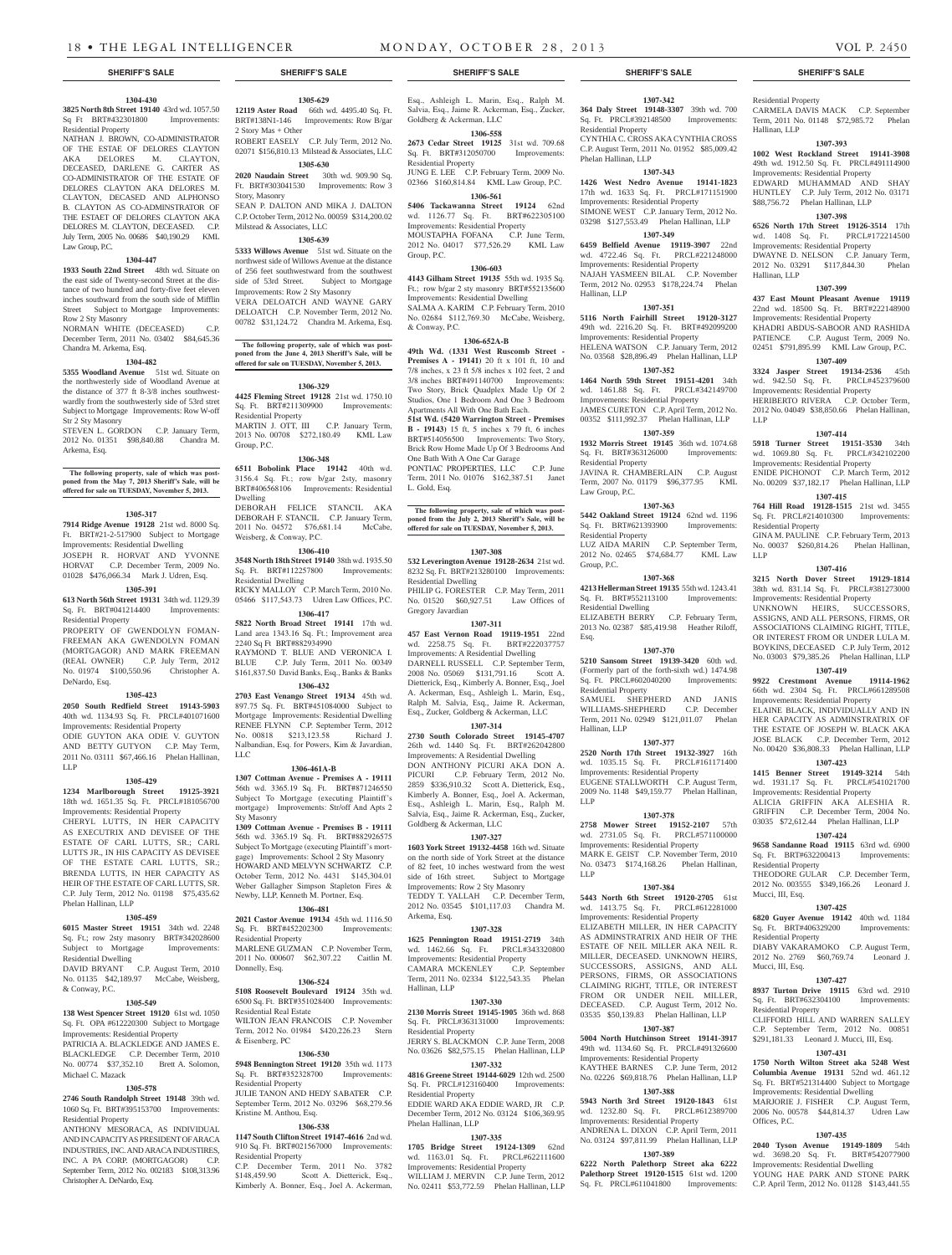Residential Property

Goldberg & Ackerman, LLC

Residential Property

Dwelling

Residential Property

Residential Property

KML Law Group, P.C.

Law Group, P.C.

Residential Property

Residential Property

Residential Property

Residential Property

Residential Property

Associates, LLC

Sq. Ft. BRT#871137700 Commercial Real Estate

P.C.

Group, P.C.

**1307-577 621 Fitzgerald Street 19148** 39th wd. 904 Sq. Ft. BRT#393109300 Improvements:

CHRISTOPHER ROSATO C.P. February Term, 2009 No. 02981 \$103,646.36 Scott A. Dietterick, Esq., Kimberly A. Bonner, Esq., Joel A. Ackerman, Esq., Ashleigh L. Marin, Esq., Ralph M. Salvia, Esq., Jaime R. Ackerman, Esq., Zucker, Goldberg & Ackerman, LLC **1307-581 3526 Welsh Road 19136** 56th wd. 1110 Sq. Ft. BRT#642308901 Improvements: Residential

SAFAA DEEB C.P. February Term, 2013 No. 00356 \$142,488.14 Heather Riloff, Esq. **1307-589 5422 Willows Avenue 19143** 51st wd. 1222.50 Sq. Ft. BRT#513213400 Improvements:

SONYA RIGGS C.P. October Term, 2011 No. 00038 \$92,674.94 KML Law Group, P.C. **1307-592 5942 Callowhill Street 19151** 4th wd. 1440 Sq. Ft. BRT#042184300 Improvements:

EDWARD A. FENDERSON, JR. C.P. December Term, 2009 No. 03295 \$39,757.06

**1307-598 5233 Roosevelt Boulevard 19124** 23rd wd. 1911.74 Sq. Ft. BRT#233026600 Improvements: Residential Property CLARK E. MCCAULEY C.P. December Term, 2008 No. 03210 \$45,155.94 KML

**1307-601 641 South Yewdall Street 19143** 46th wd. 1005 Sq. Ft. BRT#463169400 Improvements:

ISAAC COLLINS C.P. January Term, 2010 No. 02386 \$91,203.22 KML Law Group, P.C. **1307-602 1338 South Percy Street 19147** 1st wd. 892.32 Sq. Ft. BRT#884005357 Improvements:

ANTHONY FALCIANI C.P. January Term, 2011 No. 02383 \$97,221.55 KML Law

**1307-603 1713 South Second Street 19148** 1st wd. 2460 Sq. Ft. BRT#011202500 Improvements:

CURRY CUNNINGHAM AND ALFIE R. PELZER C.P. September Term, 2008 No. 02803 \$193,671.87 KML Law Group, P.C. **1307-605 3575 Emerald Street 19134** 45th wd. 1149.61 Sq. Ft. BRT#452329800 Improvements:

TERESA DERR C.P. December Term, 2012 No. 00911 \$71,899.31 KML Law Group,

**1307-606 700 Byberry Road 19116** 58th wd. Irregular dimension OPA#582360500 Improvements:

ANNA BRODSKY AND LEV Y. BRODSKY C.P. June Term, 2011 No. 00616 \$250,020.55 Richard M. Squire & Associates, LLC **1307-607 4060 Howland Street 19124** 33rd wd. 14'10" frontage x 65' depth OPA#332366000 Improvements: Residential Property RUTH COLON C.P. December Term, 2011 No. 00724 \$73,864.04 Richard M. Squire &

**1307-609 1527 South Street 19146** 30th wd. 1360

EUGENE BROWN C.P. June Term, 2012 No. 03551 \$672,459.51 Stern & Eisenberg, P.C. **1307-610 1209 Spruce Street 19107** 8th wd. 2520

**1307-574 4537 North Carlisle Street 19140** 13th wd. 1599 Sq. Ft. BRT#132018400 Improvements: Sq. Ft. BRT#881518110 Improvements:

BENJAMIN HOLDINGS, LLC C.P. December Term, 2012 No. 03950 \$437,148.70

**1307-615 5959 Horrocks Street 19149-3316** 62nd wd. 2677.50 Sq. Ft. PRCL1#621355900, PRCL2#621385200 Improvements:

PEDRO J. MARTINEZ C.P. August Term, 2010 No. 03407 \$183,533.36 Phelan

**1307-618 6244 Clearview Street 19138-1010** 59th wd. 1280 Sq. Ft. PRCL#592307415 Improvements: Residential Property JENAE SABIR C.P. November Term, 2010 No. 02010 \$73,911.82 Phelan Hallinan, LLP **1307-620 2009 North Cleveland Street 19121-1501**  32nd wd. 630 Sq. Ft. PRCL#321232800 Improvements: Residential Property DANDRE T. PARMLEY C.P. February Term, 2012 No. 03101 \$62,604.25 Phelan

**1307-622 330 North Salford Street 19139-1228** 4th wd. 900 Sq. Ft. PRCL#042263400 Improvements:

KENNETH MORRIS C.P. April Term, 2012 No. 03250 \$47,872.66 Phelan Hallinan, LLP **1307-624 5639 Washington Avenue 19143-2813**  46th wd. 1210.40 Sq. Ft. PRCL#463152100 Improvements: Residential Property MARQUIETA S. CLARK C.P. December Term, 2012 No. 00553 \$106,983.11 Phelan

**1307-630 1336 South Ruby Street 19143-4928** 51st wd. 1524.88 Sq. Ft. PRCL#511251700 Improvements: Residential Property PAMELA CARR C.P. December Term, 2011 No. 02309 \$47,746.99 Phelan Hallinan, LLP **1307-631 5946 Horrocks Street 19149-3313** 62nd wd. 1475.91 Sq. Ft. PRCL#621344900 Improvements: Residential Property MOSAMMAT A. BEGUM C.P. December Term, 2012 No. 00965 \$160,874.72 Phelan

**1307-637 926 Tustin Street 19111-1431** 63rd wd. 4100 Sq. Ft. PRCL#632033189 Improvements:

ANDREW YAREMCHUK C.P. March Term, 2012 No. 01732 \$171,536.56 Phelan

**1307-645 2439 Myrtlewood Street 19132-3015** 28th wd. 798 Sq. Ft. BRT#282041200 Improvements:

SOPHIA SARITSOGLOU C.P. June Term, No. 02574 \$54739.51 Powers, Kirn &

**The following property, sale of which was postponed from the August 6, 2013 Sheriff's Sale, will be offered for sale on TUESDAY, November 5, 2013.**

**1308-305 7510 Henry Avenue 19128-3101** 21st wd. 8821 Sq. Ft. PRCL#214244700 Improvements:

DAVID BOYLE C.P. November Term, 2009 No. 03707 \$245,392.87 Phelan Hallinan,

**1308-309 6505 Buist Avenue 19142-2803** 40th wd. 1236.62 Sq. Ft. PRCL#406250400 Improvements: Residential Property FRANK BRENNAN C.P. October Term, 2011 No. 00041 \$41,650.02 Phelan Hallinan, LLP **1308-318 1825 West Ashdale Street 19141-1006**  17th wd. 900 Sq. Ft. PRCL#171054800 Improvements: Residential Property GUY M. SCHOOLFIELD AND MELISSA V SCHOOLFIELD C.P. March Term, 2012 No. 02611 \$35,966.01 Phelan Hallinan, LLP **1308-330 5816 Tulip Street 19135-4208** 41st wd. 2000 Sq. Ft. PRCL#411420800 Improvements:

ANGELIC VIERA C.P. January Term, 2012 No. 00482 \$145,385.96 Phelan Hallinan,

**1308-332 4514 Baltimore Avenue 19143** str/off + apts 3 story masonry BRT#461089000 Improvements: Residential Dwelling SHEZANN H. SVED AND UNITED STATES OF AMERICA C/O US ATTORNEY FOR THE EASTERN DISTRICT OF PENNSYLVANIA C.P. April Term, 2011 No. 000021 \$218,315.96

Commercial Real Estate

Stern & Eisenberg, P.C.

Residential Property

Hallinan, LLP

Hallinan, LLP

Hallinan, LLP

Hallinan, LLP

Residential Property

Residential Dwelling

Hallinan, LLP

Javardian, LLC

Residential Property

Residential Property

LLP

LLP

Residential Property

JUSTIN A. WILSON C.P. November Term, 2009 No. 4239 \$75,832.54 Scott A. Dietterick, Esq., Kimberly A. Bonner, Esq., Joel A. Ackerman, Esq., Ashleigh L. Marin, Esq., Ralph M. Salvia, Esq., Jaime R. Ackerman, Esq., Zucker, Goldberg & Ackerman, LLC **1307-576 1317 Snyder Avenue 19148-5514** 39th wd. 1350 Sq. Ft. BRT#394274600 Subject to Mortgage Improvements: Residential Property LAWRENCE J. RAO JR., AKA LAWRENCE RAO JR C.P. January Term, 2012 No. 3019 \$157,091.58 Scott A. Dietterick, Esq., Kimberly A. Bonner, Esq., Joel A. Ackerman, Esq., Ashleigh L. Marin, Esq., Ralph M. Salvia, Esq., Jaime R. Ackerman, Esq., Zucker,

# Barbara A. Fein, Esq.

**1307-437 7327 Sommers Road 19138-1329** 15th wd. 1936.38 Sq. Ft. BRT#201327500 Improvements: Residential Dwelling ARTHUR ROSEBORO C.P. August Term,

2012 No. 01879 \$61,339.33 Barbara A. Fein, Esq.

### **1307-438**

**7550 Woodbine Avenue 19151-2720** 34th wd. 1638 Sq. Ft. BRT#343200400 Improvements: Residential Dwelling ERNEST FIELDS AND AUDREY FIELDS

C.P. December Term, 2011 No. 00863 \$102,957.07 Barbara A. Fein, Esq.

#### **1307-444**

**521 Hoffman Street 19148** 39th wd. 700 Sq. Ft. BRT#392008300 Improvements: Residential Real Estate UNKNOWN HEIRS, EXECUTORS, AND DEVISEES OF THE ESTATE OF CHERYL

SHEPHERD C.P. June Term, 2012 No. 03124 \$39,822.41 Stern & Eisenberg, P.C. **1307-449**

#### **532 Turner Street 19122** 18th wd. 784 Sq. Ft. BRT#183009900 Improvements: Residential **Property**

LAMONTE OWENS, III C.P. September Term, 2011 No. 0955 \$93,435.59 Christopher A. DeNardo, Esq.

#### **1307-451**

**7415 North 21st Street 19138** 10th wd. 1740 Sq. Ft. BRT#101181600 Improvements: Residential Property

# PAMELA L. TURLINGTON, EXECUTRIX

OF THE ESTATE OF DOROTHY PICKETT, DECEASED C.P. January Term, 2010 No. 000480 \$36,809.66 Leonard J. Mucci, III, Esq. **1307-467 6626 Lansdowne Avenue 19151** 34th

wd. 1134.75 Sq. Ft. BRT#344022900 Improvements: Residential Property CHARITA N. HENRY C.P. December Term, 2012 No. 002684 \$64,698.95 Leonard J. Mucci, III, Esq.

### **1307-470**

# **9748 Cowden Street 19115** 58th wd. 3000 Sq. Ft. BRT#581450000 Improvements:

Residential Property DIAB SALIM ISSA AKA DIAB SALIM ISSA AND SAMIR ABU-AJAJ AKA SAMIR ABU-AGAG C.P. September Term, 2012 No. 00495

#### \$277,392.41 Kristine M. Anthou, Esq. **1307-473**

#### **2165 Haworth Street 19124** 62nd wd. 2115 Sq. Ft. BRT#622035515 Improvements: Residential Property

 C.P. September Term, 2009 No. 02137 \$111,365.79 Kristine M. Anthou, Esq.

# **1307-475**

**2610 East Almond Street 19125** 31st wd. 744 Sq. Ft. BRT#312081000 Improvements: Residential Property<br>MATHEW HOC

HOCHSTRASSER AKA MATTHEW HOCHSTRASSER C.P. February Term, 2012 No. 03873 \$120,852.33 Kristine M. Anthou, Esq.

#### **1307-477**

**430 East Tuplehocken Street 19144** 59th wd. 2250 Sq. Ft. BRT#592108300 Improvements: Residential Property

PATRICIA HARRIS AND KEITH GREEN C.P. September Term, 2012 No. 03469 \$56,216.70 Kristine M. Anthou, Esq.

# **1307-478**

**1829 East Ontario Street 19134** 45th wd. 875 Sq. Ft. BRT#452081000 Improvements:

Residential Property LEO JIWANMALL C.P. September Term, 2012 No. 02762 \$76,832.74 Kristine M.

# **1307-479**

Anthou, Esq.

**6354 Cottage Street 19135** 41st wd. 1440

Sq. Ft. BRT#552390000 Improvements: Residential Property DAVID D. GAETA C.P. May Term, 2012 No.

03177 \$111,193.62 Kristine M. Anthou, Esq.

# **1307-483**

**4542 Strahle Street 19136** 65th wd. 2751.04 Sq. Ft.; row b/gar 2 sty masonry BRT#652062400 Improvements: Residential Dwelling

#### MICHAEL MILLER, JEAN LUND, AND UNITED STATES OF AMERICA C.P. October Term, 2011 No. 00393 \$123,378.69 McCabe, Weisberg, & Conway, P.C.

### **1307-484**

**1811 Lippincott Street 19134** 25th wd. 1554 Sq. Ft.; row 2 sty, masonry BRT#252277600 Improvements: Residential Dwelling JOAN A. BURNS AND JOSEPH F. BURNS C.P. July Term, 2012 No. 04591 \$17,948.57

#### McCabe, Weisberg, & Conway, P.C. **1307-490**

**110 Mifflin Street 19148** 39th wd. 1924.2 Sq. Ft.; row 2 sty masonry BRT#391008200

Improvements: Residential Dwelling MEREDITH O'DONNELL AND MICHAEL O'DONNELL C.P. February Term, 2010 No. 01702 \$164,044.87 McCabe, Weisberg, & Conway, P.C.

## **1307-494**

**9235 Academy Road 19114** 57th wd. 8700 Sq. Ft.; det w/d gar 1.5 sty frame BRT#572341500 Subject to Mortgage Improvements: Residential Dwelling

LORI LOBIONDO, KNOWN SURVIVING HEIR OF ROSE STEINKE, DECEASED MORTGAGOR AND REAL OWNER, DIANE L. LOBIONDO, KNOWN SURVIVING HEIR OF ROSE STEINKE, DECEASED MORTGAGOR AND REAL OWNER, RICHARD M. LOBIONDO, KNOWN SURVIVING HEIR OF ROSE STEINKE, DECEASED MORTGAGOR AND REAL OWNER, CHARLES S. LOBIONDO, KNOWN SURVIVING HEIR OF ROSE STEINKE, DECEASED MORTGAGOR AND REAL OWNER AND ALL UNKNOWN SURVIVING HEIRS OF ROSE STEINKE, DECEASED MORTGAGOR AND REAL OWNER. C.P. November Term, 2011 No. 01105 \$202,413.23 McCabe, Weisberg, & Conway, P.C.

#### **1307-495**

**1826 68th Avenue 19126** 10th wd. 3121.13 Sq. Ft.; row b/gar 2 sty masonry BRT#101253400 Improvements: Residential Dwelling FLORENCE THOMPSON AKA FLORENCE KATIE THOMPSON C.P. March Term, 2009 No. 01896 \$83,062.19 McCabe, Weisberg, & Conway, P.C.

### **1307-501**

**5225 Oakland Street 19124** 62nd wd. BRT#621401800 Subject to Mortgage Improvements: Residential Dwelling MARJORIE S. DUVAL AND EDGARDO GUZMAN C.P. May Term, 2010 No. 03955 \$153,486.97 Udren Law Offices, P.C.

# **1307-505**

**2127 East Washington Lane 19138** 50th wd. 4530.10 Sq. Ft. BRT#501395100 Improvements: Residential Dwelling SHERAE A. MORRIS C.P. May Term, 2012 No. 03500 \$121,743.11 Udren Law Offices, P.C.

#### **1307-509**

**12039 Sewell Road 19116** 35th wd. 7500 Sq. Ft. BRT#582587800 Improvements: Residential Dwelling WILLIAM E. EGENOLF C.P. May Term, 2009 No. 03805 \$155,566.17 Mark J. Udren, Esq.

# **1307-511**

**234 South 57th Street 19139** 60th wd. 1282.23 Sq. Ft. BRT#604252700 Improvements: Residential Dwelling ALBERT GEDDES C.P. November Term, 2010 No. 03114 \$72,257.07 Udren Law Offices, P.C.

# **1307-515**

**1914 South 69th Street 19142-1202** 40th wd. 2827.04 Sq. Ft. PRCL#403200300 Improvements: Residential Property CARLA L. RAHEMTULLA C.P. July Term,<br>2012 No. 03988 \$108.549.24 Phelan 2012 No. 03988 \$108,549.24 Hallinan, LLP

**1307-517 4554 North Smedley Street 19140-1145**  13th wd. 1315.10 Sq. Ft. PRCL#132134700 Improvements: Residential Property ROBER TL. FELICIANI, III, ESQUIRE IN HIS CAPACITY AS ADMINISTRATOR DBN OF THE ESTATE OF ELLA L. WHEELER AKA ELLA WHEELER, CHERYL A. FUREY, ESQUIRE IN HER CAPACITY AS ADMINISTRATOR DBN OF THE ESTATE OF ELLA L. WHEELER AKA ELLA WHEELER LEVERN CONVINGTON, IN HER CAPACITY AS HEIR OF THE ESTATE OF

ELLA L. WHEELER AKA ELLA WHEELER UNKNOWN HEIRS, SUCCESSORS, ASSIGNS, AND ALL PERSONS, FIRMS, OR ASSOCIATIONS CLAIMING RIGHT, TITLE, OR INTEREST FROM OR UNDER ELLA L. WHELLER AKA ELLA WHEELER, DECEASED. C.P. August Term, 2012 No. 03530 \$71,093.05 Phelan Hallinan, LLP

### **1307-518**

**406 East Upsal Street 19119-3927** 22nd wd. 1337.86 Sq. Ft. PRCL#221084500 Improvements: Residential Property REGINA TAYLOR C.P. September Term, 2012 No. 02841 \$126,489.75 Phelan Hallinan, LLP

#### **1307-522**

**1732 Megargee Street 19152-1804** 56th wd. 2222 Sq. Ft. PRCL#562220800 Improvements: Residential Property BEVERLY FOX, HERMAN FOX AND NADINE BREEZE C.P. January Term, 2012 No. 01183 \$143,301.25 Phelan Hallinan, LLP **1307-523**

**9231 Convent Avenue 19114-3514** 57th

# **SHERIFF'S SALE SHERIFF'S SALE SHERIFF'S SALE SHERIFF'S SALE SHERIFF'S SALE**

wd. 6000 Sq. Ft. PRCL#572226800 Improvements: Residential Property ANTHONY I. LAMBERT, JR. C.P. June Term, 2010 No. 02218 \$34,350.26 Phelan Hallinan, LLP

# **1307-526**

**2625 South Daggett Street 19142-2804**  40th wd. 1240 Sq. Ft. PRCL#406007100 Improvements: Residential Property KHALILAH FELDER C.P. December Term, 2011 No. 03325 \$59,532.02 Phelan Hallinan, LLP

#### **1307-533**

**407 East Livingston Street 19125** 18th wd. 451.65 Sq. Ft. PRCL#181418700 Improvements: Residential Property THOMAS VOULGARI C.P. July Term, 2007 No. 01745 \$57,399.11 Phelan Hallinan, LLP

#### **1307-534**

**2313 South 16th Street 19145-4403** 29th wd. 950.46 Sq. Ft. PRCL#261250500 Improvements: Residential Property SARAH SCHNEIDER C.P. November Term, 2011 No. 00026 \$101,390.70 Phelan Hallinan, LLP

#### **1307-535**

**8525 Mansfield Avenue 19150-3207** 50th wd. 3392.99 Sq. Ft. PRCL#502027000 Improvements: Residential Property NICOLE JAMES AND AMINAH JAMES C.P. February Term, 2012 No. 00508 \$66,390.25 Phelan Hallinan, LLP

#### **1307-536**

**6741 Horrocks Street 19149-2211** 54th wd. 1340.62 Sq. Ft. PRCL#542346600 Improvements: Residential Property EDWIN R. DARDON C.P. March Term, 2011 No. 03449 \$484,106.93 Phelan Hallinan, LLP

# **1307-541**

**6651 Erdrick Street 19135-2601** 55th wd. 1292.68 Sq. Ft. PRCL#552277900 Improvements: Residential Property SCOTT WENDEL AND ELIZABETH P. WENDEL AKA ELIZABETH P. DETKIEWICZ C.P. November Term, 2009 No. 03981 \$74,829.52 Phelan Hallinan, LLP

# **1307-542**

**1726 South 21st Street 19145-1947** 36th wd. 1188 Sq. Ft. PRCL#363277000 Improvements: Residential Property STEVEN JONES C.P. February Term, 2010 No. 03358 \$368,951.38 Phelan Hallinan, LLP

**1307-545**

**4118 Bennington Street 19124-5217**  33rd wd. 1215 Sq. Ft. PRCL#332287500 Improvements: Residential Property ANDREA DEMPSEY AND ROBERT DEMPSEY AKA ROBERT W. DEMPSEY C.P. August Term, 2012 No. 02817 \$87,983.17 Phelan Hallinan, LLP

#### **1307-550**

**1707 Wallace Street, #1F 19130-3312** 88th wd. Designated as Unit #1F together with a proportionate undivided interest in the Common Elements. PRCL#888153562 Improvements: Condominium Unit MEGHANN WEAVER AKA MEGHANN E. WEAVER C.P. June Term, 2012 No. 03339 \$217,051.11 Phelan Hallinan, LLP

#### **1307-552**

**768 South 8th Street 19147-2839** 4th wd. 3072 Sq. Ft. OPA#022261260 Improvements: Mixed Use Unit MELETIS PAPAGEORGIOU C.P. October<br>Term, No. 03457 \$252,009.70 Weber

Term, No. 03457 \$252,009.70 Gallagher Simpson Stapleton Fires & Newby, LLP, Sarah A. Elia, Esq.

#### **1307-556**

**3895 Dungan Street 19124** 33rd wd. 1050 Sq. Ft. BRT#332415900 Improvements: Residential Property JUAN C. COLON C.P. August Term, 2011 No.

# 04505 \$51,308.01 Valentino F. DiGiorgio, III, Esq. **1307-564**

**830 A South 2nd Street 19147-3432** 2nd wd. 1780 Sq. Ft. BRT#022132665 Improvements: Residential Property

BELEN ACOSTA-BRADLEY AKA BELEN A. BRADLEY C.P. January Term, 2012 No. 0712 \$585,283.82 Scott A. Dietterick, Esq., Kimberly A. Bonner, Esq., Joel A. Ackerman, Esq., Ashleigh L. Marin, Esq., Ralph M. Salvia, Esq., Jaime R. Ackerman, Esq., Zucker, Goldberg & Ackerman, LLC

#### **1307-573**

**2634 South 6th Street 19148-4625** 39th wd. 1200 Sq. Ft. BRT#392358700 Subject to Mortgage Improvements: Residential Property HOI LUONG GIANG AKA HOI GIANG; HUYNH T. THAI C.P. February Term, 2012 No. 2526 \$159,891.88 Scott A. Dietterick, Esq., Kimberly A. Bonner, Esq., Joel A. Ackerman, Esq., Ashleigh L. Marin, Esq., Ralph M. Salvia, Esq., Jaime R. Ackerman, Esq., Zucker, Goldberg & Ackerman, LLC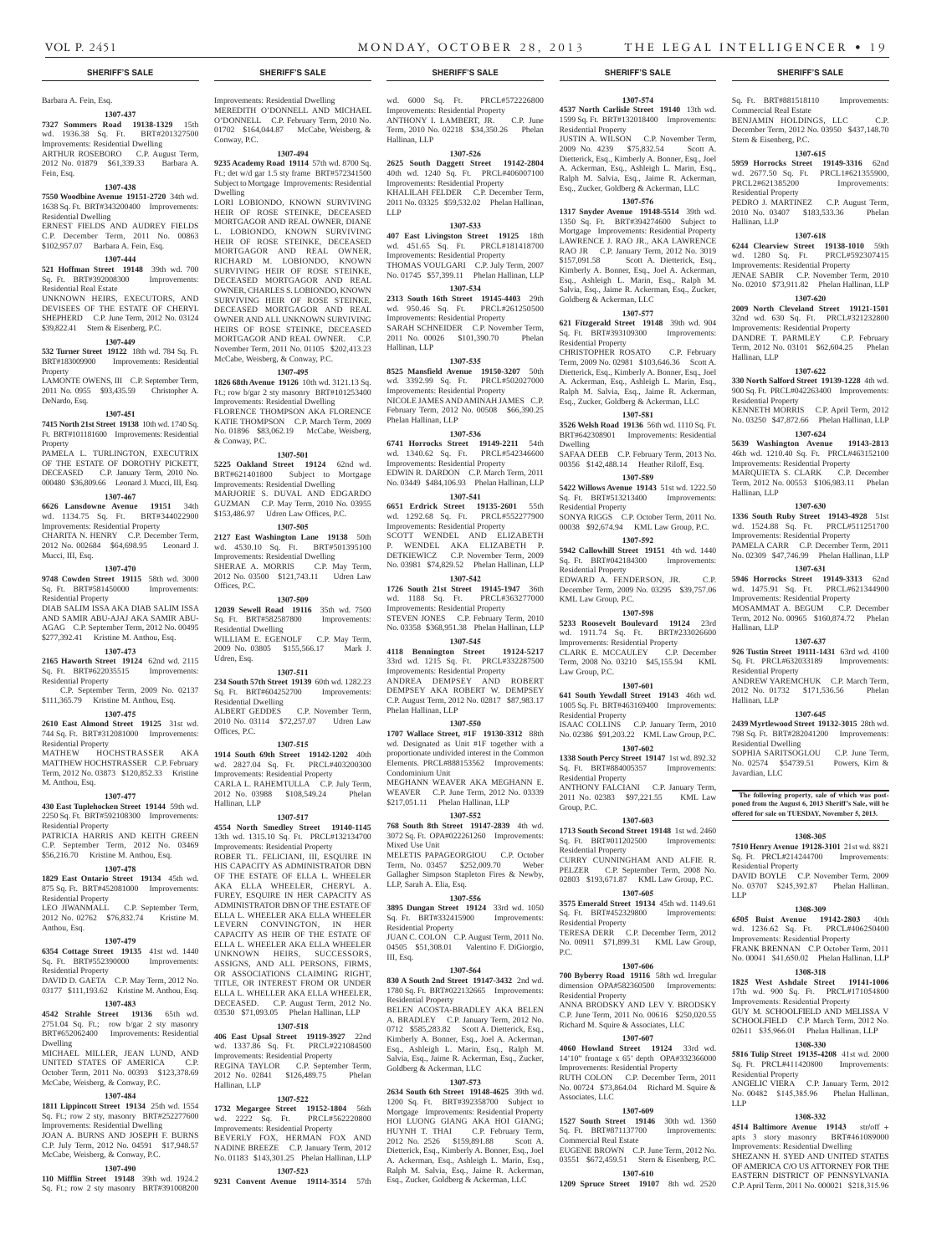# Federman & Associates, LLC

# **1308-333**

**12603 Dunks Ferry Road 19154** 66th wd. 1825.42 Sq. Ft. BRT#663148800 Improvements: Residential Property

 C.P. January Term, 2011 No. 3697 \$209,242.19 Scott A. Dietterick, Esq., Kimberly A. Bonner, Esq., Joel A. Ackerman, Esq., Ashleigh L. Marin, Esq., Ralph M. Salvia, Esq., Jaime R. Ackerman, Esq., Zucker, Goldberg & Ackerman, LLC

#### **1308-339**

**1505 South Broad Street 19147-6224** 1st wd. Situate on the east side of Broad Street at the distance of thirty six (36) feet, five (5) inches southward from the south side of Dickinson Street Subject to Mortgage Improvements: Row W-off/str 3sty Masonry ROSEMARIE RAO C.P. April Term, 2012 No.

00290 \$457,306.99 Chandra M. Arkema, Esq.

### **1308-341**

**3339 Water Street aka 3339 N Water Street 19134** 7th wd. Approximate size 14'10" frontage x 72' depth OPA#073044200 Improvements: Residential Property CARMEN SANTIAGO, DECEASED, AND ALL KNOWN AND UNKNOWN INDIVIDUALS, HEIRS, SUCCESSORS, ASSIGNS, BUSINESS ENTITITIES, NON-PROFIT ENTITIES, AND/OR CHARITABLE ENTITITES HAVING AND/OR CLAIMING ANY RIGHT, TITLE, AND/OR INTEREST

THEREIN, THEREFROM, AND/OR THEREUNDER AND JULIO A. RODRIGUEZ C.P. May Term, 2011 No. 03827 \$22,908.35 Richard M. Squire & Associates, LLC **1308-343A-B**

**863 North Uber Street, Unit A 19130-2033**  29th wd. 905 Sq. Ft. +/- BRT#888154168 (Unit A) Subject to Mortgage Improvements: Residential Building/Condominium Units **863 North Uber Street Unit B 19130-2033**  29th wd. 905 Sq. Ft. +/- BRT#888154170 (Unit B) Subject to Mortgage Improvements: Residential Building/Condominium Units<br>THE THOMAS COLE GROUP. INC. C.P. THE THOMAS COLE GROUP, INC February Term, 2012 No. 00291 \$34,720.60 Richard J. Weitzman, Esq.

#### **1308-354**

**5605 Rosehill Street 19120** 61st wd. 1296 Sq. Ft. BRT#612520600 Improvements: Residential Property ELAINE SPENCER AKA YELENA ANVFRIK SHOKH AKA YELENA SHOKH AKA ELAINE SHOKH AKA ELAINA SPENCER

C.P. February Term, 2013 No. 002761 \$124,629.41 Leonard J. Mucci, III, Esq. **1308-365 1509 South Newkirk Street 19146** 36th wd.

708 Sq. Ft. BRT#364356700 Improvements: Residential Property LUCILLE MOOREHEAD C.P. January Term, 2013 No. 02473 \$36,295.09 KML Law

# **1308-370**

Group, P.C.

**7850 Michener Avenue 19150** 50th wd. 1409.94 Sq. Ft. BRT#501120215 Improvements: Residential Property BARRIE CRAWFORD, SOLELY IN HER CAPACITY HAS ADMINSTRATRIX TO THE ESTATE OF GEORGE S. MONTS, JR., DECEASED. C.P. August Term, 2012 No. 00017 \$113,484.41 KML Law Group, P.C.

#### **1308-375**

**2512 Gaul Street 19125** 31st wd. 840 Sq. Ft. BRT#312064700 Improvements: Residential Real Estate ROBERT WORKMAN AND MICHELLE C.

WORKMAN C.P. June Term, 2012 No. 01691 \$20,515.52 Stern & Eisenberg, PC **1308-379**

**7518 East Roosevelt Blvd 19152** 56th wd. Apartment 2-4 units 2sty, masonry; 5456.04 Sq. Ft. BRT#561257765 Improvements: Residential Dwelling DENNIS C. SMITH, SR. C.P. October Term,

2012 No. 00151 \$203,830.82 McCabe, Weisberg & Conway, P.C.

# **1308-381**

**1309 Fanshawe Street 19111** 53rd wd. Row b/gar 2sty, masonry; 2416.9 Sq. Ft. BRT#532047200 Subject to Mortgage Improvements: Single Family Residence ALFONZO CLARKE C.P. August Term, 2012 No. 00992 \$128,784.77 McCabe, Weisberg & Conway, P.C.

#### **1308-382**

**10037 Bridle Road 19116** 58th wd. Apartment 2-4 units; 2 sty mas+0; 4986.4 Sq. Ft. BRT#582468700 Improvements: Residential Dwelling

STANISLAV ENTUS C.P. March Term, 2012 No. 01231 \$229,502.34 McCabe, Weisberg

**1308-384 4232 Shelmire Avenue 19136** 41st wd.

& Conway, P.C.

Row b/gar 2 sty, masonry; 2520.76 Sq. Ft. BRT#412218500 Subject to Mortgage Improvements: Residential Dwelling JOHN DELUCA AND TRACIE L. DELUCA AKA TRACIE L. DULUCA AKA TRACIE L. HANLEY C.P. September Term, 2012 No.

037386 \$135,303.02 McCabe, Weisberg & Conway, P.C. **1308-385 5838 Oakland Street 19149** 62nd wd. Row 2sty masonry; 3510.01 Sq. Ft. BRT#621396100

Improvements: Residential Dwelling JENNIFER ROCCHI C.P. August Term, 2012 No. 03414 \$72,885.46 McCabe, Weisberg & Conway, P.C.

#### **1308-386 1312 South Corlies Street 19146** 36th wd. Row

2sty, masonry; 1610 Sq. Ft. BRT#362255400 Improvements: Residential Dwelling WILLIAM MITCHELL, ONLY SURVIVING HEIR OF FLOYDA SAMPLE, DECEASED MORTGAGOR AND REWAL OWNER AND UNKNOWN SURVIVING HEIRS OF FLOYDA SAMPLE, DECEASED MORTGAGOR AND REAL OWNER. C.P. November Term, 2010 No. 03139 \$37,138.83

## McCabe, Weisberg & Conway, P.C. **1308-395**

**347 Gladstone Street 19148** 39th wd. Row 2sty, masonry; 1592 Sq. Ft. BRT#392202200 Improvements: Residential Dwelling

PROPERTY OF JAMES LONGO, KNOWN SURVIVING HEIRS OF SANDRA E. LONGO, DECEASED MORTGAGOR AND REAL OWNER, SALVATORE LONGO, KNOWN SURVIGING HEIR OF SANDRA E. LONGO, DECEASED MORTGAGOR AND REAL OWNER, DAWN SULLIVAN, KNOWN SURVIVING HEIR OF SANDRA E. LONGO, DECEASED MORTGAGOR AND REAL OWNER, SUSAN LONGO, KNOWN SURIVING HEIR OF SUSAN E. LONGO, DECEASED MORTGAGOR AND REAL OWNER AND ALL UNKNOWN SURVIVING HEIRS OF SANDRA E. LONGO, DECEASED MORTGAGOR AND REAL OWNER. C.P. April Term, 2012 No. 00075 \$81,863.77 McCabe, Weisberg & Conway, P.C.

### **1308-406**

**2065 East Chelten Avenue aka 2065 Chelten Avenue 19138-3043** 17th wd. 1935.15 Sq. Ft. PRCL#171339600 Improvements: Commercial WILLIAM J. HATTON C.P. August Term,

2010 No. 04673 \$91,187.14 Phelan Hallinan, LLP

# **1308-414**

**4210 Bleigh Avenue 19136-3913** 41st wd. 1458 Sq. Ft. PRCL#412145700 Improvements: Residential Property ROBERT YANCEY C.P. March Term, 2010 No. 03160 \$209,528.12 Phelan Hallinan, LLP

#### **1308-415**

**5542 North Lawrence Street 19120-2808**  42nd wd. 2134 Sq. Ft. PRCL#422491900 Improvements: Residential Property GARNET C. MUSE C.P. February Term, 2012 No. 03604 \$49,843.85 Phelan Hallinan, LLP **1308-417**

**1659 Bridge Street 19124-1356** 62nd wd. 1872.56 Sq. Ft. PRCL#622110800 Improvements: Residential Property MODESTO BRITO C.P. September Term, 2010 No. 02637 \$112,948.32 Phelan Hallinan, LLP

#### **1308-418**

**5355 North Sydenham Street 19141-1619**  17th wd. 1680 Sq. Ft. PRCL#172087300 Improvements: Residential Property BEATRICE LEWIS C.P. January Term, 2013 No. 00029 \$86,153.52 Phelan Hallinan, LLP

#### **1308-427 1044 Camas Drive 19115** 63rd wd. 7488

Sq. Ft. BRT#632086700 Improvements: Residential Dwelling MOHAMAD YAGHNAM AND NIMEH

YAGHNAM C.P. August Term, 2010 No. 03784 \$336,785.53 Udren Law Offices, P.C.

# **1308-430**

**3200 Cottman Avenue 19149** 55th wd. 1744 Sq. Ft. BRT#551510600 Improvements: Residential Dwelling JOSEPH F. FITZGERALD AND NANCY FITZGERALD C.P. February Term, 2011 No.

04894 \$120,998.57 Mark J. Udren, Esq. **1308-431**

**2732 North Garnet Street 19132** 38th wd. 787.50 Sq. Ft. BRT#111234800 Improvements: Residential Dwelling ABDUR-RAHIYM NEEQUAYE C.P. January Term, 2013 No. 01953 \$70,580.40 Udren Law Offices, P.C.

#### **1308-439**

**5737 Woodcrest Avenue 19131** 52nd wd. 1392 Sq. Ft. BRT#522155600 Improvements: Residential Dwelling

#### **SHERIFF'S SALE SHERIFF'S SALE SHERIFF'S SALE SHERIFF'S SALE SHERIFF'S SALE**

GEORGIA BURSE C.P. April Term, 2012 No. 03714 \$87,836.78 Udren Law Offices, P.C. **1308-441**

**2031 68th Avenue 19138** 50th wd. 734.40 Sq. Ft. BRT#102440300 Improvements: Residential Dwelling

DAVID L. MANSFIELD C.P. January Term, 2013 No. 03446 \$29,449.59 Udren Law Offices, P.C.

# **1308-446**

**6624 Tackawanna Street 19135** 55th wd. 1383.20 Sq. Ft. BRT#552245300 Improvements: Residential Dwelling HAI THI TRAN C.P. August Term, 2012 No. 00157 \$125,916.42 Udren Law Offices, P.C.

**1308-450 3873 Brandywine Street 19104** 124th wd. 804 Sq. Ft. BRT#242029600 Improvements: Residential Dwelling

LEVON WARNER C.P. February Term, 2013 No. 00385 \$153,999.91 Heather Riloff, Esq. **1308-472**

**65 East Clapier Street 19144-5932** 12th wd. 1580 Sq. Ft. BRT#121028200 Improvements: Residential Property

ROY SMITH AND BRNADY HOLDEN C.P. November Term, 2011 No. 01034 \$193,181.96 Phelan Hallinan, LLP

# **1308-502**

**1536 South 24th Street 19146** 36th wd. 930 Sq. Ft. BRT#364143900 Improvements: Residential Property ESTHER THORNTON C.P. December Term,

2012 No. 00823 \$26,389.23 KML Law Group, P.C.

#### **1308-506 922 West York Street 19133** 37th wd. 786.37

Sq. Ft. BRT#371358200 Improvements: Residential Property CONSUELA WILLIAMS C.P. September Term, 2008 No. 03297 \$12,869.96 KML Law Group, P.C.

#### **1308-520**

**6129 Walton Avenue 19143** 3rd wd. 2250 Sq. Ft. BRT#032168800 Improvements: Residential Property VENEDA SAMUEL C.P. July Term, 2010 No. 00740 \$52,966.21 KML Law Group, P.C.

**1308-522**

**2452 Amber Street 19125** 31st wd. 915 Sq. Ft. BRT#311127800 Improvements: Residential Property SHARI B. LEVINE C.P. August Term, 2012 No. 01735 \$189,018.96 KML Law Group, P.C.

#### **1308-542**

**7933 Fayette Street 19150** 50th wd. row b/gar 2sty masonry; 2775.1 Sq. Ft. BRT#501034500 Improvements: Residential Dwelling EDOUARD PAUL C.P. November Term, 2012 No. 00742 \$138,454.46 McCabe, Weisberg & Conway, P.C.

#### **1308-543**

**2316 Coral Street 19125** 31st wd. Apt 2-4 units, 3sty, masonry; 3045 Sq. Ft. BRT#311100000 Improvements: Residential Dwelling SHANNON NILAND AKA SHANNON D. NILAND AND DEMETRIOS POUSATIS C.P. July Term, 2012 No. 02979 \$256,821.43 McCabe, Weisberg & Conway, P.C.

# **1308-551**

**2425 South 16th Street 19145** 26th wd. Row 2sty, masonry; 2390 Sq. Ft. BRT#261253400 Subject to Mortgage Improvements: Residential Dwelling

EDWARD WRIGHT AND ANNA MARIE WRIGHT C.P. December Term, 2011 No. 02371 \$155,115.87 McCabe, Weisberg & Conway, P.C.

#### **1308-552**

**1033 East Rittenhouse Street 19138** 59th wd. s/d w b/g 2s masonry; 4192 Sq. Ft. BRT#591137000 Improvements: Residential Dwelling

VERONICA NAOMI HARRIS C.P. September Term, 2012 No. 03445 \$74,114.93 McCabe, Weisberg & Conway, P.C.

### **1308-553**

**8227 Rodney Street 19150** 50th wd. Det w/det gar 2sty mason; 7034 Sq. Ft. BRT#502047200 Improvements: Residential Dwelling PATRICE M. HAWTHORNE C.P. Term, 2012 No. 00170 \$130,232.12 McCabe, Weisberg & Conway, P.C.

#### **1308-556**

**7540 Brockton Road 19151** 34th wd. Row b/gar 2sty, masonry; 2874.50 Sq. Ft. BRT#343148400 Improvements: Residential Dwelling

AARON OWENS C.P. June Term, 2012 No. 01354 \$104,279.15 McCabe, Weisberg & Conway, P.C.

#### **1308-563**

**6626 North Smedley Street 19126** 10th wd. Row b/gar 2sty, masonry; 2526 Sq. Ft.

BRT#101039100 Improvements: Residential Dwelling JOSEPH SMALL C.P. July Term, 2012 No.<br>04017 \$68,809.46 McCabe, Weisberg &  $McCabe$ , Weisberg & Conway, P.C.

**The following property, sale of which was post-poned from the September 3, 2013 Sheriff's Sale, will be offered for sale on Tuesday, November 5,** 

**1309-303 7022 Saybrook Avenue 19142-1124** 40th wd. Land area: 1253.75 Sq. Ft. BRT#403307500 Improvements: Row 2 Story Masonry VERONICA L. JENKINS C.P. October Term, 2012 No. 01947 \$22,929.81 Milstead &

**1309-304 5945 Windsor Avenue 19143-5221** 40th wd. 1130.24 Sq. Ft. BRT#034093600 Improvements: Row B/gar 2 Story Masonry GEORGE ABBOTT, ORIGINAL MORTGAGOR AND HB HOLDING COMPANY, LLC, DEAN ROSSI, PRESIDENT, REAL OWNER C.P. October Term, 2012 No. 00126 \$65,286.79 Milstead & Associates,

**1309-305 7337 Long Spur Place 19153-2710** 40th wd. Land area: 2773.80 Sq. Ft. BRT#406660310 Improvements: Apt 2-4 Units 2 Story Masonry TIMOTHY VINCENT AND ENGLISH NKA TAMIKA VINCENT C.P. December Term, 2012 No. 00847 \$86,042.48

**1309-306 332 South 60th Street 19143** Row Conv/ apt 2 story masonry BRT#032224600 Improvements: Residential Dwelling CARLOS BAGWELL C.P. October Term, 2012 No. 001733 \$61,560.07 Federman &

**1309-307 4740 Levick Street 19135** Row b/gar 2 sty masonry BRT#411169900 Improvements:

MARK GOLIN C.P. February Term, 2013 No. 002543 \$99,619.80 Federman & Associates,

**1309-308 7905 Fox Run Lane 19111** Detached w/ garage 2 story frame BRT#631179803 Improvements: Residential Dwelling JOE L. BARRETO AND BETSY D. DELGADO C.P. September Term, 2007 No. 003442 \$312,982.79 Federman &

**1309-310 301-323 Spring Garden Street 19123-2976**  5th wd. West side of 3rd Street, front 33' 9-5/8

HUMER, LLC C.P. January Term, 2011 No. 02167 \$1,057,224.18 Phillip D. Berger, Esq. **1309-318 5612 Arch Street 19139** 4th wd. 1296 Sq. Ft. BRT#042023600 Improvements: Residential

SABRINA PRAY C.P. April Term, 2013 No. 00084 \$86,273.25 KML Law Group, P.C. **1309-322 1810 West Albanus Street 19141** 14th wd. 1067.50 Sq. Ft. BRT#171036900 Improvements: Residential Property O'NEAL THOMAS C.P. December Term, 2012 No. 00152 \$54,581.26 KML Law

**1309-323 5418 Regent Street 19143** 51st wd. 900 Sq. Ft. BRT#514145000 Improvements: Residential

SHARON FLYTHE C.P. November Term, 2012 No. 01532 \$30,047.36 KML Law

**1309-326 7225 Ditman Street 19135** 41st wd. 1957.50 Sq. Ft. BRT#412367900 Improvements:

BRIAN M. HIRST C.P. January Term, 2012 No. 02725 \$141,741.30 KML Law Group,

**1309-329 7845 Rugby Street 19150** 50th wd. 2710.17

ELLIS BRITTINGHAM C.P. January Term, 2008 No. 00938 \$64,794.64 KML Law

**1309-330 1829 Kendrick Street 19152** 57th wd. Semi/det 2sty mas +other; 4127.04 Sq. Ft. BRT#562199600 Improvements: Residential

CAROLANN IMBESI, KNOWN SURVIVING HEIR OF ROSE MARIE MASNY, DECEASED MORTGAGOR AND REAL OWNER, VALERIE GRANZIANO, KNOWN SURIVING HEIR OF ROSE MARIE MASNY, DECEASED MORTGAGOR AND REAL OWNER, PATRICIA TRESTON, KNOWN SURVIVING HEIR OF ROSE MARIE MASNY, DECEASED MORTGAGOR AND REAL OWNER, ROSANA CONDILIS,

Milstead & Associates, LLC

Associates, LLC

Residential Dwelling

Associates, LLC

Property

Group, P.C.

Property

P.C.

Group, P.C.

Dwelling

Group, P.C.

Residential Property

Sq. Ft. BRT#502096100 Residential Property

inch, depth 108 ft 1/8 in

LLC

**2013.**

LLC

Associates, LLC

# **1308-566**

Weisberg & Conway, P.C.

Sq. Ft. BRT#351404000 Residential Property

Mucci, III, Esq.

Residential Dwelling

Offices, P.C.

Phelan Hallinan, LLP

Residential Property

Residential Dwelling

Residential Dwelling

Rental Building

Rental Building

H. Berton, Esq.

Masonry

Peterson, Esq.

Javardian, LLC

Property

**5009 Sheldon Street 19144** 12th wd. det 2 sty, masonry; 6938.15 Sq. Ft. BRT#121187010 Improvements: Residential Dwelling ALLEN SPEARMAN C.P. February Term, 2012 No. 01501 \$199,097.07 McCabe,

**1308-577 5016 Miriam Road 19124** 35th wd. 2890

BAKARY KOUMA C.P. December Term, 2012 No. 004031 \$90,424.84 Leonard J.

**1308-578 7832 Lorna Drive 19111** 56th wd. 4600 Sq. Ft. BRT#561088600 Improvements: Residential

EDWARD J. KEPPOL AND MEGHAN COSTELLO C.P. May Term, 2012 No. 3754 \$223,840.40 Leonard J. Mucci, III, Esq. **1308-587 5141 Cedar Avenue 19143** 46th wd. 1755 Sq. Ft. BRT#462045400 Improvements:

RICHARD LOWE AND MARLENE LOWE C.P. February Term, 2013 No. 00404

**1308-595 2435 South Garnet Street 19145** 48th wd. 665.62 Sq. Ft. BRT#262133400 Improvements: Residential Dwelling SAMANTHA RICCI C.P. October Term, 2011 No. 00513 \$224,042.26 Udren Law

**1308-610 1405 North 2nd Street 19122-3801** 18th wd. 1084.23 Sq. Ft. PRCL#182106500 Improvements: Residential Property KASEY JACKSON AND BRENDAN OLKUS C.P. August Term, 2012 No. 02358 \$309,051.59

**1308-614 6955 Pawling Street 19128** 21st wd. 5000 Sq. Ft. BRT#212453200 Improvements:

STUART M. SCOTT AND CAROLYN T. SCOTT C.P. September Term, 2008 No. 01164 \$268,026.93 KML Law Group, P.C. **1308-642 3241 Joyce Street 19134** 45th wd. 783.75 Sq. Ft. BRT#452290900 Improvements:

TINA M. NAPLES C.P. July Term, 2012 No. 00577 \$86,904.13 Powers, Kirn, &

**1308-644 1908 Stanwood Street 19152** 35th wd. 2848.72 Sq. Ft. BRT#562044700 Improvements:

EDNA SANDINE C.P. July Term, 2012 No. 02451 \$184,536.41 Richard J. Nalbandian, Esq. for Powers, Kirn and Javardian, LLC **1308-657A-E 1429 West Tioga Street 19140-5034 (Premises A)** 11th wd. Land area: 1600 Sq. Ft.; improvement area: 2090 Sq Ft Improvements:

**1431 West Tioga Street 19140-5034 (Premises B)** 11th wd. Land area: 2554 Sq. Ft.. Improvement area: 2628 Sq Ft Improvements:

**1435 West Tioga Street 19140-5034 (Premises C)** 11th wd. Land Area: 816.75 Sq. Ft.. Improvement area: 1140 Sq Ft.

**1441 West Tioga Street 19140-5034 (Premises D)** 11th wd. Land Area: 869.40 Sq. Ft.. Improvement area: 1743 Sq Ft.

**1443 West Venango Street 19140-4118 (Premises E)** 11th wd. Land area: 1552 Sq. Ft.. Improvement area: 2328 Sq Ft.

BOBBY KAI TUNG LI; TIOGA INVESTMENTS, II, LLC C.P. March Term, 2013 No. 00381 \$739,924.81 Elliot

**1308-658A-B 8th Wd. (2220 North 20th Street - Premises A – 19132)** 1275 Sq. Ft. BRT#162139800 Improvements: Row 3sty, Masonry

**5th Wd. (2260 North Lambert Street – Premises B – 19132)** 1342 Sq. Ft. BRT#162170900 Improvements: Row 2sty,

JAMES O. MORMON C.P. October Term, 2012 No. 04275 \$33,510.23 Jonathan M.

Improvements: Rental Building

Improvements: Rental Building

Improvements: Rental Building

\$57,123.29 Heather Riloff, Esq.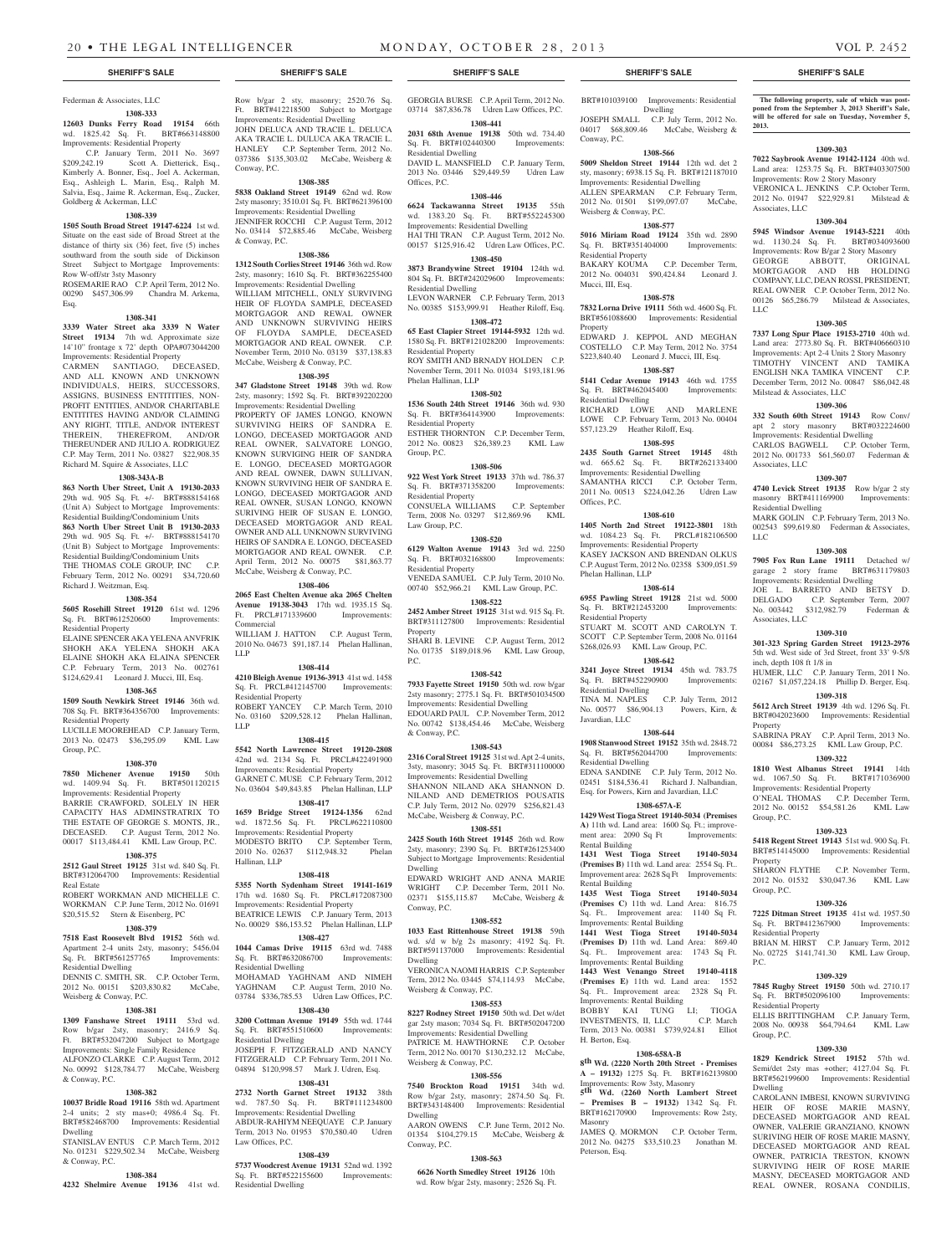#### **SHERIFF'S SALE SHERIFF'S SALE SHERIFF'S SALE SHERIFF'S SALE SHERIFF'S SALE**

KNOWN SURVIVING HEIR OF ROSE MARIE MASNY, DECEASED MORTGAGOR AND REAL OWNER, MATTHEW MASNY, KNOWN SURVIVING HEIR OR ROSE MARIE MASNY, DECEASED MORTGAGOR AND REAL OWNER AND ROSE MARIE MASNY. C.P. May Term, 2012 No. 02354 \$179,123.16 McCabe, Weisberg, & Conway, P.C.

#### **1309-331**

**301 East Vernon Road 19119** 22nd wd. Semi det 2 sty masonry; 1350 Sq. Ft. BRT#222032200 Improvements: Residential Dwelling KEVIN T SMITH C.P. February Term, 2013 No. 00344 \$185,094.34 McCabe, Weisberg,

# & Conway, P.C.

**1309-332 2112 South Garnet Street 19145** 48th wd. 1820.92 Sq. Ft. BRT#481301600 Improvements: Residential Dwelling LILY DEWI C.P. January Term, 2012 No. 02288 \$112,230.74 McCabe, Weisberg, &

#### **1309-333**

Conway, P.C.

& Conway, P.C.

**1304 North 53rd Street 19131** 44th wd. row 2 sty, masonry; 1745 Sq. Ft. BRT#442335700 Improvements: Residential Dwelling VERNEE M. WATSON C.P. April Term, 2010 No. 03243 \$92,971.45 McCabe, Weisberg,

### **1309-334**

**844 Barlow Street 19116** 58th wd. S/D w b/g 1s mas & other, 4097 Sq. Ft. BRT#582208853 Improvements: Residential Dwelling BARBARA HOWELL C.P. February Term,

2013 No. 00192 \$114,244.50 McCabe, Weisberg, & Conway, P.C. **1309-335**

**7445 Gilbert Street 19138** 10th wd. Row b/gar 2 sty masonry; 2664 Sq. Ft. BRT#102485400 Improvements: Residential Dwelling DEBORAH JACKSON, KNOWN SURVIVING HEIR OF ARTHUR JACKSON, DECEASED MORTGAGOR AND REAL OWNER, ARTHUR JACKSON, MR., KNOWN SURVIVING HEIR OF ARTHUR JACKSON, DECEASED MORTGAGOR AND REAL OWNER, DAVID JACKSON, KNOWN SURVIVING HEIR OR ARTHUR JACKSON, DECEASED MORTGAGOR AND REAL OWNER, PAULINE JACKSON, KNOWN SURVIVING HEIR OF ARHTUR JACKSON, DECEAESD MORTGAGOR AND REAL OWNER, AMANDA JACKSON, KNOWN SURVIVING HEIR OF ARTHUR JACKSON, DECEASED MORTGAGOR AND REAL OWNER AND UNKNOWN SURVIVING HEIRS OF ARTHUR JACKSON, DECEASED MORTGAGOR AND REAL OWNER. C.P. June Term, 2011 No. 00945 \$57,523.02 McCabe, Weisberg, & Conway, P.C.

#### **1309-336**

**1914 East Lippincott Street 19134** 25th wd. Row 2 sty masonry; 2232 Sq. Ft. BRT#252272200 Improvements: Residential Dwelling KAREN MCMULLEN C.P. May Term, 2012

No. 01769 \$34,140.74 McCabe, Weisberg, & Conway, P.C.

#### **1309-338**

**6833 Guyer Avenue 19142-2518** 40th wd. 1184 Sq. Ft. BRT#406316000 Subject to Mortgage Improvements: Residential Dwelling ANTHONY J. VITO C.P. July Term, 2012 No. 01625 \$69,288.67 Law Offices of Gregory Javardian

#### **1309-347**

**419 West George Street 19123-1433** 65th wd. 507.22 Sq. Ft. BRT#8N1762 Improvements:

#### Row 3 Story Masonry LUCIANO ROMAN C.P. July Term, 2012 No. 04350 \$233,747.07 Milstead & Associates, LLC

### **1309-349**

**4034 Balwyne Park Road 19131-1602**  52nd wd. 3563 Sq. Ft. BRT#521399400 Improvements: Apartment 2-4 Units 2 Story Masonry

KISHA OWEN C.P. December Term, 2012 No. 04050 \$110,429.43 Milstead & Associates, LLC

#### **1309-350**

**1966 West Cheltenham Avenue 19138- 2234** 10th wd. 1320 Sq. Ft. BRT#101406700 Improvements: Row B/gar 2 Story Masonry SHERYL N. MEADE DICKERSON, ORIGINAL MORTGAGOR AND REAL OWNER C.P. January Term, 2012 No. 03109 \$9,980.55 Milstead & Associates, LLC

#### **1309-352**

**2227 Tulip Street 19125** 31st wd. 624 Sq. Ft. BRT#311259800 Improvements: Residential Real Estate

DANIEL DOUGLAS C.P. December Term, 2012 No. 03029 \$237,645.74 Stern & Eisenberg, PC

**1309-355**

**2435 East Indiana Avenue 19134** 25th wd. 1014 Sq. Ft. BRT#251094800 Improvements: Residential Property CHRISTINA STEVER AND JAMES STEVER C.P. August Term, 2012 No. 00010 \$122,526.94 KML Law Group, P.C.

#### **1309-357**

**6507 Guyer Street 19142** 40th wd. 1183.92 Sq. Ft. BRT#406306400 Improvements: Residential Property DEGUSIA P SOEH C.P. March Term, 2013

No. 00469 \$109,215.85 KML Law Group, P.C.

# **1309-358**

**1752 North Taney Street 19121** 32nd wd. 984 Sq. Ft. BRT#324126100 Improvements: Residential Property MITZIE LYONS-FOSTER C.P. April Term, 2011 No. 00850 \$56,420.55 Scott A. Dietterick, Esq., Kimberly A. Bonner, Esq., Joel A. Ackerman, Esq., Ashleigh L. Marin, Esq.,

Ralph M. Salvia, Esq., Jaime R. Ackerman, Esq., Zucker, Goldberg & Ackerman, LLC **1309-366**

**5432 West Montgomery Avenue 19131-3106**  52nd wd. Situate on the southerly side of Montgomery Avenue at the distance of 256 feet westwardly from the westerly side of Forty-fourth Street. Subject to Mortgage Improvements: Row B/gar 2sty Masonry MARGO ALLEYN NEWSON C.P. January Term, 2013 No. 02472 \$116,500.70 Chandra M. Arkema, Esq.

#### **1309-367**

**5035 Reno Street 19139-1647** 44th wd. Situate on the northerly side of Reno Street at the distance of 240 feet and 4-1/2 inches westward from the westerly side of 50th Street. Improvements: Row 2 Sty Masonry ROSE BELL (DECEASED) C.P. October Term, 2012 No. 03562 \$93,410.89 Chandra

## M. Arkema, Esq. **1309-368**

**12410 Medford Road 19154-1913** 66th wd. Beginning at a point north of the northwest side of Medford Road (64 feet wide) which point is measured on the arc of a circle curving to the right having a radius of 689 feet. Improvements: Row B/gar 2sty Masonry JOSEPH L. NIGHTLINGER C.P. May Term, 2012 No. 02275 \$110,756.11 Chandra M. Arkema, Esq.

#### **1309-369**

**2835 West Clearfield Street 19132-1233** 38th wd. Beginning at a point in the northerly side of said Clearfield Street 50 wide at the distance of 134 feet 2-1/2 inches eastward from the east side of 29th street Subject to Mortgage Improvements: Row Sty Masonry ROBERT BROOKS (DECEASED) C.P. December Term, 2012 No. 03688 \$32,484.58 Chandra M. Arkema, Esq.

#### **1309-372**

**6577 North Woodstrock Street 19138-3114**  10th wd. 1280 Sq. Ft. PRCL#102078800 Improvements: Residential Property LESLIE KIMBLE C.P. January Term, 2011 No. 01128 \$73,858.30 Phelan Hallinan, LLP

### **1309-374**

**9212 Annapolis Road 19114** 57th wd. 5360 Sq. Ft. BRT#572252300 Improvements: Residential Property WILFREDO SANTIAGO C.P. September Term, 2010 No. 02572 \$318,393.60 KML Law Group, P.C.

#### **1309-378**

**1412 North Hirst Street 19151** 34th wd. 810 Sq. Ft. BRT#342327200 Improvements: Residential Property SONDRA L. SIMS C.P. February Term,

2013 No. 01684 \$96,310.03 KML Law Group, P.C.

# **1309-382**

**2548 Emerald Street 19125** 31st wd. 919.80 Sq. Ft. BRT#311072400 Improvements: Residential Property KATRINA OHSTROM C.P. June Term, 2012

No. 0571 \$171,632.70 Leonard J. Mucci, III, Esq. **1309-387**

#### **6112 Vandike Street 19135** 41st wd. 1077.78 Sq. Ft. BRT#411330400 Improvements: Residential Property

GERARD SMITH C.P. March Term, 2012 No. 3061 \$66,065.53 Scott A. Dietterick, Esq., Kimberly A. Bonner, Esq., Joel A. Ackerman, Esq., Ashleigh L. Marin, Esq., Ralph M. Salvia, Esq., Jaime R. Ackerman, Esq., Zucker, Goldberg & Ackerman, LLC

#### **1309-390**

**6210 Hazel Avenue 19143-0000** 3rd wd. 1088 Sq. Ft. BRT#032122100 Subject to Mortgage Improvements: Residential Property

ROSA L. LEE C.P. October Term, 2011 No. 2892 \$58,154.35 Scott A. Dietterick, Esq., Kimberly A. Bonner, Esq., Joel A. Ackerman,

Esq., Ashleigh L. Marin, Esq., Ralph M. Salvia, Esq., Jaime R. Ackerman, Esq., Zucker, Goldberg & Ackerman, LLC

# **1309-392**

**5418 Howland Street 19124** 35th wd. 2560.20 Sq. Ft. BRT#351351400 Subject to Mortgage Improvements: Residential Property VALERIE GRANT AND ALFONZO GRANT C.P. September Term, 2012 No. 0331 \$85,045.58 Scott A. Dietterick, Esq., Kimberly A. Bonner, Esq., Joel A. Ackerman, Esq., Ashleigh L. Marin, Esq., Ralph M. Salvia, Esq., Jaime R. Ackerman, Esq., Zucker, Goldberg & Ackerman, LLC

#### **1309-393**

**2127 Stevens Street 19149** 62nd wd. 1247.40 Sq. Ft. BRT#621204500 Improvements: Residential Property

COLLEEN KING C.P. December Term, 2010 No. 2060 \$162,700.78 Scott A. Dietterick, Esq., Kimberly A. Bonner, Esq., Joel A. Ackerman, Esq., Ashleigh L. Marin, Esq., Ralph M. Salvia, Esq., Jaime R. Ackerman, Esq., Zucker, Goldberg & Ackerman, LLC

#### **1309-395**

**1324 Locust Street, Unit 214 19107** 5th wd. 655 Sq. Ft. BRT#888115238 Improvements: Residential Property JANICE OGLETREE C.P. March Term,

2012 No. 03090 \$178,917.64 KML Law Group, P.C.

# **1309-397**

**602 East Annsbury Steet 19120** 42nd wd. 1083.82 Sq. Ft. BRT#421007300 Improvements: Residential Property ZAIDA E. DEJESUS C.P. October Term, 2012 No. 02237 \$85,085.67 KML Law Group, P.C.

# **1309-399**

**2847 Sellers Street 19137** 45th wd. 1200 Sq. Ft. BRT#453045200 Improvements: Residential Property TONIANN MCCARRON C.P. February Term, 2013 No. 01690 \$153,285.14 KML Law Group, P.C.

#### **1309-400**

**7200 Limekiln Turnpike 19138** 10th wd. 1470.66 Sq. Ft. BRT#102072200 Improvements: Residential Property JENNIFER PEARSON C.P. April Term, 2013 No. 01474 \$242,007.15 KML Law

Group, P.C. **1309-402**

#### **5401 Lebanon Avenue 19131** 52nd wd. 1716 Sq. Ft. BRT#522077900 Improvements: Residential Property GRACE AWIOR AKA GRACE E. WHITE AKA GRACE WHITE C.P. November Term, 2008 No. 01440 \$100,033.31 KML Law Group, P.C.

**1309-403**

**1710 Chestnut Lane 19115** 56th wd. 8250 Sq. Ft. BRT#562264900 Improvements: Residential Property CATHERINE A. WALSH AS EXECUTRIX OF THE ESTATE OF WILLIAM P. PERRI, DECEASED. C.P. February Term, 2013 No. 03140 \$209,899.74 KML Law Group, P.C.

#### **1309-406**

**2651 South Carroll Street 19142** 40th wd. 1235.08 Sq. Ft. BRT#406106000 Improvements: Residential Property LAWRENCE S. TAYLOR C.P. March Term,

2013 No. 01685 \$35,562.74 KML Law Group, P.C. **1309-407**

# **436 Daly Street 19148** 39th wd. 700 Sq. Ft. BRT#392150600 Improvements: Residential

Property CHRISTOPHER J. LEONARD C.P. April Term, 2013 No. 03853 \$95,816.57 KML Law Group, P.C.

### **1309-409**

**3021 West Stiles Street 19121-4410** 29th wd. 930 Sq. Ft. PRCL#292196900 Improvements: Residential Property ROBERT D. BROWN AND TRINA FLETCHER C.P. August Term, 2012 No. 01340 \$48,219.67 Phelan Hallinan, LLP

# **1309-412**

**1700 Reed Street 19146** 36th wd. 1044.00 Sq. Ft. BRT#365355600 Improvements: Residential Dwelling DAMON K. ROBERTS AND ARLINE R.

ROBERTS C.P. April Term, 2008 No. 004001 \$213,653.44 Mark J. Udren, Esq. **1309-415**

**247 North Avondale Street 19139** 34th wd. 700 Sq. Ft. BRT#343087700 Improvements: Residential Dwelling SABEHA YASMIN C.P. April Term, 2013 No. 02597 \$28,831.07 Udren Law Offices, P.C.

#### **1309-420**

**7350 Woodcrest Avenue 19151-2213** 34th wd. 1491.10 Sq. Ft. PRCL#344117000 Improvements: Residential Property

# SANDRA J. JORDAN C.P. July Term, 2012 No. 02361 \$49,433.82 Phelan Hallinan, LLP

No. 01505 \$194,668.31 McCabe, Weisberg,

**1309-448 3600 Conshohocken Avenue, Unit 1402 19131**  52nd wd. Res condo .5+ sty, masonry, 940 Sq. Ft. BRT#888520555 Improvements:

HARVEY LEVENTHAL, ADMINISTRATOR OF THE ESTATE OF SELMA POWELL, DECEASED MORTGAGOR AND REAL OWNER C.P. August Term, 2011 No. 04208 \$107,337.59 McCabe, Weisberg, & Conway,

**1309-449 3273 Red Lion Road 19114** 66th wd. Apartment 2-4 units 2 sty, masonry 6215.25 Sq. Ft. BRT#662258336 Improvements:

YAKOV KANTAROVICH C.P. January Term, 2011 No. 03299 \$143,356.40 McCabe,

**1309-450 3308 Chippendale Street 19136** 64th wd. Row b/gar 2 sty, masonry; 3212.02 Sq. Ft. BRT#642198300 Improvements: Residential

TINA ROWAN C.P. December Term, 2011 No. 00427 \$173,139.09 McCabe, Weisberg,

**1309-451 2513 West Sterner Street 19132** 28th wd. Det w/b gar 2 sty, masonry; 1506.65 Sq. Ft. BRT#281390500 Improvements: Residential

JEFFREY PATTERSON C.P. November Term, 2007 No. 01805 \$29,608.32 McCabe,

**1309-452 721 Mckean Street 19148** 39th wd. row 2 sty, masonry; 2285.6 Sq. Ft. BRT#393025600 Improvements: Residential Dwelling **JEFFREY SPEARMAN, JR. C.P. August** Term, 2012 No. 01904 \$228,828.26 McCabe,

**1309-453 5542 Lansdowne Avenue 19131** 4th wd. Row conv/apartment 2 sty, masonry; 2486 Sq. Ft. BRT#041253900 Improvements: Residential

DARNELL R. RUSSELL C.P. June Term, 2008 No. 03826 \$117,826.86 McCabe,

**1309-455 4709 Mercer Street 19137** 45th wd. Det 2 sty, masonry; 2474.02 Sq. Ft. BRT#453217400 Improvements: Residential Dwelling CHARLENE A. TROXELL-AMER C.P. October Term, 2012 No. 01951 \$71,878.76 McCabe, Weisberg, & Conway, P.C. **1309-456 1074 Wakeling Street 19124** 23rd wd. .1817 AC, c48 residential detached with detached garage 2.5 stories stone PRCL#234151800 IGNACIO MORALES AKA IGNACIO L. MORALES AKA IGNACIO I MORALES AKA IGNACIO ISSAC MORALES ALBINO AND ANNETTE CRUZ AKA ANETTE CRUZ AKA ANNETTE MORALES AKA ANETTE MORALES AKA ANNETTE MORALES-CRUZ AKA ANETTE MORALES-CRUZ C.P. November Term, 2012 No. 01742 \$258,507.87

& Conway, P.C.

Condominium

Residential Dwelling

Weisberg, & Conway, P.C.

P.C.

Dwelling

Dwelling

Dwelling

& Conway, P.C.

Weisberg, & Conway, P.C.

Weisberg, & Conway, P.C.

Weisberg, & Conway, P.C.

Brian H. Smith, Esq.

Residential Property

Residential Property

DeNardo, Esq.

Property

DeNardo, Esq.

Residential Property

Term, 2013 No. 002561 Christopher A. DeNardo, Esq.

**1309-457 2431 South Opal Street 19145** 26th wd. Unknown BRT#262143400 Subject to Mortgage Improvements: Dwelling/building BARBARA L. GENOVESI AND BIAGIO F. GENOVESI C.P. September Term, 2007 No. 1620 \$158,349.48 Sarah E. Ehasz, Esq. **1309-462 5331 Chester Avenue 19143** 51st wd. 1616 Sq. Ft. BRT#511275800 Improvements:

AMANDA WASHINGTON C.P. January<br>Term. 2013 No. 002561 \$86.778.01

**1309-463 5866 North 6th Street 19120** 61st wd. 1408 Sq. Ft. BRT#612278000 Improvements:

MARK D. IVEY C.P. February Term, 2013 No. 002058 \$67,012.21 Christopher A.

**1309-465 2063 Kingston aka 2063 Kingston Street 19134** 45th wd. 1071.60 Sq. Ft. BRT#452140900 Improvements: Residential

ERIC LITWINOW C.P. April Term, 2013 No. 003717 \$56,917.09 Christopher A.

**1309-466 5011 Worth Street 19124** 23rd wd. 1004 Sq. Ft. BRT#622464200 Improvements:

ROSE D. KERSAINT C.P. February Term, 2012 No. 001412 \$63,024.46 Christopher

**1309-421 5831 Henry Avenue 19128-1743** 21st wd. 6700 Sq. Ft. PRCL#213249100 Improvements: Residential Property RENEE PEDRO AND RONALD S. BODINE C.P. August Term, 2011 No. 03614 \$200,249.28 Phelan Hallinan, LLP

# **1309-425**

**5854 North Marshall Street aka 5854 Marshall Street 19120** 61st wd. 1234.35

#### Sq. Ft. PRCL#612259000 Improvements: Residential Property KENESHA L. JOHNSON C.P. March Term, 2012 No. 02628 \$58,204.37 Phelan Hallinan,

LLP **1309-426**

42nd wd. 3250 Sq. Ft. PRCL#422426500 Improvements: Residential Property REGINALD WHITMAN AND LABRENA PATTERSON C.P. September Term, 2009 No. 00678 \$89,854.06 Phelan Hallinan, LLP **1309-429 2338 North Sydenham Street 19132-4431**  11th wd. 1426.47 Sq. Ft. PRCL#161053400 Improvements: Residential Property STEVE M. GRANDIZIO AND MARIA QUATTRONE C.P. March Term, 2013 No. 00028 \$129,250.79 Phelan Hallinan, LLP **1309-431 1846 South 65th Street 19142-1312** 40th wd. 1383.30 Sq. Ft. OPA#403005100 Improvements: Residential Property CRESIUS DARIUS C.P. May Term, 2012 No. 03161 \$63,023.14 Phelan Hallinan, LLP **1309-432 6820 North Gratz Street 19126-2614**  10th wd. 1608 Sq. Ft. PRCL#101108400 Improvements: Residential Property STACEY THOMPSON AKA STACEY M THOMPSON C.P. October Term, 2012 No. 00197 \$156,724.22 Phelan Hallinan, LLP **1309-433 2914 Rorer Street 19134-3019** 37th wd. 901 Sq. Ft. PRCL#071521100 Improvements:

# **5524 North American Street 19120-2827**

Residential Property

Property

Dwelling

& Conway, P.C.

Conway, P.C.

Conway, P.C.

Dwelling

Weisberg, & Conway, P.C.

Residential Dwelling

MURAD PEYGUMBARI AKA M PEYGUMBARI C.P. December Term, 2012 No. 02486 \$27,832.19 Phelan Hallinan, LLP **1309-434 2639 Edgemont Street 19125-3828** 31st wd. (formerly the 18th wd.) 819 Sq. Ft. PRCL#312172900 Improvements: Residential

JILLIAN M. KROPP C.P. May Term, 2012 No. 02708 \$48,383.43 Phelan Hallinan, LLP **1309-440 1212 East Susquehanna Avenue 19125**  18th wd. row 2sty, frame; 4995 Sq. Ft. BRT#181237500 Improvements: Residential

CHRISTIE MOORE C.P. May Term, 2009 No. 00672 \$324,918.32 McCabe, Weisberg,

**1309-441 4833 Mascher Street aka 4833 North Mascher Street 19120** 42nd wd. s/d conv. Apartment 2sty, masonry 3195.75 Sq. Ft. BRT#422357100 Improvements: Residential Dwelling RACHEL DAVIS C.P. May Term, 2006 No. 01194 \$50,144.98 McCabe, Weisberg, &

**1309-442 1926 South 29th Street 19145** 48th wd. Row b/gar, 2 sty, masonry; 2594.5 Sq. Ft. BRT#482384700 Subject to Rent Improvements: Residential Dwelling GARY ANDREOLI C.P. July Term, 2012 No. 03435 \$187,906.08 McCabe, Weisberg, &

**1309-443 1210 East Sydney Street 19150** 50th wd. s/d w b/g 2s masonry, 4428.25 Sq. Ft. BRT#502471100 Improvements: Residential

JENNIFER IACONO, ESQUIRE, ADMINISTRATOR OF THE ESTATE OF KATHERINE WHITEHURST, DECEASED MORTGAGOR AND REAL OWNER. C.P. March Term, 2012 No. 03771 \$202,783.62 McCabe, Weisberg, & Conway, P.C. **1309-444 5746 Commerce Street 19139** 4th wd. Row 2 sty, masonry; 2034.45 Sq. Ft. BRT#042011700 Improvements: Residential Dwelling CHARLES MCCALL C.P. December Term, 2012 No. 03066 \$68,495.80 McCabe,

**1309-446 4824 East Roosevelt Boulevard 19124** 35th wd. S/D Conv apartment 2.5 sty, masonry; 4598 Sq. Ft. BRT#351024900 Improvements:

JEFFREY DULDULAO C.P. July Term, 2012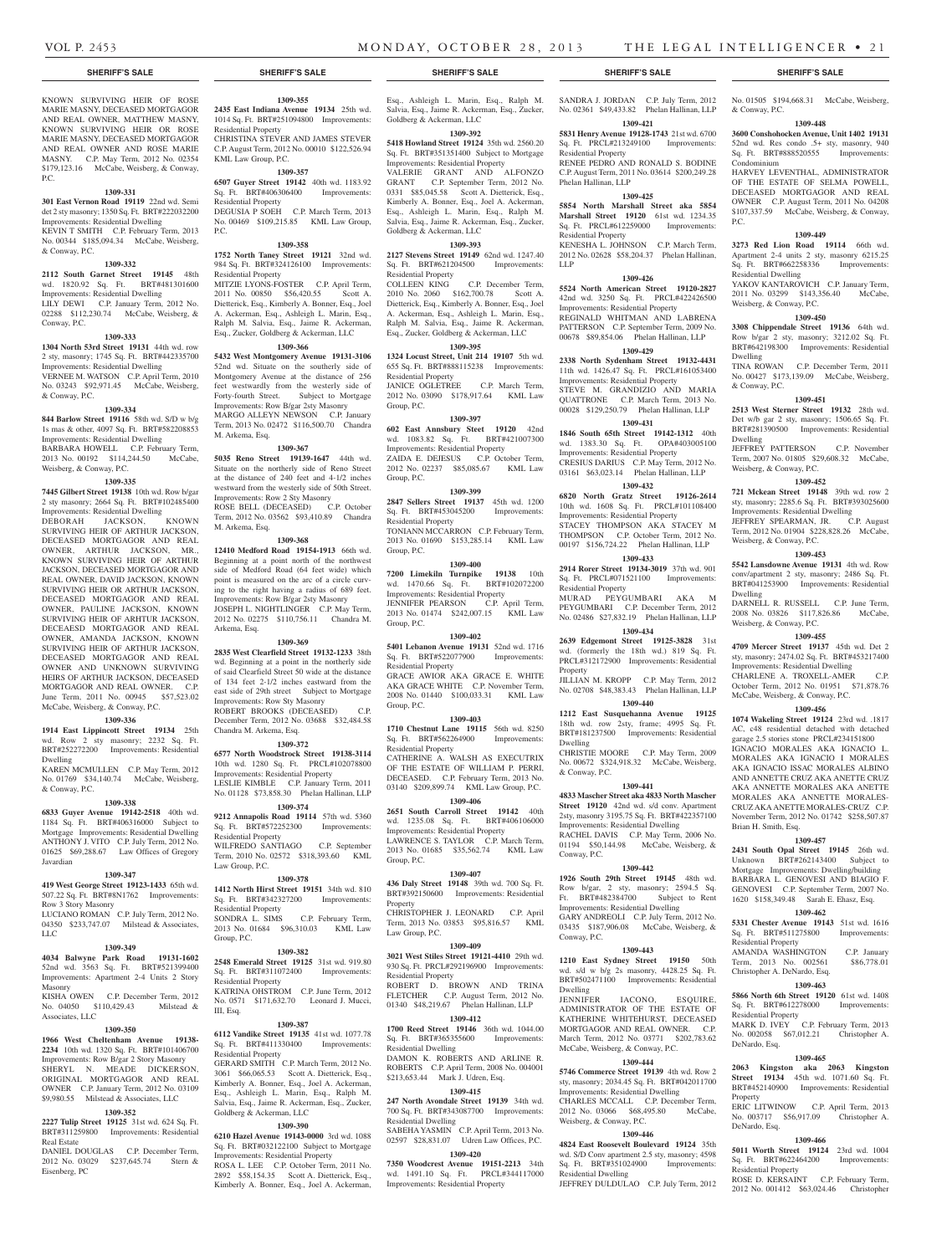# A. DeNardo, Esq.

#### **1309-468**

Associates, LLC

**4610 Conshohocken Avenue 19131** 52nd wd. 1418.40 Sq. Ft. BRT#521187300 Improvements: Residential Real Estate DELLA M. HARRIS C.P. February Term, 2012 No. 03172 \$111,361.55 Stern & Eisenberg, PC

#### **1309-471**

**708 Marlyn Road 19151-3825** 34th wd. 1303.76 Sq. Ft. BRT#344278600 Improvements: Row 2 Story, Masonry STACEY D. MOORE C.P. October Term, 2012 No. 03845 \$35,179.48 Milstead &

### **1309-472**

**6901-29 Valley Avenue, Unit M5 19128**  21st wd. 780 Sq. Ft.; all that certain unit in the property known, named, and identified in the Declaration referred to below as "Valley Court Condominium" located in the City of Philadelphia, County of Philadelphia, Commonwealth of Pennsylvania being designated on said Declaration Plan as Unit M-5 together with the proportionate undivided interest in the Common Elements (as defined in the declaration). BRT#888211129 Subject to Mortgage Improvements: Residential Condominimum PHYLLIS M. FORCINA C.P. April Term, 2011 No. 01468 \$11,877.57 Hal A. Barrow, Esq.

#### **1309-473**

**3715 North 15th Street 19140** Row conv/ apartment 3 story masonry BRT#131140700 Improvements: Residential Dwelling MICHELE TURNER AND OSCAR TURNER C.P. February Term, 2013 No. 002522 \$125,067.94 Federman & Associates, LLC

#### **1309-475**

**7826 Forrest Avenue 19150** 50th wd. row b/gar 2 sty masonry; 3113 Sq. Ft. BRT#502192900 Improvements: Residential Dwelling JOSEPH CROMMARTY C.P. August Term, 2010 No. 01699 \$63,072.33 McCabe, Weisberg, & Conway, P.C.

#### **1309-476**

**3152 E Street 19134** 7th wd. Row 2 sty, masonry; 960 Sq. Ft. BRT#071561000 Improvements: Residential Dwelling NDUBUISI OKORO AND BRENDA OKORO C.P. April Term, 2009 No. 000042 \$68,496.31 McCabe, Weisberg, & Conway, P.C.

# **1309-477**

**6339 Dicks Avenue 19142** 40th wd. Row conv/apartment 2 sty masonry; 2562.5 Sq. Ft. BRT#402269300 Subject to Rent Improvements: Residential Dwelling DARRELL S. REED AND SHENNETH A. REED C.P. January Term, 2012 No. 00290 \$99,464.17 McCabe, Weisberg, & Conway, P.C.

### **1309-478**

**1906 West Venango Street 19140** 11th wd. Row conv/apartment 3 sty masonry; 4389.28 Sq. Ft. BRT#112129200 Improvements: Residential Dwelling

MICHAEL FERRELL C.P. June Term, 2012 No. 01351 \$146,150.21 McCabe, Weisberg, & Conway, P.C.

#### **1309-479**

**6642 Haddington Lane 19151** 34th wd. Row 2 sty, masonry; 2334 Sq. Ft. BRT#344041800 Improvements: Residential Dwelling JUANITA WILLIAMSON C.P. November Term, 2005 No. 00669 \$57,365.95 McCabe,

### Weisberg, & Conway, P.C. **1309-481**

**1806 West Master Street 19121-4908**  29th wd. 1583.3 Sq. Ft. BRT#471108100 Improvements: Residential Dwelling SAMUEL G. SMITH AKA SAMUEL G. SMITH III AKA SAMUEL GRANT SMITH, III C.P. June Term, 2012 No. 01039 \$56,851.33 Law Offices of Gregory Javardian

#### **1309-484**

& Conway, P.C.

**5647 Addison Street 19143** 60th wd. Row 2 sty, masonry; 1774.5 Sq. Ft. BRT#604125600 Improvements: Residential Dwelling PROPERTY OF KENNETH M. AMES. ADMINISTRATOR OF THE ESTATE OF YVONNE AMES, DECEASED MORTGAGOR AND REAL OWNER C.P. March Term, 2013 No. 00633 \$73,952.16 McCabe, Weisberg,

#### **1309-485**

**400 Governors Court 19146** 30th wd. Res condo 3.5 sty, masonry; 2400 Sq. Ft. BRT#888300720 Improvements: Condominium

#### JOHN SHEPPARD C.P. April Term, 2012 No. 03833 \$576,044.00 McCabe, Weisberg, & Conway, P.C.

#### **1309-486**

**6408 Large Street 19149** 54th wd. Row b/gar 2 sty masonry; 2922.11 Sq. Ft. BRT#541182400 Improvements: Residential Dwelling PROPERTY OF JEANETTE SEBASTIAO,

KNOWN SURVIVING HEIR OF PEDRO SEBASTIAO, DECEASED MORTGAGOR AND REAL OWNER AND ALL UNKOWN SURVIVING HEIRS OF PEDRO SEBASTIAO, DECEASED MORTGAGOR AND REAL OWNER C.P. December Term, 2011 No. 01189 \$94,536.66 McCabe, Weisberg, & Conway, P.C.

#### **1309-487**

**4845 Osage Avenue 19143** 46th wd. Row b/gar 2 sty masonry; 3072 Sq. Ft. BRT#461037300 Improvements: Residential Dwelling CHIMA M. ORJI AND AUGUSTINA N. ORJI C.P. May Term, 2012 No. 01485 \$232,052.28 McCabe, Weisberg, & Conway, P.C.

# **1309-490**

**2254 Yelland Street 19140** 13th wd. Row 2 sty masonry; 1516.87 Sq. Ft. BRT#131416600 Improvements: Residential Dwelling WALTER GREEN C.P. August Term, 2010 No. 04180 \$45,957.95 McCabe, Weisberg, & Conway, P.C.

#### **1309-491**

**2461 76th Avenue 19150** 42nd wd. Row conv/apartment 2 sty masonry; 3537.60 Sq. Ft. BRT#501415100 Improvements: Residential Dwelling

CHRISTOPHER KNIGHT C.P. September Term, 2012 No. 02068 \$127,019.46 McCabe, Weisberg, & Conway, P.C.

#### **1309-492**

**5239 Westford Road 19120** 42nd wd. Row b/gar 2 sty, masonry; 3007.6 Sq. Ft. Improvements: Residential Dwelling JEAN J. RENARD C.P. January Term, 2012 No. 03411 \$132,014.68 McCabe, Weisberg, & Conway, P.C.

#### **1309-493**

**11805 Colman Terrace 19154** 66th wd. Row b/gar 2 sty masonry; 3135 Sq. Ft. BRT#662010800 Improvements: Residential Dwelling JASON COYNE C.P. April Term, 2012 No. 03836 \$236,480.58 McCabe, Weisberg, &

Conway, P.C. **1309-496**

**2511 South Sartain Street 19148** 39th wd. row 2 sty masonry; 1592 Sq. Ft. BRT#394206200 Improvements: Residential Dwelling MARK NAZZARIO, EXECUTOR OF THE ESTATE OF JOHN F. NAZZARIO, DECEASED MORTGAGOR AND REAL OWNER C.P. March Term, 2013 No. 02085 \$154,608.82 McCabe, Weisberg, & Conway,

#### **1309-498**

**608 South 12th Street 19147** 2nd wd. Row 2 sty, masonry; 1275.3 Sq. Ft. BRT#023278060 Improvements: Residential Dwelling KATIE YELSON AND KELLY YELSON C.P. June Term, 2012 No. 00180 \$286,637.33 McCabe, Weisberg, & Conway, P.C.

#### **1309-499 6065 Chester Avenue 19142** 40th wd. Row 2

P.C.

P.C.

sty masonry; 2858.10 Sq. Ft. BRT#401219500 Improvements: Residential Dwelling TROY ANTHONY CINTRON AND RHONIKA CINTRON C.P. December Term, 2012 No. 00966 \$74,677.55 McCabe, Weisberg, & Conway, P.C.

#### **1309-500**

**403 South Croskey Street 19146** 8th wd. Row 2 sty, masonry; 1596 Sq. Ft. BRT#081191700 Improvements: Residential Dwelling ERIK REID SCHNEIMAN AND RHONA GERBER SCHNEIMAN C.P. December Term, 2011 No. 03345 \$306,097.15 McCabe, Weisberg, & Conway, P.C.

# **1309-507**

**2704 Cambridge Street 19130** 29th wd. 615.96 Sq. Ft. BRT#292009400 Improvements: Residential Dwelling TAIRI PROFIT C.P. September Term, 2010 No. 03374 \$203,950.42 Udren Law Offices,

# **1309-510**

**915 East Church Lane 19138** 22nd wd. 1209.60 Sq. Ft. BRT#122048600 Improvements: Residential Dwelling DAWN BROWN AND GREGORY BROWN AKA GREGORY A. BROWN, SR. C.P. February Term, 2013 No. 01761 \$82,066.86 Udren Law Offices, P.C.

#### **1309-511**

**1947 East Tioga Street 19134** 45th wd. 1219.27 Sq. Ft. BRT#452111900 Residential Dwelling HELENE LAZARUS C.P. September Term, 2010 No. 00879 \$57,645.61 Udren Law Offices, P.C.

#### **1309-512**

**5626 Lansdowne Avenue 19131** 52nd wd. 1333.71 Sq. Ft. BRT#043179000 Improvements: Residential Dwelling ABDAL ALEEM WHITE AND RASHIDA X. WHITE C.P. April Term, 2013 No. 00317 \$65,198.39 Udren Law Offices, P.C.

**1309-513 1515 South Stillman Street 19146** 36th wd. 612.92 Sq. Ft. BRT#364196700 Improvements: Residential Dwelling JAMES D. ROBINSON C.P. February Term, 2013 No. 02073 \$60,615.69 Udren Law Offices, P.C.

#### **1309-514**

**307 Saint Vincent Street 19111** 35th wd. 1503 Sq. Ft. BRT#118N 1183 Improvements: Residential Dwelling

RICHARD RICCHINI AND TRISHA L. RICCHNI C.P. July Term, 2012 No. 04673 \$146,132.66 Udren Law Offices, P.C.

# **1309-515**

**7129 Chew Street 19119** 22nd wd. 2698.43<br>Sq. Ft. BRT#97N2165 Improvements: Sq. Ft. BRT#97N2165 Residential Dwelling DAVID A. BAZEMORE AND LOUISE A.

BAZEMORE C.P. April Term, 2013 No. 00758 \$306,801.80 Udren Law Offices, P.C. **1309-516**

**2015 South Bucknell Street 19145** 48th wd. 806.00 Sq. Ft. BRT#482292900 Improvements: Residential Dwelling ROLAND IEM C.P. April Term, 2013 No.

02643 \$88,167.88 Udren Law Offices, P.C. **1309-517**

**5254 Market Street 19139** 60th wd. 4th Division wd. 1330 Sq. Ft. BRT#871250300 Subject to Mortgage Improvements: Commercial Property

ANGELO BEKAS C.P. February Term, 2010 No. 02105 \$4,166,667.00 Drew Salaman, Esq.

#### **1309-519**

**1103 East Hunting Park Avenue 19124-4812**  33rd wd. 1436 Sq. Ft. PRCL#332079200 Improvements: Residential Property<br>MIGUEL A. GONZALEZ C.P. October MIGUEL A. GONZALEZ Term, 2011 No. 03770 \$70,544.10 Phelan Hallinan, LLP

#### **1309-522**

**4551 Edgemont Street 19137-2001** 45th wd. 2350 Sq. Ft. Improvements: Residential Property<br>TERESA E. CANCELLIERE C.P. August TERESA E. CANCELLIERE Term, 2012 No. 02580 \$54,693.88 Phelan Hallinan, LLP

#### **1309-525**

**352 Daly Street 19148-3307** 39th wd. 700 Sq. Ft. PRCL#392147900 Improvements: Residential Property MAISIE CHONG C.P. May Term, 2012 No.

03752 \$120,518.27 Phelan Hallinan, LLP **1309-529**

**1918 Montrose Street 19146-2629** 30th wd. 960 Sq. Ft. PRCL#301219500 Improvements: Residential Property HENRY WELCH, DECEASED; ISOLENE WELCH, DECEASED C.P. May Term, 2010 No. 03329 \$47,545.79 Phelan Hallinan, LLP

#### **1309-530 6108 West Jefferson Street aka 6108 Jefferson**

**Street 19151-3901** 34th wd. 2152.50 Sq. Ft. PRCL#342060900 Improvements: Residential Property

AINSLEY JARRETT C.P. November Term, 2012 No. 02298 \$142,771.11 Phelan Hallinan, LLP

#### **1309-534**

**32 East Mount Pleasant Avenue 19119-1828**  22nd wd. 3997.40 Sq. Ft. PRCL#222139400 Improvements: Residential Property JOHN L. KENNEDY, JR. AKA JOHN KENNEDY AND TOMMICA M. KENNEDY AKA TOMMICA KENNEDY C.P. June Term, 2012 No. 02063 \$95,595.56 Phelan Hallinan, LLP

#### **1309-536**

**3578 Jasper Street 19134-2038** 45th wd. 859.95 Sq. Ft. PRCL#452386310 Improvements: Residential Property EDGAR COLON C.P. February Term, 2013 No. 01839 \$75,513.32 Phelan Hallinan, LLP

#### **1309-538 8304 Cottage Street 19136-2812** 65th wd. 3120

Sq. Ft. PRCL#652231015 Improvements: Residential Property KATHRYN M. AUTENRIETH C.P. August

Term, 2009 No. 00732 \$210,602.63 Phelan Hallinan, LLP

### **1309-539**

**333 Lardner Street 19111-6001** 35th wd. 1469.16 Sq. Ft. PRCL#352178800 Improvements: Residential Property LUIS A. JIMENEZ C.P. September Term, 2010 No. 02017 \$146,892.36 Phelan

#### **1309-542**

Hallinan, LLP

**3901 J Street 19124-5407** 33rd wd. 1878.10 Sq. Ft. PRCL#332240800 Improvements: Residential Property

NATHANIEL PITTMAN C.P. July Term, 2011 No. 02442 \$66,785.67 Phelan Hallinan,

#### **SHERIFF'S SALE SHERIFF'S SALE SHERIFF'S SALE SHERIFF'S SALE SHERIFF'S SALE**

# **1309-546**

Residential Property

Residential Property

Residential Property

Sq. Ft. BRT#352291300 Residential Property

Group, P.C.

Conway, P.C.

Conway, P.C.

Dwelling

Dwelling

Dwelling

& Conway, P.C.

Weisberg, & Conway, P.C.

Weisberg, & Conway, P.C.

Sq. Ft. BRT#502105500 Residential Property

Ackerman, LLC

Residential Property

Ackerman, LLC

LLP

**7613 Toresdale Avenue 19136-3328** 65th wd. 1268.95 Sq. Ft. PRCL#651265500 Improvements: Residential Property DOREEN R. TALLEY C.P. May Term, 2012

**1309-576 7245 Brous Avenue 19149** 64th wd. 1670.55 Sq. Ft. BRT#641065500 Improvements:

JESSICA M. SALLES C.P. December Term, 2010 No. 3122 \$168,911.01 Scott A. Dietterick, Esq., Kimberly A. Bonner, Esq., Joel A. Ackerman, Esq., Ashleigh L. Marin, Esq., Ralph M. Salvia, Esq., Jaime R. Ackerman, Esq., Zucker, Goldberg & Ackerman, LLC **1309-580 161 West Penn Street 19144-6270** 12th wd. 3599 Sq. Ft. BRT#124024600 Improvements:

BERNARD J. MCGRATH, JR. C.P. October Term, 2012 No. 00149 \$135,193.28 Pressman

**1309-581 6628 Musgrave Street 19119-2216** 22nd wd. 1464 Sq. Ft. BRT#221233000 Improvements:

BERNARD J. MCGRATH C.P. October Term, 2012 No. 00152 \$73,442.65 Pressman &

**1309-583 227 West Clapier Street 19144** 13th wd. 1185 Sq. Ft. BRT#133064200 Improvements:

ANGELA CRAFTON AND YVETTE MOORE C.P. August Term, 2012 No. 00089 \$99,703.97

**1309-584 4328-4342 North Marshall Street 19140**  43rd wd. (formerly the 33rd wd.) West side of

LUIS H. ROBLEDO C.P. March Term, 2013 No. 02872 \$146,376.83 Nicholas A.

**1309-590 3117 North 34th Street 19132-1009** 38th wd. 1385 Sq. Ft. BRT#3582196000 Subject to Mortgage Improvements: Residential Dwelling JAMES C. GRANT C.P. Term, No. 02045 \$96,551.89 Powers, Kirn & Javardian, LLC **1309-591 644 East Courtland Street 19120** 42nd wd. 1131 Sq. Ft. BRT#421025000 Improvements:

FRANCELEEN RESTO C.P. February Term, No. 02743 \$90,901.12 Powers, Kirn &

**1309-592 3925 Henry Avenue 19129** 38th wd. 11947 Sq. Ft. BRT#383134500 Subject To Mortgage Luzerne Bank, Formerly Luzerne National Bank date: 5/4/01 Instrument No. 50250521 Amount: \$271,600.00 Improvements: Single Dwelling PROPERTY OF TERESA O. BITTENBENDER BY VIRTUE OF A WRIT OF EXECUTION FILED BY LUZERNE BANK, FORMERLY LUZERNE NATIONAL BANK C.P. April Term, 2011 No. 02002 \$239,501.16

**1309-595 3351 H Street 19134** 32nd wd. 749 Sq. Ft. BRT#331352800 Subject to Mortgage Improvements: Row 2 Sty Masonry EFRAIN MERCADO-RUIZ C.P. February Term, 2013 No. 001568 \$29,549.02 Sarah

**The following property, sale of which was postponed from the October 3, 2013 Sheriff's Sale, will be offered for sale on Tuesday, November 5, 2013.**

**1310-303 2313 Mifflin Street 19145** 48th wd. 2103 Sq. Ft.; row 2 sty masonry BRT#482031600 Improvements: Residential Dwelling ROXANNE NELSON C.P. March Term, 2012 No. 00787 \$73,256.54 McCabe, Weisberg,

**1310-304 3113 South 82nd Street 19153** 40th wd. 3652 Sq. Ft.; semi det 2 sty, masonry BRT#405008400 Improvements: Residential Dwelling THERESA THOMAS PINKETT C.P. August Term, 2011 No. 04113 \$91,489.82 McCabe,

**1310-309 6440 Haverford Avenue 19151** 34th wd. 1362.42 Sq. Ft. BRT#343040700 nents: Residential Property BRIAN MCCLELLAN C.P. April Term, 2013 No. 00434 \$98,073.54 KML Law

**1310-322 3031 Euclid Avenue 19121-1812** 32nd wd. Land area: 849.60 Sq. Ft. BRT#323018800 Improvements: Row 2 Story Masonry DAWN REID C.P. March Term, 2013 No. 03462 \$91,681.67 Milstead & Associates,

**1310-323 5702 North Lambert Street 19138-2910** 49th wd. Land area 906.24 Sq. Ft. BRT#172423700

Hourigan, Kluger, & Quinn, PC

Residential Property

Residential Property

Residential Property

Residential Dwelling

Marshall Street

Didomenico, Esq.

Residential Dwelling

Javardian, LLC

E. Ehasz, Esq.

& Conway, P.C.

Group, P.C.

LLC

Weisberg, & Conway, P.C.

Udren Law Offices, P.C.

& Doyle, LLC

Doyle, LLC

# No. 03508 \$79,993.67 Phelan Hallinan, LLP

**1309-548 7709 Delphi Place 19153-1737** 40th wd. 1794.60 Sq. Ft. PRCL#405859500 Improvements: Residential Property

BABACAR NDIAYE C.P. August Term, 2012 No. 01138 \$78,355.04 Phelan Hallinan, LLP **1309-554 5473 Morse Street 19131** 52nd wd. 1224.00 Sq. Ft. OPA#522029000 Improvements:

OLIN D. JOHNSON C.P. May Term, 2010 No. 2028 \$72,218.36 Lauren Berschler Karl, Esq. **1309-557 1510 East Mohican Street 19138** 10th wd. 1440 Sq. Ft. BRT#102230100 Improvements:

KIA HANDY C.P. May Term, 2010 No. 01682 \$127,328.49 KML Law Group, P.C. **1309-558 359 Leverington Avenue 19128** 21st wd. 1627.47 Sq. Ft. BRT#211402700 Improvements: Residential Property BARBARA SINGER AKA BARBARA E SINGER C.P. June Term, 2008 No. 00770 \$208,711.89 KML Law Group, P.C. **1309-562 3657 Old York Road 19140** 43rd wd. 1687.56 Sq. Ft. BRT#432160100 Improvements:

VERONICA WARD C.P. December Term, 2012 No. 02289 \$150,947.97 KML Law

**1309-564 6116 Palmetto Street 19111** 35th wd. 3691.32<br>Sq. Ft. BRT#352291300 Improvements:

MANUEL A. ROMAN JR. AND MAXINE ROSARIO C.P. August Term, 2011 No. 03302 \$68,538.69 KML Law Group, P.C. **1309-567 238 South Ceil Street 19139** 60th wd. 1845 Sq. Ft.; Row 2 sty masonry BRT#604279100 Improvements: Residential Dwelling KIRBY AMES C.P. October Term, 2010 No. 00918 \$70,566.22 McCabe, Weisberg, &

**1309-568 5943 Elsinore Street 19120** 35th wd. 2002 Sq. Ft.; row b/gar 2 sty masonry BRT#352303300 Improvements: Residential Dwelling LISA BAMBINO AND ANTHONY N. BAMBINO C.P. October Term, 2012 No. 00558 \$95,666.69 McCabe, Weisberg, &

**1309-569 1835 North Leithgow Street 19122** 18th wd. 2117.66 Sq. Ft., row 3 sty masonry BRT#183165200 Improvements: Residential

JOSEPH WRIGHT C.P. December Term, 2007 No. 02609 \$112,539.38 McCabe, Weisberg,

**1309-570 470 East Cosgrove Street 19144** 59th wd. 2018.92 Sq. Ft.; row 2 sty masonry BRT#592049510 Improvements: Residential

LONDYN MCGUIGAN C.P. April Term, 2012 No. 03882 \$63,393.89 McCabe,

**1309-571 470 East Cosgrove Street 19144** 59th wd. 2018.92 Sq. Ft.; row 2 sty masonry BRT#592049510 Improvements: Residential

LONDYN MCGUIGAN C.P. April Term, 2012 No. 03882 \$63,393.89 McCabe,

**1309-573 8609 Rugby Road 19510** 50th wd. 1458

JAMES E. JONES; MARGARET A. JONES C.P. October Term, 2011 No. 4618 \$100,499.53 Scott A. Dietterick, Esq., Kimberly A. Bonner, Esq., Joel A. Ackerman, Esq., Ashleigh L. Marin, Esq., Ralph M. Salvia, Esq., Jaime R. Ackerman, Esq., Zucker, Goldberg &

**1309-575 6522 Vandike Street 19135-2826** 41st wd. 1056 Sq. Ft. BRT#411335200 Improvements:

 C.P. May Term, 2012 No. 0521 \$102,337.94 Scott A. Dietterick, Esq., Kimberly A. Bonner, Esq., Joel A. Ackerman, Esq., Ashleigh L. Marin, Esq., Ralph M. Salvia, Esq., Jaime R. Ackerman, Esq., Zucker, Goldberg &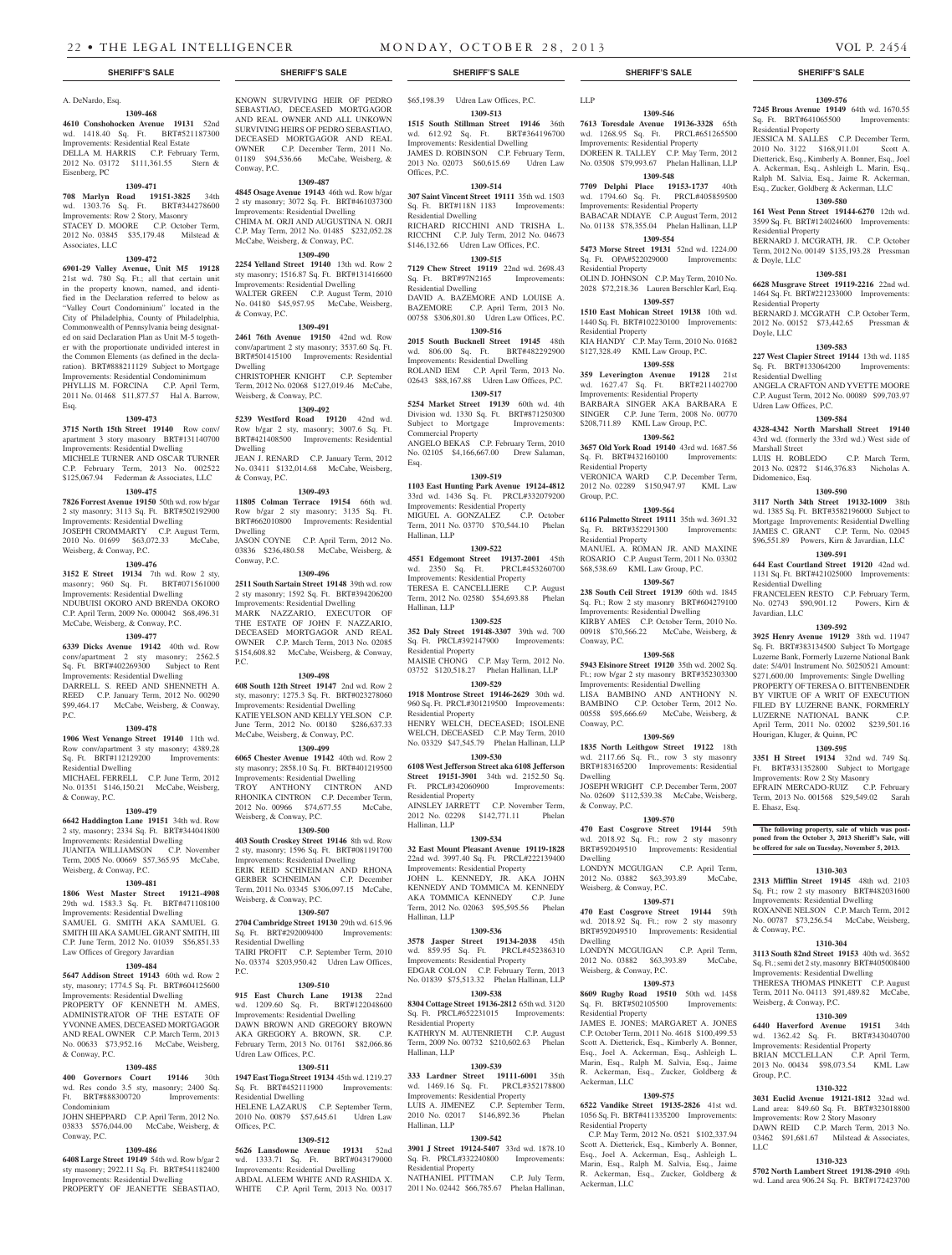#### Improvements: Row B/gar 2 Sty Masonry DAWN Y. LARRY C.P. March Term, 2012 No. 00954 \$73,449.01 Milstead & Associates, LLC

#### **1310-325**

**246 South 55th Street 19139-4044** 60th wd. (formerly part of the 46th wd.) Land area 1578.50 Sq. Ft. BRT#604201000 Improvements: Semi Det 2 Story Masonry CLARENCE BURCHETTE AKA CLARENCE LEE BURCHETTE C.P. July Term, 2012 No. 00435 \$161,490.38 Milstead & Associates, LLC

#### **1310-326**

**4545-47 North Front Street 19140-1606** 88th wd. (formerly part of the 42nd wd.) Land area: premises A 1130 Sq. Ft.; premises B 3560 Sq. Ft. PremisesA:BRT#421256400;PremisesB:B RT#884348610 Improvements: Premises A: Ind Lumber Yard Masonry; Premises B Auto Repair Shop Masonry

DAVID TORRES C.P. September Term, 2012 No. 00616 \$323,819.83 Milstead & Associates, LLC

#### **1310-327**

**4930 Knorr Street 19135** 41st wd. Land ara 1778.60 Sq. Ft. BRT#412017000 Improvements: Row Conv/apt 3 Story Masonry JOHN C. KUHN C.P. August Term, 2012 No. 01822 \$157,500.00 Milstead & Associates, LLC

#### **1310-330**

**1901 South 29th Street 19145-2401** 39th wd. 2695 Sq. Ft. BRT#482379000 Subject to Mortgage Improvements: Residential Dwelling RUFUS RAHADITOMO C.P. December Term, 2012 No. 03941 \$112,021.19 Powers, Kirn & Javardian, LLC

#### **1310-331**

**734 Millwood Road 19115-4122** 63rd wd. 6774 Sq. Ft. PRCL#632049100 Improvements: Residential Property

MATTHEW KLINE AND DELILAH KLINE C.P. March Term, 2013 No. 02984 \$267,249.35 Phelan Hallinan, LLP

#### **1310-337**

**1604 Yerkes Street 19150** 10th wd. 6397 Sq. Ft.; det w/gar 2sty masonry BRT#102322500 Improvements: Residential Dwelling

BINTA LEWIS C.P. January Term, 2013 No. 00483 \$224,496.70 McCabe, Weisberg, & Conway, P.C.

# **1310-338**

**1330 Castle Avenue 19148** 26th wd. 2524.5 Sq. Ft.; row 2 sty masonry BRT#394541400 Improvements: Residential Dwelling STAVELEY C. ANDREWS AND JANE M. BRUNO AKA JANET ANDREWS C.P. October Term, 2011 No. 01855 \$169,920.50 McCabe, Weisberg, & Conway, P.C.

# **1310-339**

**1046 East Cheltenham Avenue 19124** 35th wd. 2214.24 Sq. Ft.; row b/gar 2 sty masonry BRT#351301500 Improvements: Residential Dwelling

SANTA GARCIA C.P. August Term, 2012 No. 01908 \$132,818.71 McCabe, Weisberg, & Conway, P.C.

#### **1310-340**

**5338 Chancellor Street 19139** 46th wd. 2175 Sq. Ft.; row 2 sty masonry BRT#603039000

Improvements: Residential Dwelling ROBERT GRAY, JR., KNOWN SURVIVING HEIR OF HARRIET GRAY, DECEASED MORTGAGOR AND REAL OWNER, PAULETTE GRAY, KNOWN SURVIVING HEIR OF HARRIET GRAY, DECEASED MORTGAGOR AND REAL OWNER, DARRYL GRAY, KNOWN SURVIVING HEIR OF HARRIET GRAY, DECEASED MORTGAGOR AND REAL OWNER AND ALL UNKNOWN SURVIVING HEIRS OF HARRIET GRAY, DECEASED MORTGAGOR AND REAL OWNER. C.P. December Term, 2012 No. 02121 \$76,923.84 McCabe, Weisberg, & Conway, P.C.

#### **1310-345**

**5831 Penn Street 19149** 62nd wd. 3175.4 Sq. Ft.; row w/det gar 2sty masonry BRT#621492500 Improvements: Residential Dwelling

FRITZ EDMOND AND MANOICHEKA M. EDMOND AKA MANOUCHEKA M EDMOND C.P. January Term, 2012 No. 04240 \$131,097.21 McCabe, Weisberg, & Conway, P.C.

#### **1310-346**

**4017 Howland Street 19124** 33rd wd. 1200 Sq. Ft.; row b/gar 2sty masonry BRT#332374400 Improvements: Residential Dwelling JOSE A. BAEZ, JR. C.P. November Term, 2012 No. 00027 \$36,164.92 McCabe, Weisberg, & Conway, P.C.

#### **1310-347**

**153 North Lindenwood Street 19139** 44th wd. 1208 Sq. Ft.; row 2sty masonry BRT#44154600 Improvements: Residential Dwelling

PROPERTY OF RONALD WILLIAMS, KNOWN SURVIVING HEIR OF SARAH S. WILLIAMS, DECEASED MORTGAGOR AND REAL OWNER, HARVEY WILLIAMS, KNOWN SURVIVING HEIR OF SARAH S. WILLIAMS, DECEASED MORTGAGOR AND REAL OWNER, STEPHANIE WILLIAMS, KNOWN SURVIVING HEIR OF SARAH S. WILLIAMS, DECEASED MORTGAGOR AND REAL OWNER, CARISSA WILLIAMS, ONLY SURVIVING HEIR OF SARAH S. WILLIAMS, DECEASED MORTGAGOR AND REAL OWNER AND UNKOWN SURVIVING HEIRS OF SARAH S. WILLIAMS, DECEASED MORTGAGOR AND REAL OWNER. C.P. July Term, 2011 No. 01075 \$63,479.67 McCabe, Weisberg, & Conway, P.C.

#### **1310-348**

**47 East Phil Ellena Street 19119** 22nd wd. 2907.5 Sq. Ft.; row 3 sty masonry BRT#222000900 Improvements: Residential Dwelling

CECILIA T. BILLUPS C.P. July Term, 2012 No. 04085 \$99,198.65 McCabe, Weisberg, & Conway, P.C.

#### **1310-352**

**5258 Akron Street 19124-1913** 62nd wd. 2420.06 Sq. Ft.; row b/gar 2sty masonry BRT#621418100 Improvements: Residential Dwelling OSAMA FADL C.P. January Term, 2013 No. 03758 \$68,736.35 McCabe, Weisberg, & Conway, P.C.

#### **1310-353**

**930 Brill Street 19124** 35th wd. 2087 Sq. Ft.; row b/gar 2sty masonry BRT#351177900 Improvements: Residential Dwelling DAVE WALDMAN AKA DAVID C. WALDMANN C.P. May Term, 2011 No. 03360 \$63,456.13 McCabe, Weisberg, & Conway, P.C.

# **1310-357**

**5151 D Street 19120-3609** 42nd wd. 1680 Sq. Ft. PRCL#421482600 Improvements: Residential Property

LAMONT MCCOY AKA LAMONT W. MCCOY C.P. March Term, 2012 No. 02610 \$74,298.10 Phelan Hallinan, LLP

# **1310-363**

**5045 Walnut Street 19139-4250** 60th wd. 2486.33 Sq. Ft. PRCL#602044600 Improvements: Residential Property CECILIA ANN ROBERTS, IN HER CAPACITY AS EXECUTRIX AND DEVISEE

OF THE ESTATE OF EDNA ROBERTS AKA EDNA ROBERT. CHERE CUNNINGHAM, IN HER CAPACITY AS EXECUTRIX AND DEVISEE OF THE ESTATE OF EDNA ROBERTS AKA EDNA ROBERT. PATRICE CUNNINGHAM, IN HER CAPACITY AS EXECUTRIX AND DEVISEE OF THE ESTATE OF EDNA ROBERTS AKA EDNA ROBERT. C.P. July Term, 2011 No. 02216 \$19,259.75 Phelan Hallinan, LLP

#### **1310-367**

**7122 Akron Street 19149-1201** 54th wd. 1286.40 Sq. Ft. PRCL#542428600 Improvements: Residential Property SHAO BO CHEN C.P. April Term, 2013 No. 00293 \$75,039.94 Phelan Hallinan, LLP

# **1310-377**

**8910 Rising Sun Avenue 19115** 63rd wd. 8167.50 Sq. Ft. BRT#632287300 Improvements: Residential Dwelling JENNIFER C. SCHIELE AND JOHN F. SCHIELE C.P. December Term, 2012 No. 03824 \$245,170.76 Udren Law Offices, P.C. **1310-380**

#### **4313 Ludlow Street 19104**

BASHISHA SHERROD C.P. January Term, 2007 No. 01374 \$68,697.74 Udren Law Offices, P.C.

#### **1310-381**

Fineman Krekstein & Harris, P.C. **1310-390 10838 Perrin Road 19154-3924** 66th wd. 1802 Sq. Ft. PRCL#662076900 Improvements:

Residential Property

Residential Property

**2101 Welsh Road, Unit 11 19115** 56th wd. 1320 Sq. Ft. BRT#888560115 Subject to Mortgage LEON LYMAN C.P. January Term, 2013 No. 154637 \$8,687.00 Evan R. Bachove, Esq.,

JUSTIN FRANK C.P. March Term, 2013 No. 02217 \$168,178.56 Phelan Hallinan, LLP **1310-401 637 East Clearfield Street aka 637 Clearfield Street 19134-3001** 33rd wd. 806.30 Sq. Ft. PRCL#331006500 Improvements:

VLADIMIR MARC C.P. March Term, 2012 No. 01354 \$59,102.95 Phelan Hallinan, LLP **1310-407 3222 Saint Vincent Street 19149-1513**  55th wd. 1840.15 Sq. Ft. PRCL#551432900 Improvements: Residential Property

#### **1310-478A-D**

**49th wd. (5631 North 11th Street - Premises A - 19141-3607)** 1440 Sq. Ft. BRT#492238600 Improvements: Residential Dwelling **31st wd. (2356 East Boston Avenue - Premises B - 19125-3015)** 1144 Sq. Ft. BRT#313174200 Improvements: Residential Dwelling **61st wd. (253 Rosemar Street - Premises C - 19120-1414)** 1050 Sq. Ft. BRT#611239800

Improvements: Residential Dwelling **23rd wd. (5515 Torresdale Avenue - Premises D - 19124-1624)** 1106 Sq. Ft. BRT#411305000

#### Improvements: Residential Dwelling DAVID STEINER C.P. May Term, 2013 No. 2391 \$384,581.10 Weber Gallagher

Simpson Stapleton Fires & Newby, LLP, Sarah A. Elia, Esq.

#### **1310-480**

**5547 Hazel Avenue 19143-1905** 46th wd. 1665 Sq. Ft. BRT#463012800 Subject to

#### **SHERIFF'S SALE SHERIFF'S SALE SHERIFF'S SALE SHERIFF'S SALE SHERIFF'S SALE**

FRANK M. HENRY, JR. C.P. January Term, 2012 No. 03574 \$155,041.38 Phelan

**1310-418 402 Lemonte Street 19128-4533** 21st wd. 3942.22 Sq. Ft. PRCL#212321900 Improvements: Residential Property TODD R. MARVIN AND LORI A. MARVIN C.P. April Term, 2012 No. 02750 \$216,706.21

**1310-422 6701 Ogontz Avenue 19126-2639** 87th wd. 1860 Sq. Ft. PRCL#871075500 Improvements:

RAHEEM A. BEY C.P. January Term, 2010 No. 02837 \$236,324.60 Phelan Hallinan,

**1310-429 1337 Wells Street 19111-4921** 53rd wd. 1170 Sq. Ft. PRCL#532020900 Improvements:

MIKHAIL KHALAPOV C.P. August Term, 2011 No. 00977 \$151,391.92 Phelan

**1310-434 2512 South Chadwick Street 19145-4520**  26th wd. 690 Sq. Ft. PRCL#261331600 Improvements: Residential Property DONNA M. RHOADES AKA DONNA RHOADES C.P. December Term, 2009 No. 01327 \$273,824.15 Phelan Hallinan, LLP **1310-436 1737 North Lindenwood Street 19131-3617**  52nd wd. 750 Sq. Ft. PRCL#521317200 Improvements: Residential Property KIMBERLY BARKLEY AND JAMES BARKLEY C.P. June Term, 2009 No. 00162 \$65,984.97 Phelan Hallinan, LLP **1310-447 7435 Andrews Avenue 19138** 10th wd. (formerly part of the 42nd wd.) 1212.80 Sq. Ft. BRT#101142400 Improvements: Residential

DEBORAH MYERS C.P. January Term, 2013 No. 01408 \$122,938.57 Stern &

**1310-454 2567 North Napa Street 19132** 28th wd. OPA#028153800 Subject to Mortgage Improvements: Residential Property JAMES M JONES AND NAILA A. MATTISON-JONES C.P. April Term, 2013 No. 03794 \$31,758.32 Brett A. Solomon,

**1310-459 1455 East Luzerne Street 19124** 33rd wd. 1230 Sq. Ft. BRT#332027900 Improvements:

UNKNOWN HEIRS, SUCCESSORS, ASSIGNS, AND ALL PERSONS, FIRMS, OR ASSOCIATIONS CLAIMING RIGHT, TITLE, OR INTEREST FROM OR UNDER RUPERTA V. FRANCIS, DECEASED C.P. April Term, 2013 No. 000999 \$30,031.53 Christopher A.

**1310-472 1803 Arnold Street 19152-1824** 56th wd. 2511.52 Sq. Ft. BRT#562190000 Improvements: Residential Dwelling NECHAMA KAUFMAN C.P. July Term, 2012 No. 00498 \$201,286.56 Powers, Kirn

**1310-476 2122 South 65th Street 19142** 65th wd. 1344 Sq. Ft. BRT#403012000 Improvements:

MOHAMMED A. CHOWDHURRY C.P. April Term, 2012 No. 01865 \$75,815.85

**1310-477 1119 East Palmer Street 19125** 18th wd. 2059 Sq. Ft. BRT#181136920 Improvements:

TIMOTHY LIPCZYNSKI C.P. April Term, 2013 No. 4090 \$401,397.04 Weber Gallagher Simpson Stapleton Fires & Newby,

Hallinan, LLP

Phelan Hallinan, LLP

Residential Property

Residential Property

Hallinan, LLP

Real Estate

Esq.

Eisenberg, PC

Residential Property

DeNardo, Esq.

& Javardian, LLC

Residential Dwelling

Residential Dwelling

LLP, Sarah A. Elia, Esq.

Powers, Kirn & Javardian, LLC

LLP

Mortgage Improvements: Residential Dwelling CATHRYN ANYUMBA C.P. September Term, 2012 No. 00716 \$60,227.63 Powers, Kirn & Javardian, LLC

# **1310-483**

**3546 K Street 19134-1413** 33rd wd. 1662 Sq. Ft. BRT#331393300 Subject to Mortgage Improvements: Residential Dwelling MICHAEL FRAZIER C.P. June Term, 2012 No. 01434 \$58,132.42 Powers, Kirn & Javardian, LLC

#### **1310-486**

**6336 Eastwood Street 19149** 35th wd. 1107.01 Sq. Ft.; row b/gar 2 story masonry BRT#541266900 Improvements: Residential Dwelling

IRENE I. GASKINS BY DEED DATED 09/30/1999 AND RECORDED 10/07/1999 IN RECORD BOOK JTD 1184, PG 628 C.P. December Term, 2009 No. 03503 \$120,745.21 Federman & Associates, LLC

#### **1310-506**

**4405-7 Silverwood Street 19127** 21st wd. 6298 Sq. Ft.; det 3.5 sty stone BRT#211239100 Improvements: Residential Dwelling PETER MCDONOUGH C.P. March Term, 2013 No. 03307 \$225,401.89 McCabe, Weisberg, & Conway, P.C.

# **1310-507**

**1909 Bainbridge Street 19146** 30th wd. 3300 Sq. Ft.; row 3 sty masonry BRT#301047600 Improvements: Residential Dwelling CHARLOTTE MILES C.P. September Term, 2008 No. 01954 \$263,591.01 McCabe, Weisberg, & Conway, P.C.

#### **1310-508**

**2444 South Philip Street 19148** 39th wd. 986 Sq. Ft.; row 2sty masonry BRT#391310500 Improvements: Residential Dwelling JACQUELINE POOLER AND CAMEL REAL ESTATE, LLC C.P. July Term, 2012 No. 04135 \$146,218.60 McCabe, Weisberg, & Conway, P.C.

#### **1310-514 625 Sears Street 19147** 1st wd. 1808 Sq.

Ft.; row 2 sty masonry BRT#012005900 Improvements: Residential Dwelling JOHN T. NOLAN, JR. C.P. December Term 2012 No. 00587 \$178,323.46 McCabe, Weisberg, & Conway, P.C. **1310-518**

# **6364 Marsden Street 19135** 41st wd. 2366.50

Sq. Ft.; row 2 sty masonry BRT#411253200 Improvements: Residential Dwelling MARIO STAGLIANO, JR. C.P. June Term, 2012 No. 00188 \$85,481.35 McCabe, Weisberg, & Conway, P.C.

# **1310-521**

**6918 Souder Street 19149** row b/garage 2 story masonry BRT#542302200 Improvements: Residential Dwelling MARINA WILLIAMS C.P. April Term, 2013

No. 002223 \$111,865.55 Federman & Associates, LLC **1310-526**

**815-837 Arch Street, #717 19107** 5th wd. 910 Sq. Ft. BRT#888112942 Improvements: Residential Property JIN HUO CHEN, YAN PING CHEN AKA YEN PING CHEN AND XIAO YUN LIN C.P. October Term, 2012 No. 00186 \$364,343.15 KML Law Group, P.C.

#### **1310-537**

**6109 Marsden Street 19135** 41st wd. 3260 Sq. Ft.; s/d conv apt 2 sty masonry BRT#411262000 Improvements: Residential Dwelling ANTHONY PIZZARO C.P. December Term, 2006 No. 00791 \$90,776.44 McCabe, Weisberg, & Conway, P.C.

# **1310-539**

**2021 Mercy Street 19145** 48th wd. 1600 Sq. Ft.; row 2 sty masonry BRT#481123300 Improvements: Residential Dwelling WILLIAM POWELL AKA WILLIAM T. POWELL C.P. December Term, 2012 No. 01215 \$76,597.10 McCabe, Weisberg, & Conway, P.C.

#### **1310-540**

**110 Benjamin Court 19114** 57th wd. 1176 Sq. Ft.; res condo 3 sty mas + other BRT#888570420 Improvements: Residential Dwelling

ALL UNKNOWN SURVIVING HEIRS OF DAVID ROSENFLED, DECEASED MORTGAGOR AND REAL OWNER C.P. January Term, 2012 No. 03912 \$203,139.68 McCabe, Weisberg, & Conway, P.C.

# **1310-550**

**1257 North Newkirk Street 19121** 29th wd. 5704 Sq. Ft. BRT#884460445 Improvements: Residential Property ELSER STREET PROPERTIES, LLC C.P. November Term, 2010 No. 02086 \$109,292.79 KML Law Group, P.C.

**1310-551 150 East Walnut Lane 19144** 59th wd. 2614.62

Sq. Ft. BRT#592059400 Improvements: Residential Property DIAMOND A. WEBB C.P. January Term, 2012 No. 01600 \$122,927.68 KML Law Group, P.C.

### **1310-557**

Residential Property

LLP

LLP

Residential Property

Residential Property

Residential Property

Residential Property

KML Law Group, P.C.

Residential Dwelling

Residential Dwelling

Residential Dwelling

Group, P.C.

P.C.

P.C.

LLP

LLC

P.C.

**5313 Delancey Street 19143** 60th wd. 870 Sq. Ft. BRT#603071000 Improvements: Residential Property

UNKNOWN HEIRS OF RUTH WILLIAMS, DECEASED AND JOYCE CRAIG-MURRAY, SOLELY IN HER CAPACITY AS HEIR OF RUTH WILLIAMS, DECEASED C.P. December Term, 2012 No. 02786 \$76,026.88 KML Law Group, P.C. **1310-558**

**2216 Bryn Mawr Avenue 19131** 52nd wd. 4207 Sq. Ft. BRT#521270200 Improvements:

DWIGHT JOHNS, SOLELY IN HIS CAPACITY AS HEIR OF BLANCHE JOHNS, DECEASED C.P. February Term, 2013 No. 00138 \$171,640.80 KML Law Group, P.C. **1310-563 5130 Newhall Street 19144-4020** 12TH wd. 2491 Sq. Ft. PRCL#123221900 Improvements: Residential Property JAY LONGSHORE AKA JAY A. LONGSHORE, AKA JAY ALAN LONGSHORE AND SAKUNTALA LONSHORE C.P. June Term, 2012 No. 02386 \$59,576.15 Phelan Hallinan,

**1310-564 1320 East Oxford Street 19125-3217** 18th wd. 1149.72 Sq. Ft. PRCL#181075800 Improvements: Residential Property KEVIN FRANCIS MILLER C.P. July Term, 2012 No. 02370 \$78,325.66 Phelan Hallinan,

**1310-567 1200 Gilham Street 19111** 53rd wd. 1946 Sq. Ft. BRT#531156900 Improvements:

EDWARD A. TORRES C.P. August Term, 2012 No. 02278 \$168,772.10 KML Law

**1310-569 1214 Frederal Street 19147** 2nd wd. 1134 Sq. Ft. BRT#021272200 Improvements:

ERNEST WILKIE C.P. February Term, 2013 No. 01655 \$246,006.80 KML Law Group,

**1310-573 1158 South 52nd Street 19143** 51st wd. 1552 Sq. Ft. BRT#511200300 Improvements:

MICKEY R. DAVIS C.P. March Term, 2013 No. 03111 \$65,136.37 KML Law Group,

**1310-574 6532 Lansdowne Avenue 19151** 34th wd. 1395 Sq. Ft. BRT#344019500 Improvements:

BASIL A. SCOTT AND JANICE V SCOTT C.P. March Term, 2011 No. 03346 \$147,137.94

**1310-588 4558 Maple Street 19136-3716** 41st wd. 2350.10 Sq. Ft. PRCL#651098000 Improvements: Residential Property SARA J. MARCUCCI C.P. June Term, 2010 No. 03916 \$121,223.86 Phelan Hallinan,

**1310-599 1641 North Robinson Street 19151-3935**  34th wd. 1434.56 Sq. Ft. PRCL#342277000 Improvements: Residential Property GEORGE AKANNO AND FELICITAS AKANNO C.P. August Term, 2012 No. 00198 \$54,013.93 Phelan Hallinan, LLP **1310-601 5848 Sansom Street 19139** 60TH wd. 1420.73 Sq. Ft. BRT#604160800 Improvements:

LISA THOMAS C.P. March Term, 2010 No. 5458 \$81,758.46 Powers, Kirn & Javardian,

**1310-608 2314 East Harold Street 19125** 31st wd. 1024 Sq. Ft. BRT#314172500 Improvements:

MICHAEL BICKEL C.P. April Term, 2013 No. 00380 \$85,268.43 Udren Law Offices

**1310-611 115 South 61st Street 19139** 46th wd. 1326.75 Sq. Ft. BRT#031170200 Improvements:

ANGELIQUE PRESSLEY AND SAMUEL PRESSLEY C.P. March Term, 2012 No. 00532 \$45,631.91 Udren Law Offices, P.C. **1310-613 6822 North 15th Street 19126** 10th wd. (formerly part of the 50th wd.) 1705 Sq. Ft. BRT#101020600 Improvements: Residential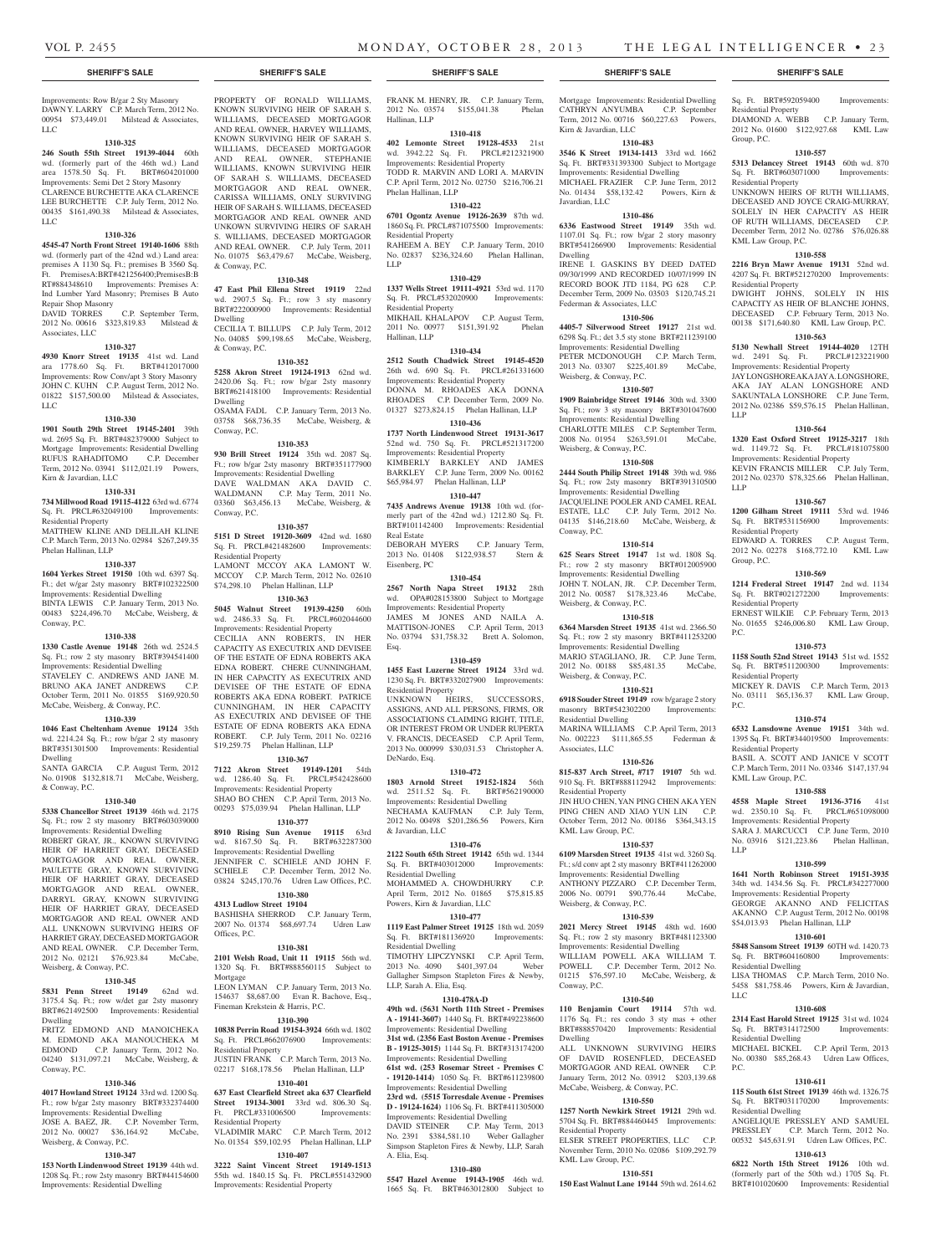#### Dwelling ALEXANDER Z. PAYNE, SR. C.P. September **4624 Wayne Avenue 19144-3624** 22nd Term, 2010 No. 00724 \$147,131.01 Udren Law Offices, P.C.

#### **1310-614**

**2760 Island Avenue 19153** 40th wd. 1120 Sq. Ft. BRT#405753400 Improvements: Residential Dwelling

DAWN BROWN AND GREGORY A. BROWN, SR C.P. April Term, 2013 No. 01011 \$153,614.65 Udren Law Offices, P.C.

## **1310-617**

**5615 Catharine Street 19143-2814** 46th wd. Land area: 1065 Sq. Ft. BRT#463095700 Improvements: Row 2 Story Masonry BRIGETTE CAMPBELL C.P. November Term, 2012 No. 02568 \$84,363.06 Milstead & Associates, LLC

#### **1310-619**

**3354 E Street 19134-1726** 7th wd. (formerly part of the 33rd wd.) Land area 749 Sq. Ft.<br>BRT#073195900 Improvements: Row 2 Improvements: Row 2 Story, Masonry

JORGE L. MATEO, JR C.P. August Term, 2012 No. 02299 \$62,051.66 Milstead & Associates, LLC

#### **1310-631**

**5913 Ellsworth Street 19143-3017** 3rd wd. (formerly part of the 46th wd.) 1760 Sq. Ft. BRT#033133600 Improvements: Row 2 Story Masonry CHANTILLE A. JACKSON C.P. March Term,

2012 No. 00012 \$92,326.32 Milstead & Associates, LLC

# **1310-633**

**1217 North 52nd Street 19131-4411** 44th wd. 1416 Sq. Ft. BRT#442278700 Improvements: Str/off + Apts 2 Story Masonry

CHRIS WHITE AKA CHRIS CHARLES WHITE AND MYRA WHITE AKA MYRA CHARLES WHITE C.P. December Term, 2008 No. 002465 \$99,003.58 Milstead & Associates, LLC

#### **1310-635**

**915 Washington Avenue 19147-3824** 2nd wd. 765.28 Sq. Ft. BRT#021148300 Improvements: Row 3 Story Masonry TRI TRAN AND LE NGOC DUONG C.P. February Term, 2013 No. 01022 \$377,699.75 Milstead & Associates, LLC

#### **1310-636**

**1448 West Loudon Street 19141-2132**  13th wd. 1125 Sq. Ft. BRT#132401400 Improvements: Row W-off/str 2 Story Masonry ANDRE H. MITCHELL C.P. September Term, 2011 No. 02241 \$157,056.60 Milstead & Associates, LLC

### **1310-638**

**6619 Ridge Avenue 19128-2428** 21st wd. 31142 Sq. Ft. BRT#97N040099 Improvements: Auto Repair Shop Masonry

CLASSIC PERFORMANCE GROUP, LLC AND CHESTER J. FRANCZYK, III GUARANTOR C.P. January Term, 2013 No. 002090 \$372,197.72 Milstead & Associates, LLC

#### **1310-640**

**234 Lindley Avenue 19120-3313** 42nd wd. 2097.92 Sq. Ft. BRT#422187300 Improvements: Row W/det Gar 2 Story Masonry KEVIN H. PRICE C.P. September Term, 2012 No. 01552 \$66,617.54 Milstead & Associates, LLC

#### **1310-641**

**3570 Stouton Street 19134-2026** 45th wd. 816.48 Sq. Ft. BRT#452396600/ PRCL#26N2257 Improvements: Row 2 Story Masonry LEROY LIGHTY, ORIGINAL MORTGAGOR

AND REAL OWNER AND JENNINA A. LIGHTY, REAL OWNER C.P. September Term, 2012 No. 00052 \$45,963.71 Milstead & Associates, LLC

#### **1310-645**

**141 Linton Street 19120** 61st wd. 1054.69 Sq. Ft. BRT#612145501 Improvements: Residential Property LANEEKE LONG C.P. December Term, 2009 No. 02519 \$48,053.00 KML Law

Group, P.C. **1310-647**

#### **1005 South Chadwick Street 19146** 30th wd. 800 Sq. Ft. BRT#301315700 Improvements: Residential Property

JOAN H. SHAW-ENNIS C.P. March Term, 2013 No. 00504 \$181,619.53 KML Law Group, P.C.

#### **1310-651**

**5915 Agusta Street 19149-3607** 53rd wd. 1123.75 Sq. Ft. PRCL#531255100 Improvements: Residential Property FREDERICK J. WEIDMAN, JR. AND LYNDA

WEIDMAN AKA LYNDA SPRINGMAN C.P. November Term, 2011 No. 00358 \$56,476.77 Phelan Hallinan, LLP

wd. 2842.50 Sq. Ft. PRCL#133091300 Improvements: Residential Property ALEXANDER BRAVERSHTEYN AND IGOR POLIN C.P. April Term, 2013 No. 01795 \$216,207.86 Phelan Hallinan, LLP

**1310-661**

**1310-668 3327 East Thompson Street 19134-5308**  45th wd. 1296 Sq. Ft. PRCL#451233100 Improvements: Residential Property JOHN R. POVERNICK C.P. November Term, 2011 No. 02197 \$61,855.74 Phelan Hallinan, LLP

#### **1310-672**

**4618 North 13th Street 19140-1230** 49th wd. 1522.36 Sq. Ft. PRCL#491511000 Improvements: Residential Property

MELODY SANDERS, IN HER CAPACITY AS ADMINISTRATRIX AND HEIR OF THE ESTATE OF CONSTANCE L. SANDERS AKA CONSTANCE LEE SANDERS. BRIAN KEITH SANDERS, IN HIS CAPACITY AS HEIR OF THE ESTATE OF CONSTANCE L. SANDERS AKA CONSTANCE SANDERS. UNKNOWN HEIRS, SUCCESSORS, ASSIGNS, AND ALL PERSONS, FIRMS, OR ASSOCIATIONS CLAIMING RIGHT, TITLE, OR INTEREST FROM OR UNDER CONSTANCE L. SANDERS AKA CONSTANCE LEE SANDERS, DECEASED. C.P. August Term, 2011 No. 04398 \$49,299.06 Phelan Hallinan, LLP

#### **1310-678**

**4222 Cottman Ave 19135** 41st wd. 2000 Sq. Ft. BRT#871193650 Subject To Mortgage Yes, mortgage granted to MERS (as nominee for American Brokers Conduit) dated 2/8/07 and recorded on 2/26/07 as document id #51639344. Improvements: Single Family Residential, Stone/brick Attacked Dwelling NO AGENT PROPERTIES, LLC C.P. June

# Term, 2010 No. 1090 \$501,422.46 David J. Scaggs, Esq., The Granger Firm

# **SHERIFF'S SALE OF TUESDAY, November 5, 2013**

# **1310-588**

**4558 Marple Street 19136-3716** 41st wd. 2350.10 Sq. Ft. PRCL#651098000 Improvements: Residential Property SARA J. MARCUCCI C.P. June Term, 2010 No. 03916 \$121,223.86 Phelan Hallinan, LLP

#### **1311-301**

**4705 B Street 19120** 42nd wd. 598 Sq. Ft. BRT#421321000 Improvements: Residential Property LILAILA VILLAFANE C.P. August 2012 Term, No. 00203 \$68,551.99 Kristine M. Anthou, Esq.

#### **1311-302**

**5947 Addison Street 19143** 3rd wd. 977 Sq. Ft. BRT#032074400 Improvements: Residential Property MARK BLACK C.P. November Term, 2012 No. 4680 \$70,816.76 Kristine M. Anthou, Esq.

#### **1311-303**

**8763 Cottage Street 19136** 65th wd. 1296 Sq. Ft. BRT#652236524 Improvements: Residential Property YORLENE AGUILAR C.P. June Term, 2010 No. 1333 \$199,768.73 Kristine M. Anthou, Esq.

# **1311-304**

**6338 Ditman Street 19135** 41st wd. 1282.50 Sq. Ft. BRT#411220400 Subject to Mortgage Improvements: Residential Property WILLIAM A. BOHARSIK C.P. August 2012 Term, No. 03256 \$102,351.17 Kristine M. Anthou, Esq.

#### **1311-305**

**1022 South Ithan Street 19143** 51st wd. 921.6 Sq. Ft. BRT#513028000 Improvements: Residential Property<br>LAMONT WHITE C.P. September Term, 2012 No. 003093 \$71,641.32 Kristine M. Anthou, Esq.

#### **1311-306**

**1912 Pratt Steet 19124-2121** 23rd wd. 1398.60 Sq. Ft. BRT#622053000 Improvements: Row 2 Story Masonry NDUBUISI OKORO C.P. March Term, 2013 No. 00781 \$137,991.63 Milstead & Associates, LLC

#### **1311-307**

**2014 Pratt Street 19124** 62nd wd. 2000 Sq. Ft. BRT#622056000 Improvements: Residential Dwelling SUSAN SHIELDS C.P. September Term,

2012 No. 03422 \$56,372.31 Udren Law

# Offices, P.C.

**1311-308 2709 South Adler Street 19148-4908**  39th wd. 957.60 Sq. Ft. BRT#395260500 Improvements: Residential Dwelling JOSEPH MICALI AND LISA MICALI C.P. March Term, 2013 No. 00302 \$144,715.22 Udren Law Offices, P.C.

### **1311-309**

**418 Longshore Street nka 418 Longshore Avenue 19111** 35th wd. 3463.50 Sq. Ft. BRT#353154300 Improvements: Residential Dwelling ANLIZAR DERRICKS AND MATTHEW

DERRICKS C.P. April Term, 2013 No. 01927 \$150,881.35 Udren Law Offices, P.C. **1311-310**

#### **7043 Torresdale Avenue 19135** 41st wd. 2115.00 Sq. Ft. BRT#412416400 wd. 2115.00 Sq. Ft. BRT#4<br>Improvements: Residential Dwelling JAMES MACELROY C.P. March Term, 2011 No. 00945 \$161,503.75 Udren Law Offices, P.C.

**1311-311**

**7447 Thouron Avenue 19138-1221** 50th wd. Land area: 2912.50 Sq. Ft. BRT#502161200 Improvements: Semi Det 2 Sty Masonry MARIA DIAZ C.P. October Term, 2011 No. 00338 \$126,220.19 Milstead & Associates,  $ILC$ 

### **1311-312**

**3856-3858 Pulaski Avenue 19140**  BRT#883019310, pin #101N10-225 & 227 Improvements: Commerical Real Estate LAVERNE BURTON, INDIVIDUALLY AND AS EXECUTOR OF THE ESTATE OF PAUL H. BURTON AKA PAUL BURTON C.P. Term, 2012 No. 00167 \$86,343.67 Kristofer B. Chesa, Esq

#### **1311-313 6218 Lansdowne Avenue 19151** 42nd

wd. 1816.21 Sq. Ft. BRT#421225600 Improvements: Residential Property MARY A. HILL C.P. June Term, 2006 No. 00405 \$71,711.91 KML Law Group, P.C.

**1311-314 132 East Gorgas Lane 19119** 22nd wd. 9110.20 Sq. Ft. BRT#222103100 Improvements: Residential Property LISA SHAFFMASTER AS ADMINSTRATRIX OF THE ESTATE OF KATHLEEN E.

SHAFFMASTER, DECEASED C.P. January Term, 2013 No. 01730 \$289,995.22 KML Law Group, P.C.

#### **1311-315 2120 66th Avenue 19138** 50th wd. 1176 Sq. Ft.

BRT#102365000 Improvements: Residential Property UNKNOWN, HEIRS, SUCCESSORS,

ASSIGNS, AND ALL PERSONS, FIRMS OR ASSOCIATIONS CLAIMING RIGHT, TITLE, OR INTEREST FROM OR UNDER ROLEL COLEMAN C.P. January Term, 2012 No. 4761 \$106,871.51 Christopher A. DeNardo, Esq.

#### **1311-316**

**1817 South 16th Street 19145** 48th wd. 930.25 Sq. Ft. BRT#481189200 Improvements: Residential Property MARCELINA ANGUD AND ANTONIO ANGUD AKA TONY ANGUD September Term, 2012 No. 003159 \$142,524.51 Christopher A. DeNardo, Esq.

#### **1311-317**

**3215 North 34th Street 19129** 38th wd. 1280 Sq. Ft. BRT#382197600 Improvements: Residential Property FRANK RAFFAELE C.P. June Term, 2012 No. 0570 \$90,256.16 Christopher A. DeNardo, Esq.

#### **1311-318**

**5465 Euclid Street 19131** 52nd wd. 1628.70 Sq. Ft. BRT#522037400 Improvements: Residential Dwelling SIA K. FILLIE C.P. May Term, 2013 No. 001068 \$96,088.30 Martha E. Von Rosenstiel, Esq.; Heather E Riloff, Esq.

# **1311-319**

**9227 Cottage Street 19114** 65th wd. 2700 Sq. Ft. BRT#652236917 Improvements: Residential Dwelling EDWARD JATKOWSKI, JR. C.P. March Term, 2013 No. 03703 \$107,766.83 Martha

# E. Von Rosenstiel, Esq.; Heather E Riloff, Esq. **1311-320**

**5035 North Camac Street 19141** 49th wd. 1315.44 Sq. Ft. BRT#491480200 Improvements: Residential Property WAKEYDA JOHNSON AND OSHEA TWYNE C.P. May Term, 2013 No. 002716 \$98,222.98 Christopher A. DeNardo, Esq.

# **1311-321**

**1713 Wakeling Street 19124-2756** 62nd wd. 2000 Sq. Ft. PRCL#622003900

#### **SHERIFF'S SALE SHERIFF'S SALE SHERIFF'S SALE SHERIFF'S SALE SHERIFF'S SALE**

Improvements: Residential Property OMAR NEGRON C.P. June Term, 2012 No. 01481 \$61,063.21 Phelan Hallinan, LLP

Improvements: Residential Property MONICA MEITZLER AKA MONICA ASIMOS AND EARL N ASIMOS, III AKA EARL ASIMOS C.P. January Term, 2012 No. 03295 \$182,675.34 Phelan Hallinan, LLP **1311-337 1217 Overington Street 19124-3136** 23th wd. 1578.36 Sq. Ft. PRCL#234079900 Improvements: Residential Property JEFFREY TABAREZ C.P. June Term, 2012 No. 00562 \$55,003.46 Phelan Hallinan, LLP **1311-338 5000 Florence Avenue 19143-3300** 51st wd. 2282.70 Sq. Ft. PRCL#511147210 Improvements: Residential Property MATTHEW E. RUMAIN C.P. September Term, 2011 No. 01286 \$251,182.06 Phelan

**1311-339 422 North 62nd Street 19151-4101** 44th wd. 1910.52 Sq. Ft. PRCL#341230600 Improvements: Residential Property CLIFTON OFFICER C.P. January Term, 2013 No. 03876 \$63,835.91 Phelan Hallinan, LLP **1311-340 2333 South 71st Street 19142-1102** 40th wd. 800 Sq. Ft. PRCL#406164100 Improvements:

SHAVON S. MOSES C.P. October Term, 2012 No. 03326 \$44,291.29 Phelan Hallinan, LLP **1311-341 358 Winton Street 19148-3322** 39th wd. 623 Sq. Ft. PRCL#392101800 Improvements:

PETER MARANDOLA C.P. March Term 2012 No. 03856 \$165,925.33 Phelan

**1311-342 7619 Malvern Avenue 19151-2836** 34th wd. 1971.69 Sq. Ft. BRT#343174900 Improvements: Row B/gar 2 Story Masonry VELTIE JOLLY C.P. June Term, 2013 No. 01221 \$136,070.54 Milstead & Associates,

**1311-343 4401 Loring Street 19136-4015** 41st wd. 1587 Sq. Ft. BRT#412182400 Improvements: Apt

DANIEL POIESZ C.P. July Term, 2012 No. 04345 \$132,955.53 Milstead & Associates,

**1311-344 321 West Ashdale Street 19120-3813** 42nd wd. 1008 Sq. Ft. BRT#127N559 Improvements:

JANELLE PIERSALL C.P. July Term, 2012 No. 02116 \$55,104.19 Milstead &

**1311-345 3731 Midvale Avenue 19129** 38th wd. 1170 Sq. Ft. BRT#383046000 Improvements:

FRANK RAFFAELE C.P. July Term, 2012 No. 0934 \$173,318.33 Christopher A.

**1311-346 174 West Nedro Avenue 19120** 61st wd. 1172.40 Sq. Ft. BRT#612090500 Improvements: Residential Property UNKNOWN HEIRS, SUCCESSORS, ASSIGNS, AND ALL PERSONS, FIRMS, OR ASSOCIATIONS CLAIMING RIGHT, TITLE OR INTEREST FROM OR UNDER OR ADMINISTRATOR OR LOUIS HART, DECEASED. C.P. June Term, 2010 No. 003426 \$28,505.30 Christopher A. DeNardo,

**1311-347 5438 West Berks Street 19131** 52nd wd. 1622.15 Sq. Ft. BRT#522040200 Improvements: Residential Property FACENDA WHITE C.P. December Term, 2012 No. 0310 \$210,689.52 Christopher A.

**1311-348 4841 North 18th Street 19141-1524** 17th wd. Situate on the east side of 18th Street (60 ft) wide at the distance of 180 ft southward from the south side of Rockland Street (50 feet) wide. Improvements: Row Conv/apt 2 Sty Masonry ADALBERT NDEMASSOHA C.P. August Term, 2011 No. 04164 \$90,675.53 Chandra

**1311-349 5850 Woodbine Street 19131-2222** 52nd wd. Beginning at the distance of 228 ft northeastward from the northeast side of 59th street. Improvements: Row B/gar 2 Sty Masonry WADE A. WILLIAMS C.P. January Term, 2013 No. 02064 \$320,301.16 Chandra M.

**1311-350 4210 North Darien Street 19140-2221** 43rd wd. Situate on the west side of Darien Street at the distance of 415 ft 9 inches south-

Hallinan, LLP

Residential Property

Residential Property

2-4 Units 2 Story Masonry

Row 2 Story Masonry

Associates, LLC

Residential Property

DeNardo, Esq.

Esq.

DeNardo, Esq.

M. Arkema, Esq.

Arkema, Esq.

Hallinan, LLP

LLC

LLC

#### **1311-322**

**263 Rochelle Avenue 19128-3813** 21st wd. 2240 Sq. Ft. PRCL#096N080034 Improvements: Residential Property CHARLES D. PETERS AND CAROL ANN PETERS C.P. February Term, 2013 No. 01611 \$166,829.76 Phelan Hallinan, LLP

### **1311-323**

**2628 Reed Street 19146** 36th wd. 902.02 Sq. Ft. PRCL#364215600 Improvements: Residential Property MARK NICHOLAS AND SHARON BUSH C.P. January Term, 2008 No. 02119 \$39,726.12

**4642 Locust Street 19139-4414** 46th wd. 1728 Sq. Ft. PRCL#461011000 Improvements:

KALENA RYANT FKA KALENA JEFFERSON C.P. September Term, 2012 No. 02054 \$370,964.82 Phelan Hallinan, LLP **1311-325 220 East Walnut Park Drive 19120-1021**  61st wd. 2600 Sq. Ft. BRT#611358000, PRCL#611358000 Improvements: Residential

PETRINIA L. PERRY C.P. February Term, 2009 No. 00416 \$135,977.39 Phelan

**1311-326 3344 Morrell Avenue 19114-1222** 66th wd. 3170.03 Sq. Ft. PRCL#661121000 Improvements: Residential Property CARLOS A. CORTES, JR. C.P. March Term, 2013 No. 00773 \$161,892.23 Phelan

**1311-327 11805 Millbrook Road 19154-3710** 66th wd. 1296 Sq. Ft. PRCL#662235500 Improvements: Residential Property RAYMOND MARASHESKI C.P. June Term, 2012 No. 02227 \$171,741.71 Phelan

**1311-328 2601 Pennsylvania Avenue, #430 19130- 2325** 15th wd. 952 Sq. Ft. PRCL#888072706 Improvements: Residential Property BEVERLY DECKER C.P. September Term,<br>2012 No. 00054 \$151,852.85 Phelan 2012 No. 00054 \$151,852.85

**1311-329 6828 Ditman Street 19135-2204** 41st wd. 14473.20 Sq. Ft. PRCL#412349500 Improvements: Residential Property PATRICIA M. NEW AND EDWARD J. NEW C.P. May Term, 2013 No. 02616 \$116,872.66

**1311-330 1507 South Taney Street 19146-4426** 36th wd. 978 Sq. Ft. PRCL#364279000 Improvements:

RACHEL BEN-OR C.P. February Term, 2013 No. 00807 \$44,494.83 Phelan Hallinan, LLP **1311-331 8019 Lindbergh Boulevard 19153-1109**  40th wd. 2300.15 Sq. Ft. PRCL#405844200 Improvements: Residential Property FRED CELLICH C.P. August Term, 2009 No. 02588 \$119,402.67 Phelan Hallinan, LLP **1311-332 7308 North 21st Street 19138-2108** 10th wd. 1888 Sq. Ft. PRCL#101189200 Improvements: Residential Property CARLA E. GOBANTES AND ASKIA FLUELLEN C.P. July Term, 2012 No. 03966 \$183,416.09 Phelan Hallinan, LLP **1311-333 5240 North Sydenham Street 19141-1618**  17th wd. 1200 Sq. Ft. PRCL#172098100 Improvements: Residential Property FREDDIE M HARRIS, JR. AND CYNTHIA M. BROWNE-HARRIS C.P. April Term, 2013 No. 01108 \$104,991.49 Phelan Hallinan,

**1311-334 2800 South 65th Street 19142-3305** 40th wd. 2660 Sq. Ft. PRCL#406005700 Improvements: Residential Property

ERNEST YOUNG AND TRACEY YOUNG C.P. September Term, 2012 No. 02837 \$166,964.25 Phelan Hallinan, LLP **1311-335 2031 Devereaux Avenue 19149-3525** 62nd wd. 1770.60 Sq. Ft. PRCL#621233800 Improvements: Residential Property WAYNE Q. KILSON C.P. July Term, 2012 No. 00761 \$171,373.42 Phelan Hallinan,

**1311-336 9603 Dedaker Street 19115-3112** 58th wd. 7640.25 Sq. Ft. PRCL#581327600

# **1311-324**

Phelan Hallinan, LLP

Residential Property

Property

Hallinan, LLP

Hallinan, LLP

Hallinan, LLP

Hallinan, LLP

Phelan Hallinan, LLP

Residential Property

LLP

LLP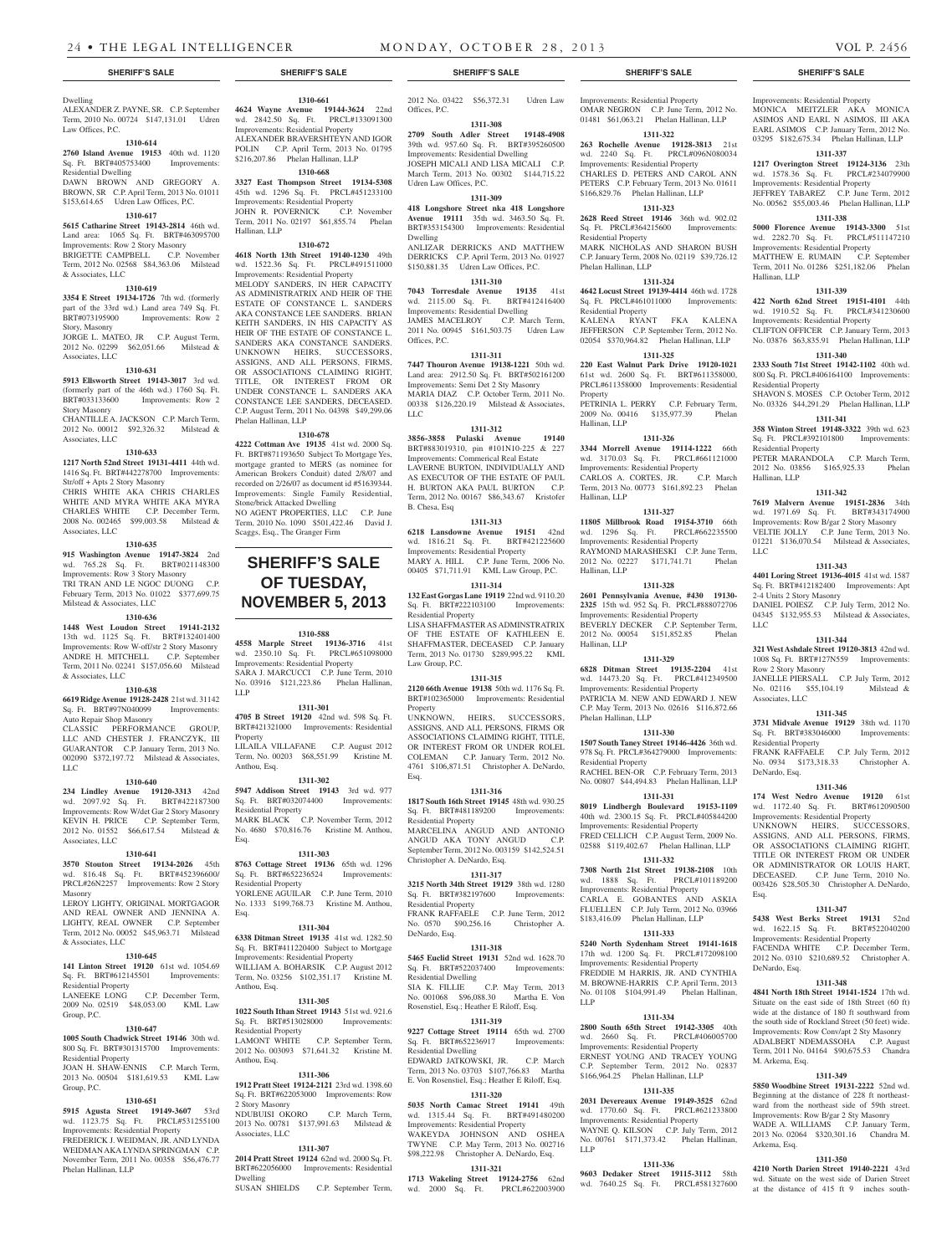P.C.

& Conway, P.C.

Conway, P.C.

& Conway, P.C.

Offices, P.C.

Residential Dwelling

Udren Law Offices, P.C.

Residential Dwelling

Udren Law Offices, P.C.

Conway, P.C.

Dwelling

Residential Dwelling

Udren Law Offices, P.C.

Improvements: Condominium

**1311-390 2347 Duncan Street 19124** 23rd wd. semi det 2 sty masonry; 3024 Sq. Ft. BRT#231011000 Improvements: Residential Dwelling STEVEN BENSON AND LESLIE BENSON C.P. December Term, 2011 No. 01088 \$146,927.40 McCabe, Weisberg, & Conway,

GREEN C.P. January Term, 2012 No. 04105 \$87,144.57 McCabe, Weisberg, & Conway,

**1311-404 3463 Princeton Avenue 19149** 55th wd. 1554.30 sq ft BRT#138N150410 Improvements: Residential Dwelling MARIAN C. MENOW C.P. May Term, 2010 No. 02021 \$181,977.68 Udren Law

**1311-405 641 East Tioga Street 19134** 07th wd. 2805 Sq. Ft. row 2 sty masonry BRT#073279000 Improvements: Residential Dwelling APOLONIO OTERO, DECEASED MORTGAGOR AND REAL OWNER C.P. November Term, 2011 No. 01714 \$38,400.43 McCabe, Weisberg, & Conway, P.C. **1311-406 5619 North 15th Street 19141** 49th wd. 3536 Sq. Ft.; row w/dt gar 2sty masonry BRT#172048900 Improvements: Residential

FERRIS GRIFFIN AND DAVID GRIFFIN C.P. March Term, 2012 No. 01220 \$83,099.10 McCabe, Weisberg, & Conway, P.C. **1311-407 6142 Ludlow Street 19139** 3rd wd. 1424.70 Sq. Ft. BRT#031015400 Improvements:

MARIE SMALL AND LOUIS SMALL, IR C.P. May Term, 2013 No. 01806 \$124,705.64

**1311-408 1720 South Bancroft Street 19145** 26th wd. 742 Sq. Ft. BRT#365160700 Improvements:

UNKNOWN HEIRS, SUCCESSORS, ASSIGNS, AND ALL PERSONS, FIRMS, OR ASSOCIATIONS CLAIMING RIGHT, TITLE, OR INTEREST FROM OR UNDER BEVERLY LYNN SAUNDERS, DECEASED; BEVERLY LYNN SAUNDERS, DECEASED; SHELLEY SAUNDERS, KNOWN HEIR OF BEVERLY LYNN SAUNDERS, DECEASED C.P. September Term, 2010 No. 01884 \$39,357.05

**1311-409 2224 North Howard Street 19133** 19th wd. 780 Sq. Ft. BRT#191033300 Improvements:

FRANCISCO J. MENDEZ C.P. March Term, 2012 No. 01319 \$58,881.12 Udren Law

**1311-410 5618 Diamond Street 19131-0000** 52nd wd. (formerly the 34th wd.) 1833 Sq. Ft. BRT#522089400 (110N080051) Subject to Mortgage Improvements: Residential Dwelling MARY LEE WASHINGTON AND WILLIE WASHINGTON C.P. March Term, 2010 No. 02962 \$95,740.45 Udren Law Offices, P.C. **1311-411 1343 West Pike Street 19140** 43rd wd. 1643.36 Sq. Ft. BRT#433003100 Improvements:

GRIFFIN CAMPBELL C.P. July Term, 2009 No. 00700 \$66,226.55 Udren Law Offices,

**1311-412 406 Wood Street 19106** 5th wd. 663 Sq. Ft. BRT#056015000 Improvements: Residential

RONALD B. MCKAY C.P. August Term, 2012 No. 03320 \$443,378.86 Udren Law

**1311-413 5356 North 15th Street 19141** 17th wd. 1792 Sq. Ft. BRT#172064900 Subject to Mortgage Improvements: Row 2 Sty Masonry TERESA E. CHERRY AKA TERESA S. CHERRY C.P. March Term, 2013 No. 03553

**1311-414 642 West Johnsons Street 19144** 21st wd. Unknown size BRT#213107200 Subject to Mortgage Improvements: Det 2.5 Sty Mas

TODD MOSSER AND NICOLE MOSSER C.P. February Term, 2012 No. 03804 \$209,946.26 Sarah E. Ehasz, Esq. **1311-415 2721 Elkhart Street 19134** 25th wd. 870 Sq. Ft. BRT#251105400 Subject to Mortgage Improvements: Residential Dwelling AARON B. FELDMAN C.P. April Term, 2013 No. 1043 \$90,937.24 Weber Gallagher Simpson Stapleton Fires & Newby, LLP, Sarah

**1311-416 3312 Kensington Avenue 19134** 33rd wd. 1740 Sq. Ft. BRT#331436900 Improvements:

RICHARD SITES C.P. April Term, 2013 No. 2536 \$29,114.94 Weber Gallagher

\$47,887.36 Sarah E. Ehasz, Esq.

P.C.

Offices, P.C.

Dwelling

Residential Dwelling

Udren Law Offices, P.C.

Residential Dwelling

Udren Law Offices, P.C.

Residential Dwelling

Residential Dwelling

P.C.

Dwelling

+ Other

A. Elia, Esq.

Residential Dwelling

Offices, P.C.

Offices, P.C.

**1311-391 7715 Olympus Place 19153** 40th wd. row b/gar 2 sty masonry; 3166.3 Sq. Ft. BRT#405856100 Improvements: Residential Dwelling SALLY A. FERA C.P. October Term, 2011 No. 02918 \$129,273.04 McCabe, Weisberg,

**1311-392 542 West Wyoming Avenue 19140** 49th wd. Row conv/apt 2sty masonry; 3008.8 Sq. Ft. BRT#491050400 Subject to Mortgage Improvements: Residential Dwelling LAWRENCE MATTHEWS AKA LAWRENCE H. MATTHEWS C.P. May Term, 2013 No. 02178 \$121,215.76 McCabe, Weisberg, &

**1311-393 595 Rosalie Street 19120** 35th wd. row b/gar 2sty masonry; 2250 Sq. Ft. BRT#352040700 Improvements: Residential Dwelling KENROY F. ANSON C.P. April Term, 2013 No. 00180 \$101,264.76 McCabe, Weisberg,

**1311-394 813 Wynnewood Road 19151** 34th wd. 3250.00 Sq. Ft. BRT#344211500 Improvements:

AUBREY POWERS AKA AUBREY C. POWERS AND LAVERNE POWERS AKA LAVERNE E POWERS C.P. May Term, 2011 No. 00128 \$97,915.20 Udren Law

**1311-395 935 Winton Street 19148** 39th wd. 686 Sq. Ft. BRT#393308600 Subject to Mortgage Improvements: Residential Dwelling LINDA SMITH AND ERNEST WILKIE C.P. October Term, 2012 No. 00009 \$123,710.97

**1311-396 6313 Regent Street 19142** 40th wd. 937.50 Sq. Ft. BRT#401232900 Improvements:

BRIGHT IBEKA AKA BRIGHT N. IBEKA C.P. June Term, 2013 No. 02152 \$55,177.02

**1311-397 441 Tomlinson Road E13 19116** 58th wd. res condo 2 sty masonry; 64 Sq. Ft. BRT#888582838

JACK LANGENDORF C.P. April Term, 2013 \$92,129.73 McCabe, Weisberg, &

**1311-398 506 South 46th Street 19143** 46th wd. 2392.50 Sq. Ft. BRT#461178300 Improvements:

THOEDORE LINDE AND MARINA STAMOS, AKA MARINA P. STAMOS C.P. January Term, 2013 No. 02227 \$949,473.46

**1311-399 1120 South Wilton Street 19143** 51st wd. semi det 2 sty masonry; 3362.47 Sq. Ft. BRT#511211700 Subject to Mortgage Improvements: Residential Dwelling TALIB M. MUHAMMAD C.P. August Term,<br>2010 No. 04776 \$87.119.14 McCabe. 2010 No. 04776 \$87,119.14 Weisberg, & Conway, P.C.

**1311-400 4942 Mulberry Street 19124** 23rd wd. row conv/apt 2 sty masonry; 3678.71 Sq. Ft. BRT#232314100 Improvements: Residential

ANTHONY BETHER ORCHOWSKI C.P. April Term, 2013 No. 05011 \$125,256.67 McCabe, Weisberg, & Conway, P.C. **1311-401 1325 North 28th Street 19121** 29th wd. Row conv/apt 2sty masonry; 2579.72 Sq. Ft. BRT#292091700 Subject to Mortgage Improvements: Residential Dwelling BARBARA NELSON C.P. January Term,

**1311-402 8800 Roosevelt Boulevard 19115** 56th wd. 6533.34 Sq. Ft. BRT#562462200 Improvements: Residential Dwelling MARIAM ABRAHAM AND SAMUEL ABRAHAM C.P. April Term, 2013 No. 01717 \$138,297.94 Udren Law Offices, P.C. **1311-403 2023 Fernon Street 19145** 36th wd. 1400 Sq. Ft. row 2 sty masonry BRT#363080200 Improvements: Residential Dwelling MARVIN WOMACK AND MILTON S.

2013 No. 02457 \$62,314.79 Weisberg, & Conway, P.C.

#### **SHERIFF'S SALE SHERIFF'S SALE SHERIFF'S SALE SHERIFF'S SALE SHERIFF'S SALE**

ward from the south side of Bristol Street. Improvements: Row 2 Sty Masonry FELICIA WILSON C.P. May Term, 2012 No. 00513 \$47,872.66 Chandra M. Arkema, Esq.

#### **1311-351**

**518 North 39th Street 19104-4602** 24th wd. Containin in front or breadth on the said Thirty-ninth Street sixteen feet, four inches and extending of that width in length or depth westward along the south side of Brandywine Street eighty-six feet to a four feet wide alley leading into and from the said Brandywine Street Improvements: Row 3 Sty Masonry

YASHIDDA BYRD C.P. November Term, 2011 No. 01478 \$304,273.33 Chandra M. Arkema, Esq.

#### **1311-352**

**6162 North 4th Street 19120** 61st wd. 1230 Sq. Ft. BRT#611069900 Improvements: Residential Dwelling

SUSAN NGUYEN C.P. June Term, 2013 No. 000642 \$158,408.28 Martha E. Von Rosenstiel, Esq.; Heather E Riloff, Esq.

#### **1311-353**

**1846 Glendale Avenue 19111** 56th wd. 1898.76 Sq. Ft. BRT#561278800 Improvements: Residential Dwelling SAID MUSTAFA C.P. February Term, 2013 No. 000462 \$162,915.45 Martha E. Von

# Rosenstiel, Esq.; Heather E Riloff, Esq. **1311-354**

**7317-7319 Whitaker Avenue 19111** 56th wd. 6300 Sq. Ft. BRT#561080800 Improvements:

Residential Dwelling MARVIN ALDAINE THOMAS C.P. February Term, 2013 No. 03045 \$228,420.45 Martha

E. Von Rosenstiel, Esq.; Heather E Riloff, Esq.

#### **1311-355**

**491 Hermitage Street 19128** 21st wd. 2887.50 Sq. Ft. BRT#212278600 Improvements: Residential Dwelling

TERANCE H. BOAG AKA TERRY H. BOAG AND ADRIENNE MCCREADY C.P. June Term, 2013 No. 000675 \$147,082.43 Martha E. Von Rosenstiel, Esq.; Heather E Riloff, Esq.

# **1311-356**

**4209 Claridge Street 19124** 33rd wd. 1756.70

#### Sq. Ft. BRT#332355300 Improvements: Residential Dwelling

HANH VAN NGUYEN C.P. June Term, 2013 No. 001260 \$100,612.37 Martha E. Von Rosenstiel, Esq.; Heather E Riloff, Esq.

# **1311-357**

**9725 Berea Street 19114** 66th wd. 11650 Sq. Ft. OPA#661012622 Improvements:

#### Residential Dwelling VINCENT L. ZAMPIRRI AND LINDA M. ZAMPIRRI C.P. March Term, 2013 No. 01926 \$296,680.13 Mitchell B. Klein, Esq.

**1311-358**

**6131 Spruce Street 19139** 3rd wd. 1360 Sq. Ft. OPA#031121300 Improvements: Residential Dwelling BELTON KIRKLAND, DECEASED C.P.

April Term, 2013 No. 02645 \$46,650.80 Mitchell B. Klein, Esq.

# **1311-359**

**5451 Kingessing Avenue 19143** 51st wd. 975 Sq. Ft. BRT#514149700 Improvements: Residential Real Estate GREGORY EBURUOH C.P. May Term, 2013

# No. 01066 \$70,518.37 Stern & Eisenberg,

#### **1311-360**

PC

**3947 Haverford Avenue 19104** 24th wd. 1050 Sq. Ft. BRT#242208600 Improvements: Residential Real Estate

ANTONIO WATSON C.P. May Term, 2013 No. 00922 \$78,776.97 Stern & Eisenberg, PC

# **1311-361A-B**

**4847 North 6th Street – Premises A – 19120** 49th wd. 5490 Sq. Ft. more or less BRT#491181400 Improvements: Residential Dwelling

#### **4857 North 6th Street – Premises B – 19120** 49th wd. 4840 Sq. Ft. more or less BRT#491181500 Improvements: Residential Dwelling

ROSE SIMMONS-TROTTER, CALVIN SIMMONS AND LEANTYE EVANS C.P. April Term, 2012 No. 00223 \$89,931.07 Leona Mogavero, Esq., Klehr Harrison Harvey Branzburg LLP

# **1311-362**

**2124 East Susquehanna Avenue 19125** 31st wd. Det w/det gar 3sty masonry; 3400 Sq. Ft. BRT#313031610

KEITH BRIAN M. OBERHOLTZER C.P. November Term, 2009 No. 04477 \$21,867.25 Richard J. Weitzman, Esq.; Law Offices of Richard J. Weitzman, P.C.

#### **1311-363**

**4301 Ludlow Street 19104** 27th wd. Front 14.00 ft x depth 86.00 ft, 1204 Sq. Ft. BRT#27200620

DOUBLE CROWN, LLC C.P. July Term, 2011 No. 02207 \$10,212,03 Justin L. Krik, Esq., Lipsky and Brandt

#### **1311-364 1726 West Cheltenham Avenue 19126-**

**1024** BRT#871075700; pin 312145N2 Improvements: Commerical Real Estate STACY WILLIAMS C.P. December Term, 2012 No. 001310 \$159,706.29 Kristofer B. Chiesa, Esq

#### **1311-365**

**4909 Frankford Avenue 19124** 23rd wd. Improvement area 2343 Sq. Ft./land area 1199 Sq. Ft. OPA#871113350 Subject to Mortgage Improvements: Str/off + Apts 3 Sty PU JING SERVICE, INC. C.P. January Term, 2013 No. 03744 \$118,436.38 Jeffrey L. Goodman, Esq.

#### **1311-366**

**3263-3265 Emerald Street 19134** 45th wd. On southeast side of Emerald Street 75 ft 2-3/4-in southwestward of Westmoreland Street; front irregular ft, depth irregular feet. Improvements: Ind. Shop, Masonry, 13,413 Sq Ft

EMERALD STREET ASSOCIATES, LP C.P. June Term, 2013 No. 01893 \$172,402.15 Steven J. White, Esq.; Stradley Ronon Stevens & Young, LLP

#### **1311-367**

**1948 Bridge Street 19124-2125** 62nd wd. 1987 Sq. Ft. Improvements: Semi-detached 2 Story Home NDUBUISI OKORO C.P. May Term, 2012 No. 02639 \$109,873.09 Elliot H. Berton, Esq.

#### **1311-368**

**5962 Agusta Street 19149** 53rd wd. Northwest side of Agusta St 479 ft 11-1/2-in northeastwadly from the northeast side of Vankirk St; front: 15 ft-1/2 in depth: 72 ft 6 in BRT#531251200 Subject to Mortgage MARINA FALU C.P. August Term, 2012 No. 00515 \$57,942.71 Louis P. Vitti, Esq.

#### **1311-369**

**2601 Pennsylvania Avenue, Unit 151 19130- 2301** 15th wd. 453 Sq. Ft. BRT#888072472 Improvements: Residential Property SONYA BUCCERONI AS SOLE OWNER C.P. December Term, 2011 No. 0930 \$109,672.30 Scott A. Dietterick, Esq., Kimberly A. Bonner, Esq., Joel A. Ackerman, Esq., Ashleigh L. Marin, Esq., Ralph M. Salvia, Esq., Jaime R. Ackerman, Esq., Zucker, Goldberg & Ackerman, LLC

#### **1311-370**

**1707 Belfield Avenue 19141-1506** 17th wd. 2057 Sq. Ft. BRT#171004210 Improvements: Residential Property

JEFFERY WARREN AND TAMMY HAIRSTON AS JOINT TENANTS WITH THE RIGHT OF SURVIVORSHIP C.P. December Term, 2011 No. 3596 \$130,457.92 Scott A. Dietterick, Esq., Kimberly A. Bonner, Esq., Joel A. Ackerman, Esq., Ashleigh L. Marin, Esq., Ralph M. Salvia, Esq., Jaime R. Ackerman, Esq., Zucker, Goldberg & Ackerman, LLC

#### **1311-371**

**909 Lindley Avenue aka 909 West Lindley Avenue 19141-3919** 49th wd. 1950 Sq. Ft. BRT#492005900 Subject to Mortgage Improvements: Residential Property ANTHONY T. SMITH AS SOLE OWNER C.P. February Term, 2012 No. 2667 \$95,962.62 Scott A. Dietterick, Esq., Kimberly A. Bonner, Esq., Joel A. Ackerman, Esq., Ashleigh L. Marin, Esq., Ralph M. Salvia, Esq., Jaime R. Ackerman, Esq., Zucker, Goldberg &

### **1311-372**

Ackerman, LLC

**4126 Paul Street 19124** 23rd wd. 1519.70 Sq. Ft. BRT#232510000 Improvements: Residential Property ANTHONY SACCUCCI C.P. April Term, 2013 No. 00432 \$70,050.31 KML Law Group, P.C.

#### **1311-373**

**2917 North 24th Street 19132** 11th wd. 1086.05 Sq. Ft. BRT#111444800 Improvements: Residential Property LAURA A. GARDNER AND THOMAS L.

# GARDNER C.P. September Term, 2012 No.

03215 \$39,791.65 KML Law Group, P.C. **1311-374 4081 Higbee Street 19135** 62nd wd. 993.85<br>Sq. Ft. BRT#622206900 Improvements: Sq. Ft. BRT#622206900 Residential Property BARRY WILLIAMS C.P. July Term, 2012

No. 04697 \$94,805.99 KML Law Group, P.C.

# **1311-375**

**946 East Tioga Street 19134** 33rd wd. 1160.23 Sq. Ft. BRT#331204300 Improvements: Residential Property YOLANDA LOPEZ C.P. February Term,

2013 No. 01208 \$50,006.69 KML Law Group, P.C.

#### **1311-376 7324 Malvern Avenue 19151** 34th wd. 2400

Sq. Ft. BRT#344079200 Improvements: Residential Property JEAN N EVANS AND TRACY HOOKS C.P. December Term, 2012 No. 00890 \$163,418.63 KML Law Group, P.C.

#### **1311-377**

**3106 Cottman Avenue 19149** 55th wd. 1598.13 Sq. Ft. BRT#551507900 Improvements: Residential Property MARQUITA WILLIAMS C.P. April Term,

2013 No. 02747 \$145,575.29 KML Law Group, P.C. **1311-378**

#### **633 East Carver Street 19120** 35th wd. 1148.44 Sq. Ft. BRT#351251500 Improvements: Residential Property YVONNE HILLER C.P. April Term, 2013 No.

02947 \$40,059.12 KML Law Group, P.C. **1311-379**

#### **7647 Brentwood Road 19151** 34th wd. 1387.46

Sq. Ft. BRT#343233600 Improvements: Residential Property TYRONE C. CHESTNUT AND TRACEY CHESTNUT AKA TRACEY WASHINGTON C.P. February Term, 2013 No. 01692 \$152,300.43 KML Law Group, P.C.

### **1311-380**

**10850 Ellicott Road 19154** 66th wd. 13158 Sq. Ft. BRT#662274200 Improvements: Residential Property THE UNKNOWN HEIRS OF HELEN C. CASE, DECEASED C.P. April Term, 2013 No. 02296 \$313,738.55 KML Law Group, P.C.

#### **1311-381**

**553 Marwood Road 19120** 42nd wd. 1816.21 Sq. Ft. BRT#421225600 Improvements: Residential Property<br>TIAJUANA LANE C.P. December Term, 2012 No. 02349 \$124,134.07 KML Law Group, P.C.

# **1311-382**

**3034 Ruth Street 19134** 25th wd. 700 Sq. Ft. BRT#252564300 Improvements: Residential Property SUSAN M. BARBOUR C.P. April Term, 2013 No. 04124 \$40,278.64 KML Law Group, P.C.

#### **1311-383**

**6513 Buist Avenue 19142** 40th wd. 1232 Sq. Ft. BRT#406250900 Improvements: Residential Property NASHIA AKA NASHIRA ROPER C.P. November Term, 2005 No. 03192 \$51,792.62 KML Law Group, P.C.

#### **1311-384**

**4339 Brown Street 19104** 6th wd. 1226.40 Sq. Ft. BRT#062007100 Improvements: Residential Property SHIRLEY BAXTER C.P. March Term, 2013 No. 03418 \$7,458.26 KML Law Group, P.C.

#### **1311-385**

**3448 North Lee Street 19134** 7th wd. 960 Sq. Ft. BRT#073019700 Improvements: Residential Property SUSAN M. BARBOUR C.P. April Term, 2013 No. 04134 \$40,229.96 KML Law Group, P.C.

#### **1311-386**

**2460 North Fairhill Street 19133** 19th wd. 847 Sq. Ft. BRT#191367600 Improvements: Residential Property SUSAN M. BARBOUR C.P. April Term, 2013 No. 04087 \$42,807.61 KML Law Group, P.C.

#### **1311-387**

**1609 Brill Street 19124** 62nd wd. 1058.55 Sq. Ft. BRT#622148700 Improvements: Residential Property KATRINA GOLDEN C.P. April Term, 2013 No. 01681 \$96,789.24 KML Law Group,

#### **1311-388**

**2027 South Bancroft Street 19145** 26th wd. Row conv/Apt 2 sty masonry; 2240 Sq. Ft. BRT#481203100 Improvements: Residential

ALBERT R. PAVONI, III AND KIRK N PAVONI C.P. June Term, 2011 No. 02109 \$138,335.71 McCabe, Weisberg, & Conway,

**1311-389 4213 Lansing Street 19136** 65th wd. s/d w b/g 2s masonry; 3808 Sq. Ft. BRT#651176600 Improvements: Residential Dwelling RAYMOND BROWN AKA RAY BROWN AKA RAY G. BROWN AKA RAYMOND G. BROWN C.P. November Term, 2007 No. 00125 \$207,748.01 McCabe, Weisberg, &

P.C.

Dwelling

Conway, P.C.

P.C.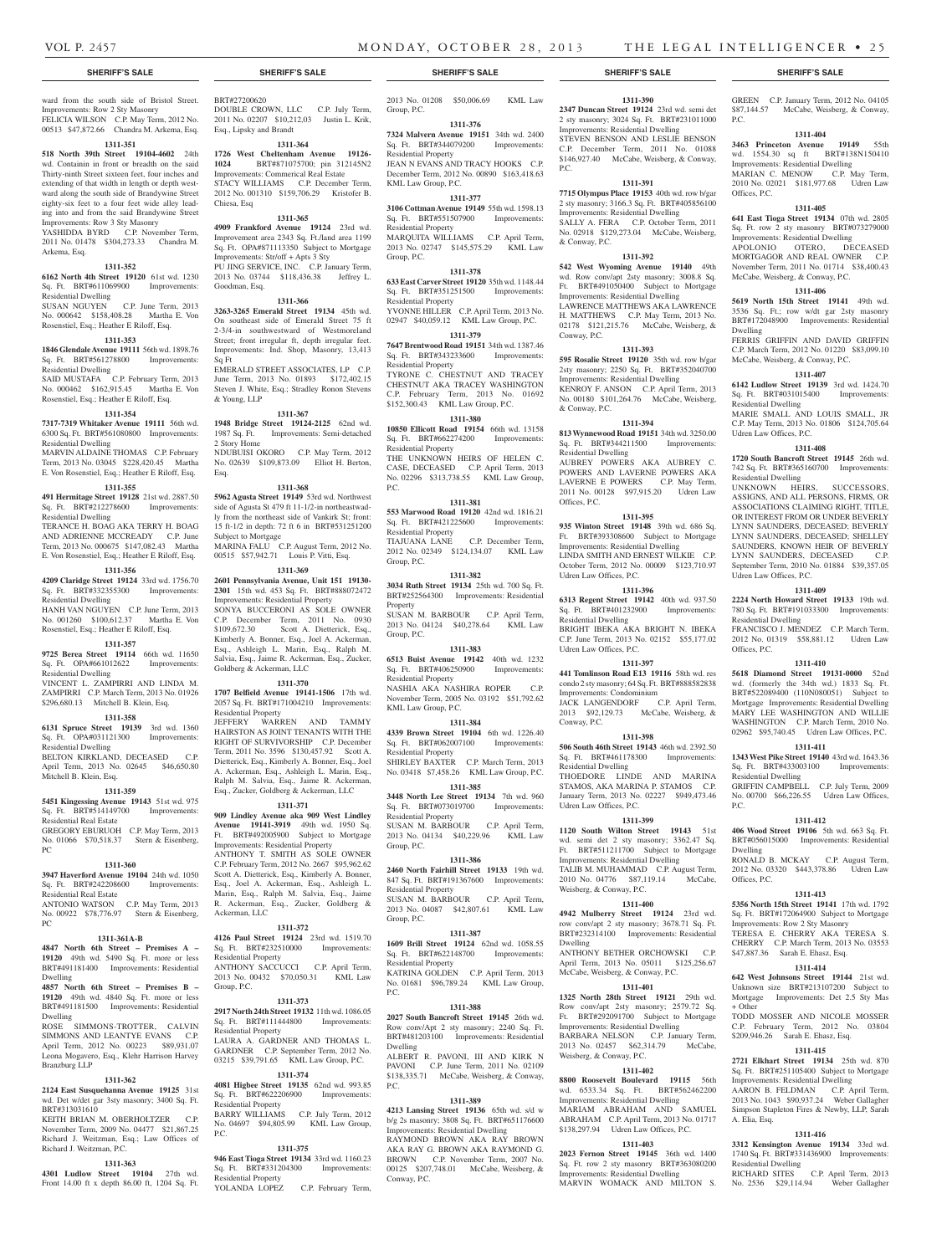Simpson Stapleton Fires & Newby, LLP, Sarah A. Elia, Esq.

#### **1311-417A-D**

**1507 East Moyamensing Avenue, Unit A 19147-6025** 2nd wd. 1570 Sq. Ft. BRT#888010180 Improvements: Residential Dwelling

**1507 East Moyamensing Avenue, Unit B 19147-6025** 2nd wd. 1480 Sq. Ft. BRT#888010182 Improvements: Residential Dwelling

**1507 East Moyamensing Avenue, Unit C 19147-6025** 2nd wd. 1650 Sq. Ft. BRT#888010184 Improvements: Residential Dwelling

#### **1507 East Moyamensing Avenue, Unit D 19147-6025** 2nd wd. 1650 Sq. Ft. BRT#888010186 Improvements: Residential

Dwelling SILVERLEAF DEVELOPMENT, LLC C.P. April Term, 2012 No. 2168 \$1,935,061.03 Weber Gallagher Simpson Stapleton Fires & Newby, LLP, Sarah A. Elia, Esq.

#### **1311-418**

**220 Locust Street, PH #2S 19106** 5th wd. 1253 Sq. Ft. BRT#888051852 DEFENDANT, CLIFFORD LEE VAN SYOC C.P. February Term, 2013 No. 265634 \$11,637.50 Evan R. Bachove, Esq., Fineman Krekstein & Harris, P.C.

#### **1311-419**

**6207 Vine Street 19139** 34th wd. 1312 Sq. Ft. BRT#341039400 Improvements: Row 3-family Dwelling

MARC BAXTER C.P. June Term, 2013 No. 000351 \$138,229.98 William J. Levant, Esq.

# **1311-420**

**2600 West Harold Street 19132** 28th wd. 1600 Sq. Ft. BRT#281315900 Improvements: Row 3-family Dwelling BAXTER ESTATES, LLC C.P. June Term, 2013 No. 00346 \$77,866.81 William J.

#### Levant, Esq. **1311-421**

**1768 South Avondale Street 19142** 40th wd. 1745.70 Sq. Ft. BRT#401186900

Improvements: Residential Property DEBRA L. SMITH C.P. December Term, 2012 No. 02262 \$54,914.28 KML Law Group, P.C.

#### **1311-422**

#### **2652 East Tioga Street 19134** 45th wd. 864 Sq. Ft. BRT#451059700 Improvements: Residential Property

QUINN C. KAZARNOWICZ C.P. April Term, 2012 No. 00769 \$113,659.59 KML Law Group, P.C.

# **1311-423**

**3917 K Street 19124** 33rd wd. 1131.20 Sq. Ft. BRT#332321600 Improvements: Residential Property CHRISTIAN LAFTY C.P. April Term, 2013 No. 03879 \$25,976.27 KML Law Group, P.C.

#### **1311-424**

**6601 North 18th Street 19126-2618** 50th wd. 1480 Sq. Ft. BRT#101082000 Improvements: Residential Dwelling

LUCILLE HARDNETT AS SURVIVING TENANT BY THE ENTIRETIES DUE TO THE DEMISE OF JOHN L. HARDNETT ON OCTOBER 22, 1996. C.P. July Term, 2012 No. 007788 \$25,442.16 Pressman & Doyle, LLC

#### **1311-425**

**115 East Roumfort Road, Unit 3 19119**  9th wd. 2509 Sq. Ft. BRT#888200156 Improvements: Residential Real Estate

UNKNOWN HEIRS, EXECUTORS, AND DEVISEES OF THE ESTATE OF G. LINTON WEBER, JR. C.P. May Term, 2013 No. 01237 \$300,559.51 Stern & Eisenberg, PC

### **1311-426**

**4750 Loring Street 19136** 65th wd. 945 Sq. Ft. BRT#651027300 Improvements: Residential Real Estate ALEX ZELYAKOVSKY AND KATRINA ZELYAKOVSKY C.P. February Term, 2013

No. 03069 \$56,143.65 Stern & Eisenberg, PC **1311-427**

**1554 South Bailey Street 19146** 36th wd. 1467 Sq. Ft. BRT#364275400 Improvements: Commerical Real Estate

GREGORY K. LOGAN C.P. March Term, 2012 No. 01772 \$71,265.44 Stern & Eisenberg, PC

#### **1311-428**

**11938 Dumont Road 19116** 58th wd. 3960<br>Sq. Ft. BRT#582388405 Improvements: Sq. Ft. BRT#582388405 Residential Dwelling

RICAHRD J. SITES C.P. February Term, 2013 No. 00268 \$120,329.27 Martha E. Von Rosenstiel, Esq.; Heather E Riloff, Esq.

#### **1311-429 203 South Sartain Steet 19107** 5th wd. 536.55 Sq. Ft. BRT#054278100 Improvements: Residential Dwelling

BERNARD WILLIAMS AND ERIN RANDOLPH-WILLIAMS C.P. April Term, 2013 No. 00526 \$389,891.45 Martha E. Von Rosenstiel, Esq.; Heather E Riloff, Esq.

# **1311-430**

**7225 Montague Street 19135** 41st wd. 1615.50 Sq. Ft. BRT#412266500 Improvements: Residential Dwelling JIAN LONG CHEN AKA JIAN L. CHEN C.P. March Term, 2013 No. 003558 \$112,010.13 Martha E. Von Rosenstiel, Esq.; Heather E Riloff, Esq.

#### **1311-431**

**310 North Horton Street 19139** 34th wd. 1005 Sq. Ft. BRT#341201700 Improvements: Residential Dwelling RICHARD KELLY C.P. March Term, 2013 No. 03524 \$84,690.04 Martha E. Von Rosenstiel, Esq.; Heather E Riloff, Esq.

#### **1311-432**

**977 Carver Street 19124** 35th wd. 876.87 Sq. Ft. BRT#351259300 Improvements: Residential Dwelling BRYANT SHEARD C.P. April Term, 2013 No. 002598 \$25,919.58 Martha E. Von Rosenstiel, Esq.; Heather E Riloff, Esq.

#### **1311-433 620 East Annsbury Street 19120** 42nd

wd. 1053.64 Sq. Ft. BRT#421008200 Improvements: Residential Dwelling IBIJOKE ADELAJA C.P. April Term, 2013 No. 02155 \$45,598.39 Martha E. Von Rosenstiel, Esq.; Heather E Riloff, Esq.

#### **1311-434**

**1250 Gilham Street 19111** 53rd wd. 1220.40 Sq. Ft. BRT#531159400 Improvements: Residential Dwelling TUBOSUN OGUNDARE C.P. April Term, 2013 No. 003800 \$81,666.54 Martha E. Von Rosenstiel, Esq.; Heather E Riloff, Esq.

# **1311-435**

**900 Princeton Avenue 19111** 53rd wd. 2905.10 Sq. Ft. BRT#532272900 Improvements: Residential Real Estate FRANK WILLIAM WALLACE AND DEBORAH WALLACE C.P. April Term, 2012 No. 01692 \$66,307.99 Stern & Eisenberg, PC

#### **1311-436**

**7309 Woodbine Avenue 19151** 34th wd. 1476.30 Sq. Ft. BRT#344137600 Improvements: Residential Real Estate FAITHLYN BECKFORD C.P. September Term, 2012 No. 02112 \$145,090.70 Stern & Eisenberg, PC

#### **1311-437**

**4718 Wellington Street 19135** 65th wd. 1649.60 Sq. Ft. BRT#651012700 Improvements: Residential Real Estate CYNTHIA A. HARVEY AND MELISSA A. KERSEY C.P. June Term, 2013 No. 01410 \$107,377.56 Stern & Eisenberg, PC

#### **1311-438**

**651 North 56th Street 19131** 4th wd. Row 2 sty masonry; 2928.64 Sq. Ft. BRT#041215900 Improvements: Residential Dwelling LOUIS STEVENS AND KIM STEVENS C.P. April Term, 2013 No. 00341 \$74,493.39 McCabe, Weisberg, & Conway, P.C.

### **1311-439**

**5615 Sansom Street 19139** 60th wd. 1166.10 Sq. Ft. BRT#604025700 Improvements: Residential Property DERRICK S. GOLDEN AND PATRICIA J. BARNES C.P. May Term, 2012 No. 02793 \$89,220.57 Christopher A. DeNardo, Esq.

### **1311-440**

**8832 Fairfield Street 19152** 57th wd. S/D w b/g 1 sty masonry; 4449.15 Sq. Ft. BRT#571168900 Improvements: Residential Dwelling ROBERT J. SAUER AND KATHLEEN MAMMARELLA C.P. January Term, 2013 No. 02676 \$43,593.50 McCabe, Weisberg, & Conway, P.C.

#### **1311-441**

**8311 Woolston Avenue 19150** 64th wd. row 2 sty masonry; 2296 Sq. Ft. BRT#502095909 Improvements: Residential Dwelling CLAUDETTE TYLER-KNIGHT C.P. January

Term, 2011 No. 03606 \$147,084.30 McCabe, Weisberg, & Conway, P.C. **1311-442**

**5416 Walker Street 19124** 62nd wd. Row b/ gar 2sty masonry; 912 Sq. Ft. BRT#622361800 Improvements: Residential Dwelling ADEMOLA FAWOLE C.P. November Term, 2011 No. 00389 \$72,256.55 McCabe,

# **1311-443**

Weisberg, & Conway, P.C.

**2222 Greenwich Street 19146** 36th wd. row

### **SHERIFF'S SALE SHERIFF'S SALE SHERIFF'S SALE SHERIFF'S SALE SHERIFF'S SALE**

KAMILAH J. MININALL C.P. March Term, 2012 No. 03936 \$126,136.52 Phelan Offices, P.C.

Offices, P.C.

Group, P.C.

P.C.

Group, P.C.

Group, P.C.

Residential Property

KML Law Group, P.C.

Residential Property

Group, P.C.

Group, P.C.

P.C.

Residential Property

Residential Property

Residential Dwelling

Residential Property

Residential Property

Residential Dwelling

**1311-472 3082 Aramingo avenue 19134** 25th wd. 998.73 Sq. Ft. BRT#251478600 Improvements:

MARCELINO CUADRA, JR. AKA MARCELINO CAUDRA, JR. AND KATHLEEN A. CUADRA AKA KATHLEEN A. CAUDRA C.P. December Term, 2009 No. 02988 \$76,853.91 Mark J. Udren, Esq. **1311-473 1723 West Butler Street 19140** 13th wd. 1212.80 Sq. Ft. BRT#131087600 Improvements: Residential Dwelling JONATHAN DUNCAN C.P. January Term, 2012 No. 00539 \$41,295.62 Udren Law

**1311-474 1301 Devereaux Avenue 19149** 53rd wd. 1406 Sq. Ft. BRT#531013500 Improvements:

ELENA SANTIAGO C.P. March Term, 2011 No. 02796 \$170,128.17 KML Law

**1311-475 2017 North Marston Street 19121** 32nd wd. 725 Sq. Ft. BRT#323190300 Improvements:

CARRIE HAMILTON C.P. April Term, 2013 No. 04140 \$37,973.09 KML Law Group,

**1311-476 721 West Fisher Avenue 19120** 49th wd. 1687.50 Sq. Ft. BRT#492048600 Improvements: Residential Property DARLENE INGRAM C.P. September Term, 2012 No. 00604 \$102,858.00 KML Law

**1311-477 1349 Jerome Street 19140** 43rd wd. 1272.80 Sq. Ft. BRT#101N1680 Improvements:

RAYMOND VANDEGRIFT AKA RAYMOND C. VANDEGRIFT C.P. June Term, 2013 No. 02651 \$62,425.81 Udren Law Offices, P.C. **1311-478 6049 Frankford Avenue 19135** 62nd wd. 1283.20 Sq. Ft. BRT#622220100 Improvements: Residential Property BARBARA A. WILLIAMS C.P. May Term, 2013 No. 00831 \$78,983.04 KML Law

**1311-479 314 Pensdale Street 19128** 21st wd. 2086.50 Sq. Ft. BRT#212057700 Improvements:

CATHERINE A. SPONBURGH AKA CATHERINE ANN SPONBURGH C.P. February Term, 2013 No. 01955 \$133,967.91

**1311-480 2432 South 74th Street 19153** 40th wd. 1158.56 Sq. Ft. BRT#404131400 Improvements:

TIFFANY MOORE C.P. February Term, 2013 No. 01675 \$110,003.88 KML Law

**1311-481 557 West Clapier Street 19144** 13th wd. 4761.31 Sq. Ft. BRT#133069300 Improvements: Residential Property TESS MCBURSE, AS EXECUTRIX OF THE ESTATE OF STALEY E MCBURSE, DECEASED. C.P. November Term, 2012 No. 02671 \$105,329.50 KML Law Group, P.C. **1311-482 5837 North Camac Street 19141** 49th wd. 1672.44 Sq. Ft. BRT#493164200 Improvements: Residential Property TALISA R. DOUGLAS C.P. February Term, 2011 No. 03360 \$101,106.19 KML Law

**1311-483 6515 Theodore Street 19142** 40th wd. 1040 Sq. Ft. BRT#406238100 Improvements:

TAMMY AUSTIN C.P. June Term, 2012 No. 00421 \$41,498.60 KML Law Group, P.C. **1311-484 5833 North Philip Street 19120** 61st wd. 758.16 Sq. Ft. BRT#612414700 Improvements: Residential Dwelling JOHN CARTER C.P. December Term, 2012 No. 03718 \$98,183.57 Udren Law Offices,

**1311-485 1348 Steinber Street 19124** 33rd wd. 877.50 Sq. Ft. BRT#331244400 Improvements:

ALAN STASSON C.P. April Term, 2013 No. 04144 \$38,380.21 KML Law Group, P.C. **1311-486 4328-30 Elizabeth Street 19124** 23rd wd. 3375 Sq. Ft. BRT#234247600 Improvements:

**1311-458 6237 Reedland Street 19142-2909** 40th<br>wd. 1112 Sq. Ft. PRCL#402201200

**1311-459 6302 Allman Street 19142-2010** 40th wd. 968.75 Sq. Ft. PRCL#401250000 Improvements: Residential Property MARGARET FULTON C.P. September Term, 2012 No. 00990 \$20,218.24 Phelan

**1311-460 1813 Sixty Seventh Avenue 19126-2616**  10th wd. 1923.90 Sq. Ft. PRCL#101245000 Improvements: Residential Property JESUS VELAZQUEZ C.P. September Term, 2012 No. 03363 \$115,763.90 Phelan

**1311-461 1105 East Lycoming Street 19124-5229**  33rd wd. 1252.68 Sq. Ft. PRCL#332057800 Improvements: Residential Property QUAN SIEU MOC C.P. October Term, 2012 No. 03888 \$160,101.82 Phelan Hallinan,

**1311-462 4724 Mulberry Street 19124-2840** 23rd wd. 1392 Sq. Ft. PRCL#232311300 Improvements: Residential Property SERGEY CHEKMENYOV

CHEKMENYAVA N. AKA NATALYA CHEKMENYAVA C.P. April Term, 2013 No. 00391 \$60,145.61 Phelan Hallinan, LLP **1311-463 5201 West Berks Street aka 5201 Berks Street 19131-3206** 52nd wd. 4000 Sq. Ft. PRCL#521112400 Improvements: Residential

GERALD THOMPSON C.P. April Term, 2013 No. 03271 \$151,118.15 Phelan Hallinan,

**1311-464 5814 Ashland Avenue 19143-3916** 3rd wd. 2310 Sq. Ft. PRCL#034044200 Improvements:

COLLEEN LUCAS C.P. October Term, 2012 No. 00132 \$77,158.25 Phelan Hallinan, LLP **1311-465 887 Belmont Avenue 19104-1301** 24th wd. 2403 Sq. Ft. PRCL#062326300 Improvements:

JAMES B. WATSON C.P. October Term, 2012 No. 00028 \$178,997.34 Phelan Hallinan,

**1311-466 838 Magee Avenue 19111-4812** 35th wd. 4620 Sq. Ft. PRCL#531178100 Improvements:

CHUNTELL SHORT AKA CHUNTELL L. SHORT C.P. May Term, 2012 No. 01016 \$107,002.50 Phelan Hallinan, LLP **1311-467 1825 South 57th Street 19143-5309** 51st wd. 1276 Sq. Ft. PRCL#514050500 Improvements: Residential Property TRACIE A. STOKES AKA TRACIE A JACKSON AKA TRACIE ANNETTE STOKES C.P. July Term, 2012 No. 02359 \$77,779.14

**1311-468 510 South Yewdall Street 19143** 46th wd. 984 Sq. Ft. BRT#463170700 Improvements:

MARGARET D SMALLWOOD AND JESSE N. SMALLWOOD, JR. C.P. June Term, 2013 No. 03499 \$60,867.67 Udren Law

**1311-469 2212 Manton Street 19139** 36th wd. 825 Sq. Ft. BRT#361269300 Improvements:

VINCENT SAUNDERS AND DEMARCUS WAITES AKA DEMARCUS R. WAITES C.P. May Term, 2013 No. 03603 \$52,546.23

**1311-470 633 Levick Street 19111** 35th wd. 2500 Sq. Ft. BRT#65N2362 Improvements: Residential

SOPHEAR M. PHAT C.P. May Term, 2013 No. 00608 \$127,920.28 Udren Law Offices,

**1311-471 6424 Dorel Street 19142** 40th wd. 1312.06<br>Sq. Ft. BRT#406343100 Improvements:

YOLONDA TOLBERT C.P. April Term, 2013 No. 03423 \$81,168.59 Udren Law

Hallinan, LLP

Hallinan, LLP

Hallinan, LLP

LLP

Property

Residential Property

Residential Property

Residential Property

Phelan Hallinan, LLP

Residential Dwelling

Residential Dwelling

Udren Law Offices, P.C.

Sq. Ft. BRT#406343100 Residential Dwelling

Offices, P.C.

Dwelling

P.C.

LLP

LLP

wd. 1112 Sq. Ft. Improvements: Residential Property STEFANNIE L. WILLIAMS AND SHANNON D. NASH C.P. October Term, 2012 No. 02556 \$65,224.94 Phelan Hallinan, LLP

2sty masonry; 1806 Sq. Ft. BRT#364045300 Improvements: Residential Dwelling DAYEN HALL AND NADINE HALL C.P. November Term, 2009 No. 00197 \$82,629.59 McCabe, Weisberg, & Conway, P.C.

# **1311-444**

**5339 Pine Street 19143-1414** 60th wd. 1264 Sq. Ft. PRCL#603085500 Improvements: Residential Property VENITA GLOVER C.P. December Term, 2011 No. 02952 \$99,669.26 Phelan Hallinan,

LLP

#### **1311-445 619 East Chelten Avenue 19144-1204** 59th wd. 3526.25 Sq. Ft. PRCL#591008000 Improvements: Residential Property MICHAEL WILLIAMS C.P. March Term, 2012 No. 02905 \$112,925.08 Phelan Hallinan, LLP

#### **1311-446**

**2609 West Jefferson Street 19121** 29th wd. Row w/gar 2sty masonry; 910 Sq. Ft. BRT#2911904100 Improvements: Residential Dwelling KENNETH CRAWFORD SR. AND KENNETH CRAWFORD JR. C.P. May Term, 2013 No. 00084 \$106,782.37 McCabe, Weisberg, &

# **1311-447**

Conway, P.C.

**5104-5106 Parkside Avenue 19131** 52nd wd. 1615 Sq. Ft. BRT#521092500 & BRT#521092600 Improvements: Residential Dwelling

AMY RINGGOLD C.P. November Term, 2001 No. 00325 \$97,073.07 Udren Law Offices, P.C.

### **1311-448**

**7208 Edmund Street 19135** 65th wd. S/D conv apt 2sty masonry; 6900 Sq. Ft. BRT#651287800 Improvements: Residential Dwelling MICHAEL I DAVALOS, SR. C.P. June Term, 2009 No. 00846 \$158,414.87 McCabe, Weisberg, & Conway, P.C.

#### **1311-449**

**6406 Park Avenue aka 6406 North Park Avenue 19126-3634** 49th wd. 4670 Sq. Ft. PRCL#493243100 Improvements: Residential Property

JAMES E PAIGE, JR., AKA JAMES E. PAIGE AND CHERYL VIRGIL PAIGE AKA CHERYL VIRGIL-PAIGE C.P. July Term, 2012 No. 02516 \$50,609.38 Phelan Hallinan, LLP

# **1311-450**

**4022 Creston Street 19135-4404** 62nd wd. 1085 Sq. Ft. PRCL#622189800 Improvements: Residential Property JANE A. WILLIAMS C.P. July Term, 2012 No. 01167 \$50,260.48 Phelan Hallinan, LLP

**1311-451 1911 Clarence Street 19134-2016** 45th wd. 976 Sq. Ft. PRCL#452123800 Improvements: Residential Property BONNIE R KUSHNER AND PETER DISSIN C.P. April Term, 2013 No. 04956 \$48,519.34 Phelan Hallinan, LLP

# **1311-452**

**3106 Mount Vernon Street 19104-2024**  24th wd. 2772 Sq. Ft. PRCL#242055310 Improvements: Residential Property CORRIN R. STOKES C.P. September Term, 2012 No. 00508 \$102,987.12 Phelan Hallinan, LLP

#### **1311-453**

**1533 South Opal Street 19146** 36th wd. Row 2sty masonry; 1606 Sq. Ft. BRT#363224200 Improvements: Residential Dwelling URIAH O. STEWART AKA URIAH STEWART AND CHARLENE SMITH-STEWART C.P. April Term, 2013 No. 04999 \$55,036.76 McCabe, Weisberg, & Conway, P.C.

# **1311-454**

**318 Unruh Avenue 19111** 35th wd. semi/ det 2sty frame; 5940 Sq. Ft. BRT#353121400 Improvements: Residential Dwelling COSTELLA RUSSELL AND KENNETH RUSSELL C.P. September Term, 2012 No. 00724 \$206,399.36 McCabe, Weisberg, & Conway, P.C.

#### **1311-455**

**5919 Haverford Avenue 19151-4407** 4th wd. 2520.6 Sq. Ft. PRCL#043005400 Improvements: Residential Property

AUBREY SMITH C.P. July Term, 2012 No. 02696 \$141,284.16 Phelan Hallinan, LLP **1311-456**

**659 Garland Street 19120-2644** 35th wd. 1696.22 Sq. Ft. PRCL#351048800 Improvements: Residential Property MARIE M. JULIEN C.P. August Term, 2012 No. 00383 \$32,590.69 Phelan Hallinan, LLP

**1311-457 1543 North 56th Street 19131-3906** 4th wd. 1712 Sq. Ft. PRCL#041350800 Improvements: Residential Property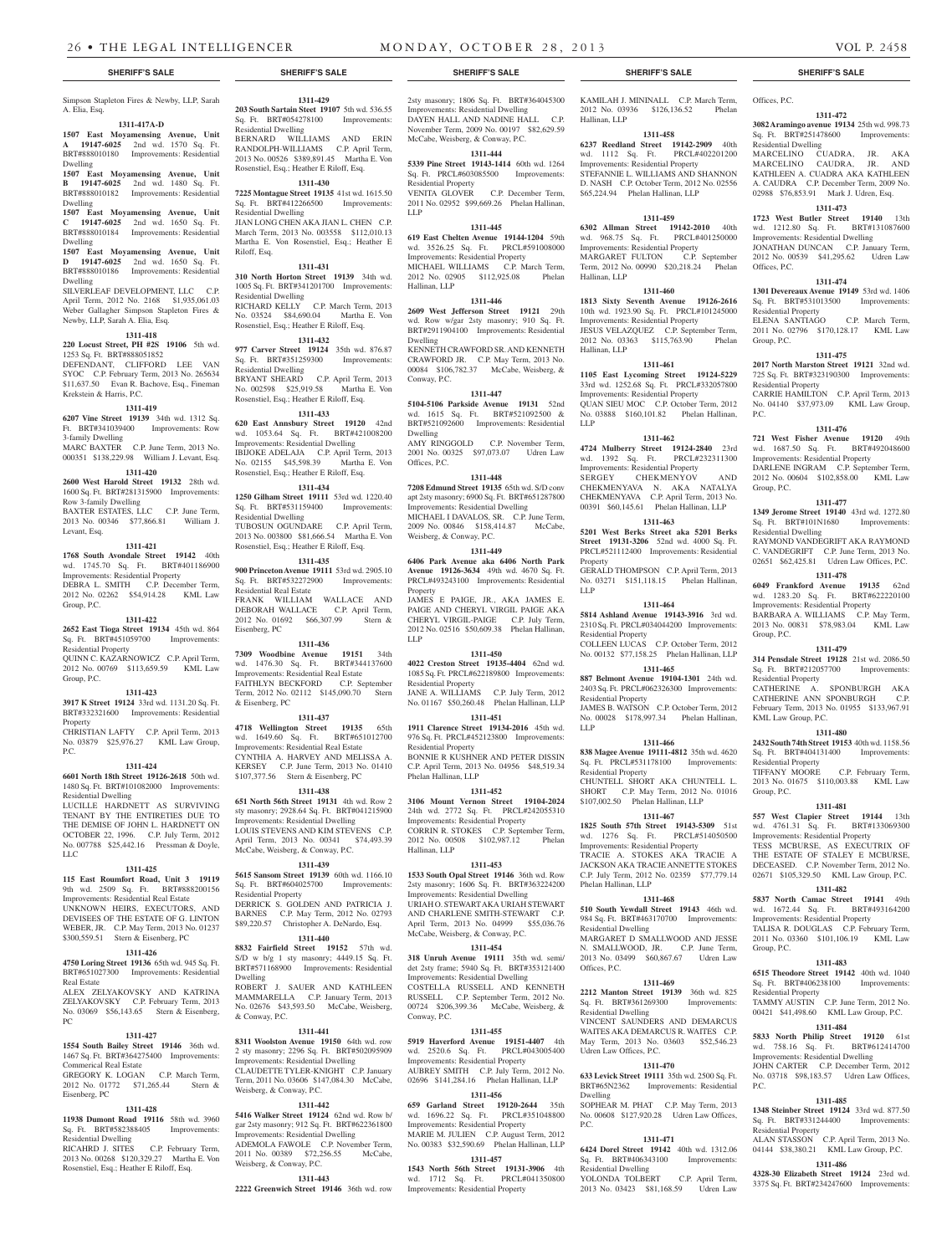& Conway, P.C.

Phelan Hallinan, LLP

Weisberg, & Conway, P.C.

Weisberg, & Conway, P.C.

Weisberg, & Conway, P.C.

& Conway, P.C.

LLP

LLC

Residential Property

Dwelling

SANSEVERINO, KNOWN SURVIVING HEIR OF JOHN SANSEVERINO, DECEASED MORTAGOR AND REAL OWNER; TERESA MCENANEY, KNOWN SURVIVING HEIR OF JOHN SANSEVERINO, DECEASED MORTAGOR AND REAL OWNER; NANCY MAZUREK, KNOWN SURVIVING HEIR OF JOHN SANSEVERINO, DECEASED MORTAGOR AND REAL OWNER; ALL UNKNOWN SURVIVING HEIRS OF JOHN SANSEVERINO, DECEASED MORTGAGOR AND REAL OWNER C.P. March Term, 2012 No. 00838 \$30,665.32 McCabe, Weisberg,

924 Sq. Ft. PRCL#073145600 Improvements:

ROBERT E CICCONE, JR. C.P. September Term, 2012 No. 00515 \$52,187.37 Phelan

**1311-538 5454 Irving Street 19139-4054** 60th wd. 1530 Sq. Ft. PRCL#603060500 Improvements:

BARBARA STATON, IN HER CAPACITY AS HEIR OF CHARLES E. HURST, JR., DECEASED. UNKNOWN HEIRS, SUCCESSORS, ASSIGNS, AND ALL PERSONS, FIRMS, OR ASSOCIATIONS CLAIMING RIGHT, TITLE, OR INTEREST FROM OR UNDER CHARLES E. HURST, JR. DECEASED C.P. March Term, 2011 No. 01492 \$14,769.68 Phelan Hallinan, LLP **1311-539 2101 Chestnut Street #706, aka 2101- 17 Chestnut Street #706 19103-3108** 8th wd. PRCL#888111938 Improvements:

JANICE OGLETREE C.P. July Term, 2012 No. 02853 \$94,839.32 Phelan Hallinan, LLP **1311-540 5219 Castor Avenue 19124-1703** 23rd wd. 2295 Sq. Ft. PRCL#234193700 Improvements:

EDGARDO VALENTIN AND ROSELIND VALENTIN C.P. August Term, 2012 No. 00201 \$245,309.98 Phelan Hallinan, LLP **1311-541 5351 Wissahickon Avenue aka 5351 Wissahickon Avenue, Unit K 19144-5238**  12th wd. 1980 Sq. Ft. PRCL#124151630 Improvements: Residential Property ELIZABETH BUCKHOLTZ C.P. February Term, 2013 No. 00021 \$291,457.66 Phelan

**1311-542 1084 Wagner Avenue 19141-2928** 49th wd. 1044.71 Sq. Ft. PRCL#492014400 Improvements: Residential Property ERNESTINE JOHNSON C.P. March Term, 2012 No. 03867 \$84,083.62 Phelan Hallinan,

**1311-543 4622 Pennhurst Street 19124-3828** 42nd wd. 1350 Sq. Ft. PRCL#4216142200 Improvements: Residential Property MILIAM RODRIGUEZ AND JUANA GUILBE C.P. August Term, 2010 No. 02391 \$64,201.60

**1311-544 2624 South Shields Street 19142** 40th wd. 1472 Sq. Ft. BRT#406032500 Improvements:

AMANDA R. SMITH C.P. April Term, 2007 No. 02179 \$105,259.95 Phelan Hallinan,

**1311-545 6513 Lebanon Avenue 19151-3119** 34th wd. 1386.40 Sq. Ft. PRCL#344058400 Improvements: Residential Property DAMIAN HARRISON AKA DAMIEN HARRISON C.P. April Term, 2012 No. 01938 \$141,713.96 Phelan Hallinan, LLP **1311-546 1535 Emily Street 19145-3027** 26th wd. 720 Sq. Ft. PRCL#481112900 Improvements:

VICTORIA CABELLA C.P. September Term, 2012 No. 03368 \$94,351.29 Phelan

**1311-547 2824 Brighton Place 19149-1417** 55th wd. 1860 Sq. Ft. PRCL#551346006 Improvements:

HOLLIS SEABROOKS, JR. C.P. March Term, 2012 No. 03572 \$91,126.51 Phelan

**1311-548 6328 Tulip Street 19135-3323** 41st wd. 1602.87 Sq. Ft. PRCL#411427500 Improvements:

MARISOL SERRANO C.P. April Term, 2012 No. 02301 \$161,864.57 Phelan Hallinan,

**1311-549 620 South 54th Street 19143-2604** 46th wd. 1128 Sq. Ft. OPA#463163400 Improvements:

RUBY B. HAM C.P. April Term, 2013 No. 00461 \$118,598.09 Phelan Hallinan, LLP **1311-550 9448 Woodbridge Road 19114-3457** 57th wd. 1791.61 Sq. Ft. PRCL#572197436 Improvements: Residential Property HOLLIS SEABROOKS C.P. February Term, 2012 No. 03450 \$96,029.58 Phelan Hallinan,

**1311-551 6707 Dorel Street 19142-2606** 40th wd. 1170

Residential Property

Hallinan, LLP

Townhouse

Condominium Unit

Residential Property

Hallinan, LLP

Phelan Hallinan, LLP

Residential Property

Residential Property

Residential Property

Residential Property

Residential Property

Hallinan, LLP

Hallinan, LLP

LLP

LLP

LLP

LLP

**1311-524 7629 Gilbert Street 19150-2605** 10th wd. 1306.40 Sq. Ft. PRCL#102489800 Improvements: Residential Property JACQUELINE MITCHELL-ROGERS C.P. March Term, 2010 No. 04138 \$112,818.27

**1311-525 356 East Wister Street 19144** 22nd wd. Row b/gar 2sty masonry; 1180 Sq. Ft. BRT#121051600 Improvements: Residential

ROSALIND SHELTON C.P. February Term, 2010 No. 01386 \$108,032.42 McCabe,

**1311-526 4624 Rising Sun Avenue 19140** 42nd wd. Row 2 sty masonry; 950 Sq. Ft. BRT#422350600 Improvements: Residential Dwelling BENJAMIN SANTIAGO C.P. February Term, 2013 No. 01662 \$89,771.07 McCabe,

**1311-527 1831 East Orleans Street 19134-3543** 25th wd. 1353.24 Sq. Ft. PRCL#252167300 Improvements: Residential Property RONALD J. HALL C.P. August Term, 2010 No. 04416 \$75,360.06 Phelan Hallinan, LLP **1311-528 3843 Gratz Street 19134** 13th wd. Row 2 sty masonry; 1350 Sq. Ft. BRT#131262700 Improvements: Residential Dwelling DORTHEA ROGERS C.P. February Term, 2012 No. 03139 \$105,221.25 McCabe,

**1311-529 4515 Aberdale Road 19136-1407** 65th wd. 1868.64 Sq. Ft. PRCL#652112200 Improvements: Residential Property DAVID CORDERO AND MARGARET CORDERO C.P. June Term, 2012 No. 02408 \$137,923.08 Phelan Hallinan, LLP **1311-530 2554 North 17th Street 19132** Row 2 sty masonry; 1516 Sq. Ft. BRT#161173100 Improvements: Residential Dwelling HASAN ABDUL-QAWI C.P. June Term, 2012 No. 02811 \$64,544.60 McCabe, Weisberg,

**1311-531 7062 Grays Avenue 19142-1717** 40th wd. 1336.50 Sq. Ft. PRCL#406194300 Improvements: Residential Property BRENDA HARVEY C.P. October Term, 2009 No. 03636 \$60,518.38 Phelan Hallinan, LLP **1311-532 34 East Springer Street 19119-2241** 22nd wd. 1208.22 Sq. Ft. PRCL#221188800 Improvements: Residential Property TSITSI CHIGWIDA C.P. October Term, 2010 No. 02519 \$148,618.56 Phelan Hallinan,

**1311-533 3833 Frankford Avenue 19124-5634**  45th wd. 2059 Sq. Ft. PRCL#452269610 Improvements: Residential Property RICHARD P. RITSKY C.P. March Term, 2013 No. 03453 \$89,308.46 Phelan Hallinan, LLP **1311-534 1915 Morse Street 19121-2209** 32nd wd. 1318.81 Sq. Ft. BRT#321122910 Improvements: S/d W B/g 2s Masonry EMMANUEL A. FUNDIRA AKA EMANUEL FUNDIRA C.P. February Term, 2013 No. 00749 \$101,925.00 Milstead & Associates,

**1311-535 5946 Webster Street 19143-2414** 3rd wd. 1640.31 Sq. Ft. PRCL#033032100 Improvements: Residential Property FRANCES BRINSON AND EMANUEL BRINSON C.P. March Term, 2012 No. 02142 \$102,681.26 Phelan Hallinan, LLP **1311-536 4251 Neilson Street 19124-4921** 33rd wd. 810 Sq. Ft. PRCL#332530700 Improvements:

RAQUEL TORRES C.P. April Term, 2012 No. 01144 \$62,971.65 Phelan Hallinan, LLP **1311-537 3449 North Hurley Street 19134-1114** 7th wd.

JUAN REYES C.P. December Term, 2012 No. 01615 \$87,032.00 Udren Law Offices, P.C.

#### **1311-487**

Residential Dwelling

#### **6647 Montague Street 19135** 55th wd. 1420

Sq. Ft. BRT#552303300 Improvements:

Residential Property ASHLEY DILL AND STEVEN ZEPP C.P.

April Term, 2013 No. 03651 \$111,941.03 KML Law Group, P.C.

# **1311-488**

**7121 Brous Avenue 19149** 35th wd. 1092.14 Sq. Ft. BRT#641061700 Improvements:

#### Residential Dwelling ESTATE OF ROBERT M. ESPOSITO AKA ROBERT M. ESPOSITO, SR., C/O DIANE C. ESPOSITO, PERSONAL REPRESENTATIVE; DIANE C; ESPOSITO, PERSONAL REPRESENTATIVE OF THE ESTATE OF ROBERT M. ESPOSITO AKA ROBERT M. ESPOSITO, SR.; UNKNOWN HEIRS, SUCCESSORS, ASSIGNS, AND ALL PERSONS, FIRMS, OR ASSOCIATIONS CLAIMING RIGHT, TITLE, OR INTEREST FROM OR UNDER ROBERT M. ESPOSITO AKA ROBERT M. ESPOSITO, SR. DECEASED; ROBERT M. ESPOSITO, JR., KNOWN HEIR OF ROBERT M. ESPOSITO AKA ROBERT M. ESPOSITO, SR.; CARMEN A. ESPOSITO, KNOWN HEIR OF ROBERT M. ESPOSITO AKA ROBERT M. ESPOSITO, SR.; ROSEMARIE L. ESPOSITO , TRUSTEE FOR CARMEN ANTHONY ESPOSITO C.P. June Term, 2012 No. 02119 \$36,850.61 Udren Law Offices, P.C.

#### **1311-489**

**5630 Angora Terrace 19143** 51st wd. 1120.00 Sq. Ft. BRT#513074100 Improvements: Residential Dwelling

CRYSTAL MCCLAIN C.P. May Term, 2013 No. 01341 \$79,498.96 Udren Law Offices, P.C.

#### **1311-490**

#### **5711 Ogontz Avenue 19141** 17th wd. 2488.91 Sq. Ft. BRT#172235800 Improvements: Residential Property LASHAWN S. WILLIAMS C.P. December Term, 2012 No. 04265 \$127,289.22 KML

Law Group, P.C. **1311-491**

**6929 Chelwynde Avenue 19142** 40th wd. 1040 Sq. Ft. BRT#406272600 Improvements: Residential Dwelling PETER GAYE AND ETTA MILLER CP

#### October Term, 2006 No. 000148 \$50,479.70 Mark J. Udren, Esq.

# **1311-492**

**3628 Sussex Lane 19114** 66th wd. (formerly part of the 58th wd.) 4229 Sq. Ft. BRT#661207100 Improvements: Residential Dwelling

SIKA JOACHIM C.P. March Term, 2008 No. 01854 \$206,760.10 Udren Law Offices, P.C. **1311-493**

**7214 Jackson Street 19135** 41st wd. 1557 Sq. Ft. BRT#412312600 Improvements: Residential Dwelling REINALDO PEREZ C.P. April Term, 2013

No. 03078 \$95,418.35 Udren Law Offices, P.C.

# **1311-494**

**4924 Ella Street 19120** 42nd wd. 1226.85 Sq. Ft. BRT#421307300 Improvements: Residential Property CHARLES J. CYR C.P. March Term, 2013

No. 04061 \$51,902.89 KML Law Group, P.C.

# **1311-495**

**1918 East Thayer Street 19134** 45th wd. 980 Sq. Ft. BRT#452065500 Improvements: Residential Property

SAMUEL T. LANG C.P. April Term, 2013 No. 03606 \$63,496.88 KML Law Group, P.C.

# **1311-496**

**2745 South 10th Street 19148** 39th wd. 1053.36 Sq. Ft. BRT#395245700 Improvements:

#### Residential Dwelling LISA M. KENNARD C.P. April Term, 2013 No. 05179 \$216,717.61 Udren Law Offices, P.C.

#### **1311-497**

**1311 Passmore Street 19111** 53rd wd. 2735 Sq. Ft. BRT#531116600 Improvements: Residential Property

ROBERT J. BENCO C.P. April Term, 2013 No. 00437 \$151,148.58 KML Law Group, P.C.

#### **1311-498**

**7508 Beverly Road 19138-1415** 50th wd. 1500 Sq. Ft. BRT#501364900 Improvements: Residential Dwelling

KEVIN J. MALONE C.P. January Term, 2010 No. 02812 \$103,283.29 Udren Law Offices, P.C.

# **1311-499**

**4208 Sheffield Street 19136** 65th wd. 2236.16 Sq. Ft. BRT#651129000 Improvements: Residential Property MARK BISPELS C.P. April Term, 2013 No. 01507 \$163,891.24 KML Law Group, P.C.

#### **1311-500**

**3767 South Hereford Lane 19114** 58th wd. 1894.36 Sq. Ft. BRT#661271800 Improvements: Residential Dwelling DAVID H. ADAMS C.P. April Term, 2012 No. 00348 \$134,589.43 Udren Law Offices, P.C.

#### **1311-501**

**2227 South 68th Street 19142** 40th wd. 1162.50 Sq. Ft. BRT#403071700 Improvements: Residential Property DEON TILLERY C.P. February Term, 2012 No. 03334 \$50,272.82 KML Law Group,

#### **1311-502**

P.C.

**3839 Pearson aka 3839 Pearson Street 19114**  57th wd. 3850.00 Sq. Ft. BRT#572154122 Improvements: Residential Dwelling LORI L. SINGMASTER AND WILLIAM SINGMASTER AKA WILLIAM J SINGMASTER C.P. October Term, 2011 No. 03635 \$120,335.20 Udren Law Offices, P.C.

#### **1311-503**

**3912 Lawndale Street 19124** 33rd wd. 1131.20 Sq. Ft. BRT#332255000 Improvements: Residential Property

JOSEPH SPECHT, JR., SOLELY IN HIS CAPACITY AS HEIR OF JOSEPH P. SPECHT, DECEASED; MARIA AGNEW, SOLELY IN HER CAPACITY AS HEIR OF JOSEPH P. SPECHT, DECEASED; MARY BELL SOLELY IN HER CAPACITY AS HEIR OF JOSEPH P. SPECHT, DECEASED AND THERESA KLOSS, SOLELY IN HER CAPACITY AS HEIR OF JOSEPH P. SPECHT, DECEASED C.P. October Term, 2012 No. 03831 \$31,750.35 KML Law Group, P.C.

#### **1311-504**

**7233 Rupert Street 19149** 54th wd. 1589.40 Sq. Ft. BRT#542496200 Improvements: Residential Dwelling RUBY ANNE MARTINEZ AKA RUBY ANN MARTINEZ C.P. August Term, 2011 No. 01127 \$81,911.66 Udren Law Offices, P.C.

# **1311-505**

**3517 Frankford Avenue 19134** 45th wd. 1728.66 Sq. Ft. BRT#452260700 Improvements: Residential Property SYED L ALISHA AND LAWRENCE GALLAGHER C.P. April Term, 2012 No. 01952 \$293,285.76 KML Law Group, P.C.

#### **1311-506**

**2447 South Darien Street 19148** 39th wd. 700 Sq. Ft. BRT#393389700 Improvements: Residential Dwelling

MARGARET M BELARDINO, DECEASED; MICHELLE CONWAY, KNOWN HEIR OF MARGARET M. BELARDINO, DECEASED; UNKNOWN HEIRS, SUCCESSORS, ASSIGNS, AND ALL PERSONS, FIRMS, OR ASSOCIATIONS CLAIMING RIGHT, TITLE, OR INTEREST FROM OR UNDER MARGARET M. BELARDINO, DECEASED; DOMINIC JULIFF, INDIVIDAULLY AND AS KNOWN HEIR OF MARGARET M. BELARDINO C.P. March Term, 2012 No. 00192 \$110,893.01 Udren Law Offices, P.C.

# **1311-507**

**1901-1903 North 63rd Street 19151** 34th wd. 14036.77 Sq. Ft. BRT#342365300 Improvements: Residential Property JOSEPHINE BAILEY AND DENISE DOVE-PULLIAM C.P. January Term, 2011 No. 02002 \$473,851.90 KML Law Group, P.C.

#### **1311-508**

**1529 Chelten Avenue 19126** 17th wd. 1494.50 Sq. Ft. BRT#171333600 Improvements: Residential Property BARRY A. JONES SR. C.P. June Term,

2009 No. 01704 \$77,890.56 KML Law Group, P.C. **1311-509**

**1513 North Robinson Street 19151** 34th wd. 1440 Sq. Ft. BRT#342273200 Improvements: Residential Real Estate SAUNDRA ENGLISH AKA SAUNDRA ENGLISH WILLIAMS, INDIVIDUALLY AND AS EXECUTRIX OF THE ESTATE OF JAMES T. MCCULLOUGH C.P. June Term, 2013 No. 00088 \$61,022.67 Stern & Eisenberg, PC

#### **1311-510**

**7568 Maryland Street 19138** row b/ garage 2 story masonry BRT#501381700 Improvements: Residential Dwelling FRANCES TUCKER C.P. April Term, 2012<br>No. 002352 \$148,581.19 Federman & No. 002352 \$148,581.19 Associates, LLC

#### **1311-511**

**1334 East Columbia Avenue 19125** 18th wd. 1584 Sq. Ft. BRT#181096200 Improvements:

#### **SHERIFF'S SALE SHERIFF'S SALE SHERIFF'S SALE SHERIFF'S SALE SHERIFF'S SALE**

Residential Real Estate BERNADETTE J. O'BRIEN C.P. May Term. 2012 No. 00697 \$185,724.48 Stern & Eisenberg, PC

#### **1311-512**

**7357 Garman Street 19153** 40th wd. 1096 Sq. Ft. BRT#404306300 Improvements: Residential Real Estate RICHARD B. KELLY C.P. June Term, 2013 No. 03192 \$80,600.65 Stern & Eisenberg, PC

### **1311-513**

**404 Woodhaven Place 19116-2407** 58th wd. 7800 Sq. Ft. Improvements: Residential Property FREDERIC IZENBERG, JR. AND JULIA DURBIN IZENBERG AKA JULIA D. IZENBERG C.P. February Term, 2013 No. 01304 \$204,756.93 Phelan Hallinan, LLP

### **1311-514**

**600-632 Chestnut Street also known as 150 South Independence Mall West Philadelphia**  PRCL#883003510 IMPROVEMENTS: 12-STORY COMMERCIAL BUILDING PLB Partners, LP Raymond A. Quaglia, Ballard Spahr LLP

#### **1311-515**

**1245 South 13th Street 19147-4502** 2nd wd. 1020 Sq. Ft. BRT#021608700 Improvements: Row Conv/apt 3 Story Masonry PETER KOURAHANIS C.P. July Term, 2012 No. 03005 \$112,945.45 Milstead & Associates, LLC

#### **1311-516**

**5100 South Convent Lane, Unit #609 19114**  88th wd. 1441 Sq. Ft. and .59840% undivided interest in the common elements, as more fully described in the declaration of condominimum of Baker's Bay Condominium II recorded in the Department of Records in and for the County of Philadelphia at the Commonwealth of PA in the Deed Book DCC 624 page 286 and 320, and all amendments thereto. BRT#888650277 Improvements: Residential Condominium GOLDIE MIDDLEMAN C.P. March Term 2012 No. 01031 \$13,273.77 Glenn M. Ross, Esq.

#### **1311-517**

**4244 Markland Street 19124** 33rd wd. Row b/ gar 2 sty masonry; 1160 Sq. Ft. BRT#332497000 Improvements: Residential Dwelling PHILIP HONER AND SHEILA HONER C.P. April Term, 2013 No. 03178 \$71,723.54 McCabe, Weisberg, & Conway, P.C.

#### **1311-518**

**1254 Unruh Avenue 19111-4934** 53rd wd. 1740 Sq. Ft. PRCL#532061900 Improvements: Residential Property CHARLENE BENSON C.P. November Term, 2011 No. 01028 \$121,005.03 Phelan

Hallinan, LLP

**1311-519 1624 Brill Street 19124** 62nd wd. Row 2sty masonry; 957 Sq. Ft. BRT#622141300 Improvements: Residential Dwelling REBECCA D NENNO C.P. April Term, 2013 No. 00753 \$85,672.31 McCabe, Weisberg, & Conway, P.C.

#### **1311-520**

**3178 Chatham Street 19134** 25th wd. Row 2 sty masonry; 1290 Sq. Ft. BRT#251420200 Improvements: Residential Dwelling KAREN FLYNN C.P. March Term, 2013 No. 03968 \$109,007.64 McCabe, Weisberg, & Conway, P.C.

#### **1311-521**

**307 Hellerman Street 19111** 35th wd. 2500 Sq. Ft. BRT#353065900 Improvements: Residential Property TINA SPADY AND MALIK FREEMAN C.P. February Term, 2012 No. 2484 \$177,642.79 Christopher A. DeNardo, Esq.

# **1311-522**

**3890 Dungan Street 19124** 33rd wd. 1125 Sq. Ft. BRT#332406500 Improvements: Residential Property VICTOR ALMANZAR C.P. November Term,

# 2012 No. 1542 \$55,907.00 Christopher A. DeNardo, Esq.

#### **1311-523 1951 East Monmouth Street 19134** row 2

sty masonry; 1500 Sq. Ft. BRT#252131300 Improvements: Residential Dwelling<br>DOREEN DULDULAO, KNOWN DULDULAO,

SURVIVING HEIR OF JOHN SANSEVERINO, DECEASED MORTAGOR AND REAL OWNER; JENNIFER SANSEVERINO, KNOWN SURVIVING HEIR OF JOHN SANSEVERINO, DECEASED MORTAGOR AND REAL OWNER; LINDA LINDNER, KNOWN SURVIVING HEIR OF JOHN SANSEVERINO, DECEASED MORTAGOR AND REAL OWNER; KIM SANSEVERINO, KNOWN SURVIVING HEIR OF JOHN SANSEVERINO, DECEASED MORTAGOR AND REAL OWNER; ELEANOR M.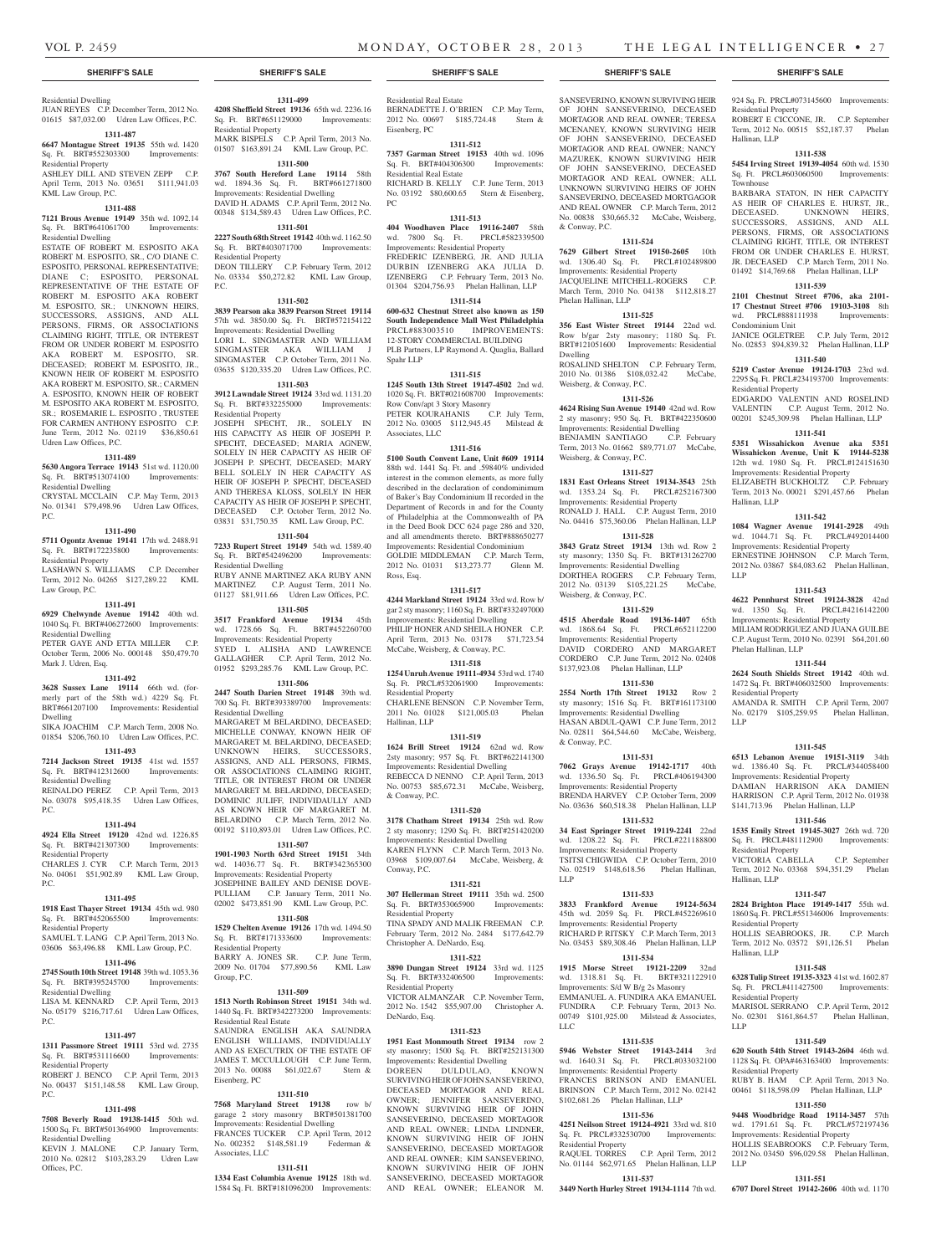#### Sq. Ft. PRCL#406339100 Improvements: Residential Property

LATOYA C. HOLLAND AKA LATOYA C. HARDING C.P. December Term, 2011 No. 00036 \$89,560.89 Phelan Hallinan, LLP

# **1311-552**

**5221 North 9th Street 19141-4005** 49th wd. 1675.21 Sq. Ft. PRCL#492140900 Improvements: Residential Property KENDRA F. BRIGMAN AKA KENDRA<br>BRIGMAN C.P. January Term. 2013 No.

C.P. January Term, 2013 No. 03820 \$107,346.21 Phelan Hallinan, LLP **1311-553**

#### **9015 Buttonwood Place 19128-1056**  21st wd. 6685 Sq. Ft. PRCL#212502470 Improvements: Residential Property MADELINE DAVIS, ANETTA L. DANIELS AND ANDRE L. DANIELS C.P. February Term, 2012 No. 03882 \$465,276.71 Phelan Hallinan, LLP

#### **1311-554**

**3144 Arbor Street 19134-2315** 33rd wd. 621 Sq. Ft. PRCL#071458000 Improvements: Residential Property ROSA RIVERA C.P. March Term, 2012 No.

04064 \$36,648.74 Phelan Hallinan, LLP **1311-555**

### **6522 Lansdowne Avenue 19151-3704**  34th wd. 1485 Sq. Ft. PRCL#344020500 Improvements: Residential Property

DEBRA A. CHANCE C.P. July Term, 2012 No. 03568 \$79,258.85 Phelan Hallinan, LLP

#### **1311-556**

**743 West Wellens Street aka 743 West Wellens Avenue 19120-3115** 49th wd. 1200 Sq. Ft. BRT#492035600 Residential Property

#### LIBERATED PROPERTY HOLDINGS V, LLC C.P. May Term, 2013 No. 1493 \$67,478.59 Michael V. Phillips. Esq/

# **1311-557**

**329 East Lehigh Avenue 19125** 7th wd. 1020 Sq. Ft. BRT#071171300 Improvements: Residential Property

UNKNOWN HEIRS, SUCCESSORS, ASSIGNS, AND ALL PERSONS, FIRMS, OR ASSOCIATIONS CLAIMING RIGHT, TITLE OR INTEREST FROM OR UNDER JERRY MORRIS, DECEASED. C.P. September Term, 2012 No. 0251 \$172,930.86 Christopher A. DeNardo, Esq.

#### **1311-558**

**5455 Tackawanna Street 19124-1410** 82nd wd. 1110.44 Sq. Ft. PRCL#622318200 Improvements: Residential Property WINIFRED M. RUSSELL AKA WINIFRED M. MALONEY AND JAMES RUSSELL C.P. March Term, 2013 No. 02727 \$121,594.03 Phelan Hallinan, LLP

#### **1311-559**

**1435 North 75th Street 19151-2901** 34th wd. 1559.25 Sq. Ft. PRCL#343275400 Improvements: Residential Property NAJMADEEN JOHNSON AND SHANITA JOHNSON C.P. July Term, 2012 No. 00762 \$75,466.77 Phelan Hallinan, LLP

#### **1311-560**

**2833 Brighton Place 19149-1418** 55th wd. 2036.66 Sq. Ft. BRT#797247 Improvements: Apt 2-4 Units 2 Story Masonry

RUI F. LUCAS AKA RUI F. S. LUCAS, ORIGINAL MORGAGOR AND REAL OWNER AND MARGARIDA LUCAS, REAL OWNER C.P. September Term, 2012 No. 03041 \$134,197.35 Milstead & Associates, LLC

#### **1311-561**

**1446 South 21st Street 19146** 36th wd. 922.50 Sq. Ft. PRCL#363271900 Improvements: Residential Property HOWARD G. KELLER C.P. September

# Term, 2012 No. 00357 \$110,184.31 Phelan Hallinan, LLP **1311-562**

**264 South Cecil Street 19139-3825** 60th wd. 900 Sq. Ft. PRCL#604280400 Improvements: Residential Property JEANNINE ERWIN AND WILLIAM

### FOWLER C.P. December Term, 2012 No. 01687 \$79,023.55 Phelan Hallinan, LLP **1311-563**

**1532 Forrestal Street 19145-5828** 26th wd. 1561.28 Sq. Ft. BRT#261072400 Improvements: Row B/gar 2 Story Masonry LINDA ROTELLA AKA LINDA M. ROTELLA C.P. July Term, 2012 No. 02124 \$325,618.97 Milstead & Associates, LLC

### **1311-564**

**6008 North 16th Street 19141-1908** 17th wd. 1360 Sq. Ft. PRCL#172144400 Improvements: Residential Property PATRICIA TURLINGTON C.P. March Term, 2012 No. 02608 \$70,358.51 Phelan Hallinan, LLP

**1204 South 46th Street 19143-3802** 51st wd. (formerly 40th wd.) 2608.25 Sq. Ft. BRT#273000400 Improvements: S/d Conv Apt 3 Story Masonry KYA A. SIMPKINS AKA KYA M. SIMPKINS C.P. February Term, 2010 No. 02902 \$253,846.35 Milstead & Associates, LLC

**1311-565**

# **1311-566**

**3139 Stirling Street 19149-3117** 55th wd. 1009.12 Sq. Ft. PRCL#551006600 Improvements: Residential Property ADRIANA A. GARCIA C.P. January Term, 2013 No. 01626 \$54,723.22 Phelan Hallinan, LLP

#### **1311-567**

**1173 East Sharpnack Street 19150-3108**  50th wd. 2704.70 Sq. Ft. BRT#12N13192 Improvements: Row B/gar 2story Masonry JOHNNIE F. COTTON C.P. July Term, 2012 No. 04349 \$111,660.16 Milstead & Associates, LLC

#### **1311-568 12145 Rambler Road 19154-1722** 66th wd. 2250 Sq. Ft. PRCL#663213500 Improvements: Residential Property DAWN MALONE C.P. March Term, 2012

No. 03393 \$87,391.81 Phelan Hallinan, LLP **1311-569 118 North Farson Street 19139-2744** 44th wd.

#### 825 Sq. Ft. BRT#441076900 Improvements: Row 2 Story Masonry DONALD T. MITCHELL C.P. May Term, 2013 No. 02243 \$72,470.79 Milstead & Associates, LLC

# **1311-570**

**112 South 58th Street 19139-3131** 60th wd. 1665 Sq. Ft. BRT#604291400 Improvements: Semi Det 2 Story Masonry AMINA MASSAQUOI C.P. October Term, 2010 No. 02436 \$60,235.59 Milstead & Associates, LLC

#### **1311-571**

**2305 Pierce Street 19145-1824** 36th wd. 669.60 Sq. Ft. PRCL#364098900 Improvements: Residential Property SHEILA M. TAYLOR C.P. June Term, 2010 No. 03640 \$89,308.02 Phelan Hallinan, LLP

**1311-572**

**2554-56 Kensington Avenue 19125-1322** 31st wd. 1395.95 Sq. Ft. BRT#311043005 Subject<br>to Mortgage Improvements: Residential Improvements: Residential Dwelling TRIEU NGUYEN AND UNITED STATES OF AMERICA C.P. August Term, 2012 No. 00134 \$399,724.13 Law Offices of Gregory Javardian, Esq.

#### **1311-573**

**2608 Coral Street 19125-1410** 31st wd. 1444.23 Sq. Ft. PRCL#311106800 Improvements: Residential Property MATT J. ROGERS C.P. February Term, 2013 No. 00019 \$130,928.39 Phelan Hallinan, LLP

#### **1311-574**

**7604 Woodcrest Avenue 19151-2705**  34th wd. 1316.86 Sq. Ft. BRT#343186900

Improvements: Residential Dwelling TANYA JOHNSON C.P. January Term, 2013 No. 02352 \$136,278.31 Law Offices of Gregory Javardian, Esq.

#### **1311-575**

**248 East Mayfield Street 19134-2810** 7th wd. 609 Sq. Ft. PRCL#071252400 Improvements: Residential Property MORRIS CLARK C.P. April Term, 2010 No. 02499 \$57,224.95 Phelan Hallinan, LLP

#### **1311-576**

**4463 Garden Street 19137-2013** 45th wd. 1134 Sq. Ft. PRCL#80N20223 Improvements: Residential Property LISA A. HOHLFELD C.P. June Term, 2012 No. 01327 \$32,286.79 Phelan Hallinan, LLP

#### **1311-577**

**5813 Bustleton Avenue 19149-3405** 62nd wd. 1495.08 Sq. Ft. PRCL#621506600 Improvements: Residential Property WENDY HERLING, IN HER CAPACITY

AS HEIR OF CAROLYN J. STANIEC, DECEASED; UNKNOWN HEIRS,  $\begin{tabular}{llll} DECEASED; & UNKNOWN & HEIRS, \\ SUCCESSORS, & ASSIGNS, & AND & ALL \\ \end{tabular}$ ASSIGNS, AND ALL PERSONS, FIRMS, OR ASSOCIATIONS CLAIMING RIGHT, TITLE, OR INTEREST FROM OR UNDER CAROLYN J. STANIEC, DECEASED. C.P. October Term, 2012 No. 01942 \$110,432.89 Phelan Hallinan, LLP

#### **1311-578**

**2 Longford Street 19136-2028** 57th wd. 10660 Sq. Ft. PRCL#572017300 Improvements: Residential Property JAMES S. YOUNG C.P. August Term, 2012

No. 01999 \$73,163.97 Phelan Hallinan, LLP **1311-579 7125 Montague Street 19135-1108** 41st wd. 1282.50 Sq. Ft. PRCL#412261800 Improvements: Residential Property

#### BARBARA L. MORRIS C.P. April Term, 2012 No. 01444 \$119,576.35 Phelan Hallinan, LLP

**1311-580 8131 Ardleigh Street 19118-3411** 9th wd. 1080 Sq. Ft. PRCL#091213400 Improvements: Residential Property

TOD E ARCHIE AKA TOD ARCHIE C.P. September Term, 2012 No. 03261 \$239,359.80 Phelan Hallinan, LLP

# **1311-581**

**6828 Chew Avenue 19119-1921** 22nd wd. 6000 Sq. Ft. PRCL#222202100 Improvements: Residential Property JOSHUA E. POPE, JR. AND SHEILA A.

POPE C.P. November Term, 2009 No. 03712 \$245,443.10 Phelan Hallinan, LLP **1311-582**

**3151 Tulip Street 19134-3807** 25th wd. 772.24 Sq. Ft. PRCL#252362500 Improvements: Residential Property EDDIE ORTIZ C.P. May Term, 2013 No. 01561 \$72,081.24 Phelan Hallinan, LLP

**1311-583 1129 West Jefferson Street aka 1129** 

**Jefferson Street 19122-3441** 20th wd. 1800 Sq. Ft. PRCL#201017000 Improvements: Residential Property STANLEY INGRAM C.P. September Term, 2012 No. 02646 \$142,911.64 Phelan Hallinan, LLP

#### **1311-584**

**9908 Bustleton Avenue, Unit H11 19115- 2117** 58th wd. 0 Sq. Ft. PRCL#888580403 Improvements: Residential Property MIN SOO TRAUTWEIN FKA MIN SOO IN C.P. April Term, 2013 No. 00620 \$152,413.43 Phelan Hallinan, LLP

#### **1311-585**

**6215 Smedley Street aka 6215 North Smedley Street 19141-1927** 17th wd. 1593 Sq. Ft. PRCL#172157200 Improvements: Residential Property

NINA CARR-HOLLAND, IN HER CAPACITY AS CO-ADMINISTRATOR AND HEIR OF THE ESTATE OF MARY S. CARR AKA MARY SUE CARR, IN HER CAPACITY AS CO-ADMINISTRATOR AND HEIR OF THE ESTATE OF MARY S. CARR AKA MARY SUE CARR. JESSE J. CARR. JR. JN. HIS CAPACITY AS CO-ADMINISTRATOR AND HEIR OF THE ESTATE OF MARY S. CARR AKA MARY SUE CARR, IN HIS CAPACITY AS CO-ADMINISTRATOR AND HEIR OF THE ESTATE OF MARY S. CARR AKA MARY SUE CARR. WAYNE A. CARR IN HIS CAPACITY AS CO-ADMINISTRATOR AND HEIR OF THE ESTATE OF MARY S. CARR AKA MARY SUE CARR, IN HIS CAPACITY AS CO-ADMINISTRATOR AND HEIR OF THE ESTATE OF MARY S. CARR AKA MARY SUE CARR. UNKNOWN HEIRS, SUCCESSORS, ASSIGNS, AND ALL PERSONS, FIRMS, OR ASSOCIATIONS CLAIMING RIGHT, TITLE, OR INTEREST FROM OR UNDER MARY S. CARR AKA MARY SUE CARR, DECEASED. C.P. July Term, 2012 No. 03798 \$13,538.60 Phelan Hallinan, LLP

#### **1311-586**

**3416 Amber Street 19134-2602** 45th wd. 1127.56 Sq. Ft. PRCL#452239900 Improvements: Residential Property CLIFTON MCMASTER C.P. August Term, 2012 No. 01947 \$67,752.36 Phelan Hallinan, LLP

#### **1311-587**

**1376 East Haines Street 19138-1910**  59th wd. 1110 Sq. Ft. PRCL#591171100 Improvements: Residential Property MAKSIM GORMAKH C.P. March Term, 2013 No. 03450 \$51,449.22 Phelan Hallinan, LLP

#### **1311-588**

**214 South Bonsall Street 19103-5508**  8th wd. 907.04 Sq. Ft. PRCL#082212000 Improvements: Residential Property HARRY ROHLFING, JR. C.P. July Term, 2009 No. 03091 \$546,134.18 Phelan Hallinan, LLP

#### **1311-589**

**3415 Eden Street 19114-3605** 57th wd. 3373.50 Sq. Ft. PRCL#572163115 Improvements: Residential Property STEPHANIE J. WIEST AND JOHN G. WIEST, JR. C.P. April Term, 2012 No. 00545

\$113,225.03 Phelan Hallinan, LLP **1311-590**

**1206 South 11th Street 19147-5017** 2nd wd. 945 Sq. Ft. PRCL#021582400 Improvements: Residential Property

ANTHONY CARDULLO C.P. May Term,<br>2012 No. 00777 \$305,218.46 Phelan 2012 No. 00777 \$305,218.46 Hallinan, LLP

#### **SHERIFF'S SALE SHERIFF'S SALE SHERIFF'S SALE SHERIFF'S SALE SHERIFF'S SALE**

**1311-591 1123 Plane Road 19115-3714** 57th wd. 6380 Sq. Ft. PRCL#632108600 Improvements: Residential Property MARY A. PURCELL C.P. April Term, 2013 No. 00612 \$168,451.04 Phelan Hallinan, LLP

62nd wd. 1440 Sq. Ft. PRCL#622293800 Improvements: Residential Property GYMONE MURPHY AKA GYMONE K. MURPHY C.P. February Term, 2013 No. 03234 \$88,918.04 Phelan Hallinan, LLP **1311-607 3735 L Street 19124-5535** 33rd wd. 900 Sq. Ft. PRCL#331403500 Improvements:

JOHN H. PHU C.P. August Term, 2012 No. 00859 \$95,759.37 Phelan Hallinan, LLP **1311-608 5839 Weymouth Street 19120-1136** 35th wd. 840 Sq. Ft. PRCL#352227600 Improvements:

JONATHAN J. DUFFY AKA JONATHON J. DUFFY C.P. October Term, 2012 No. 00022 \$109,720.95 Phelan Hallinan, LLP **1311-609 312 West Ashdale Street 19120-3814**  42nd wd. 1024 Sq. Ft. PRCL#422176300 Improvements: Residential Property THOMAS BARSKDALE C.P. March Term, 2013 No. 00512 \$84,101.76 Phelan Hallinan,

**1311-610 6527 North Lambert Street 19138-3112**  Improvements: Residential Property VALERIE ANDREWS C.P. March Term, 2013 No. 01975 \$62,797.25 Phelan Hallinan,

**1311-611 67 East Collom Street 19144-2318** 12th wd. 1064.11 Sq. Ft. PRCL#121068800 Improvements: Residential Property JAMES M. JONES C.P. February Term, 2013 No. 00912 \$39,304.13 Phelan Hallinan, LLP **1311-612 5946 Windsor Avenue aka 5946 Windsor Street 19143-5222** 3rd wd. 1150 Sq. Ft. PRCL#034099500 Improvements: Residential

SHAKIRAH A. TORRANCE AKA SHAKIRAH TORRANCE C.P. April Term, 2012 No. 02273 \$74,932.81 Phelan Hallinan,

**1311-613 1731 Naudain Street 19146-1522** 30th wd. 1200 Sq. Ft. PRCL#303021300 Improvements:

ANDREW CATTANEO C.P. July Term, 2012 No. 00526 \$417,736.83 Phelan Hallinan,

**1311-614 5747 North Lawrence Street 19120-2340**  61st wd. 1397.77 Sq. Ft. PRCL#612347600 Improvements: Residential Property MANUEL GAMBOA C.P. August Term, 2012 No. 00359 \$62,013.86 Phelan Hallinan, LLP **1311-615 4024 Oakmont Street 19136-3611** 65th wd. 1188 Sq. Ft. BRT#651057700 Improvements:

MICHAEL S. BOROI C.P. November Term 2012 No. 02772 \$92,768.70 Phelan Hallinan,

**1311-616 2202 South Bonsall Street 19145-3209**  48th wd. 708 Sq. Ft. PRCL#482286900 Improvements: Residential Property BARBARA WEAR C.P. February Term, 2013 No. 02176 \$36,214.38 Phelan Hallinan, LLP **1311-617 1341 Dyre Street 19124-1929** 1510.32 Sq. Ft. PRCL#621007500 Improvements:

WYANE R. MAHAN AKA WAYNE MAHAN C.P. March Term, 2013 No. 02704 \$105,686.36

**1311-618 7412 Revere Street 19152-4410** 64th wd. 4980 Sq. Ft. PRCL#641030500 Improvements:

KEVIN MCGRORTY C.P. November Term, 2009 No. 04648 \$271,006.96 Phelan

**1311-619 6610 Tackawanna Street 19135-2504** 55th wd. 1349.12 Sq. Ft. PRCL#552244600 Improvements: Residential Property CARLOS SHERWOOD C.P. January Term, 2013 No. 01400 \$73,786.05 Phelan Hallinan,

**1311-620 1853 North Croskey Street 19121-2034**  32nd wd. 1605 Sq. Ft. PRCL#322098900 Improvements: Residential Property JACQUEIA P. ROBINSON AKA JACQUEIA ROBINSON C.P. March Term, 2013 No. 00082 \$78,817.58 Phelan Hallinan, LLP **1311-621 7161 Torresdale Avenue 19135-1327**  41st wd. 1500 Sq. Ft. PRCL#651258800

Improvements: Residential Property

Residential Property

Residential Property

LLP

LLP

**Property** 

LLP

LLP

LLP

Residential Property

Residential Property

Residential Property

Phelan Hallinan, LLP

Residential Property

Hallinan, LLP

LLP

# **1311-592**

**868 North Taney Street 19130** 15th wd. 1232.50 Sq. Ft. PRCL#151301300 Improvements: Residential Property MARIA U. FISHER AND THOMAS N FISHER C.P. October Term, 2007 No. 00449 \$141,857.48 Phelan Hallinan, LLP

# **1311-593**

**3924 I Street 19124-5404** 33rd wd. 1566.47 Sq. Ft. PRCL#332147300 Improvements: Residential Property RODNEY S. RHODES C.P. July Term, 2012 No. 03163 \$92,763.51 Phelan Hallinan, LLP

**1311-594 2825 South Smedley Street 19145-4823**  26th wd. 777 Sq. Ft. PRCL#261339300 Improvements: Residential Property

BRIAN K. STARKE C.P. May Term, 2012 No. 02707 \$177,978.95 Phelan Hallinan, LLP **1311-595**

**7242 Algon Avenue 19111-4115** 53rd wd. 2821.05 Sq. Ft. PRCL#532434300 Improvements: Residential Property LEE ANN SCHILLER C.P. May Term, 2010 No. 02140 \$126,389.40 Phelan Hallinan,

**1311-596 2548 South 61st Street 19142-3512** 40th wd. 1092.57 Sq. Ft. PRCL#402065600 Improvements: Residential Property WALI ASHLEY C.P. March Term, 2013 No. 03214 \$41,645.66 Phelan Hallinan, LLP **1311-597 5903 Latona Street 19143-3027** 3rd wd. 1624 Sq. Ft. PRCL#033164700 Improvements:

HUBERT MORTON AKA HUBERT JEROME MORTON C.P. July Term, 2012 No. 03796 \$54,147.99 Phelan Hallinan, LLP **1311-598 1863 East Tulpehocken Street 19138-1210**  10th wd. 1524.13 Sq. Ft. PRCL#102221600 Improvements: Residential Property<br>IESHIA B. ANDERSON C.P. December

Term, 2011 No. 00897 \$117,308.13 Phelan

**1311-599 1223 Atwood Road 19151-3110** 34th wd. 1488.80 Sq. Ft. BRT#344329700 Improvements: Residential Property SEBASTIAN R. REMBERT AND FRANCINE M. REMBERT C.P. August Term, 2012 No. 01882 \$57,550.63 Phelan Hallinan, LLP **1311-600 100 County Line Road 19116-1056** 58th wd. 5336 Sq. Ft. PRCL#583087002 Improvements: Residential Property<br>SVETLANA SOKOLOVSKY C.P. July

LLP

Residential Property

IESHIA B. ANDERSON

SVETLANA SOKOLOVSKY

Term, 2012 No. 03559 \$151,823.23 Phelan

**1311-601 2757 North 20th Street 19132-2602** 11th wd. 990 Sq. Ft. PRCL#111253900 Improvements:

WILFREDO ADORNO AND MILAGROS ADORNO C.P. April Term, 2013 No. 00632 \$43,976.71 Phelan Hallinan, LLP **1311-602 1648 Pratt Street 19124-1368** 62nd wd. 1114.96 Sq. Ft. PRCL#622050200 Improvements: Residential Property LUECEAL OWES C.P. September Term, 2012 No. 02240 \$22,139.34 Phelan Hallinan, LLP **1311-603 6945 North 15th Street, Apartment D3 19126- 1605** 10th wd. 650 Sq. Ft. PRCL#888057000

LINDA KIMBER C.P. March Term, 2013 No. 01744 \$49,812.58 Phelan Hallinan, LLP **1311-604 2510 Cedar Street 19125-3103** 19th wd. 840 Sq. Ft. PRCL#312034700 Improvements:

No. 01046 \$159,774.30 Phelan Hallinan,

**1311-605 15014 Theresa Drive 19116-1442** 58th wd. 1200 Sq. Ft. PRCL#583165209 Improvements:

STEPHEN P. BOENSCH AKA STEPHEN BOENSCH AND ELIZABETH A BOENSCH AKA ELIZABETH BOENSCH September Term, 2012 No. 00034 \$74,403.04

**1311-606 5387 1/2 Charles Street 19124-1403** 

C.P. April Term, 2013

Hallinan, LLP

Hallinan, LLP

Residential Property

Improvements: Condominium

Residential Property<br>WILLIAM RIVERA

Residential Property

Phelan Hallinan, LLP

LLP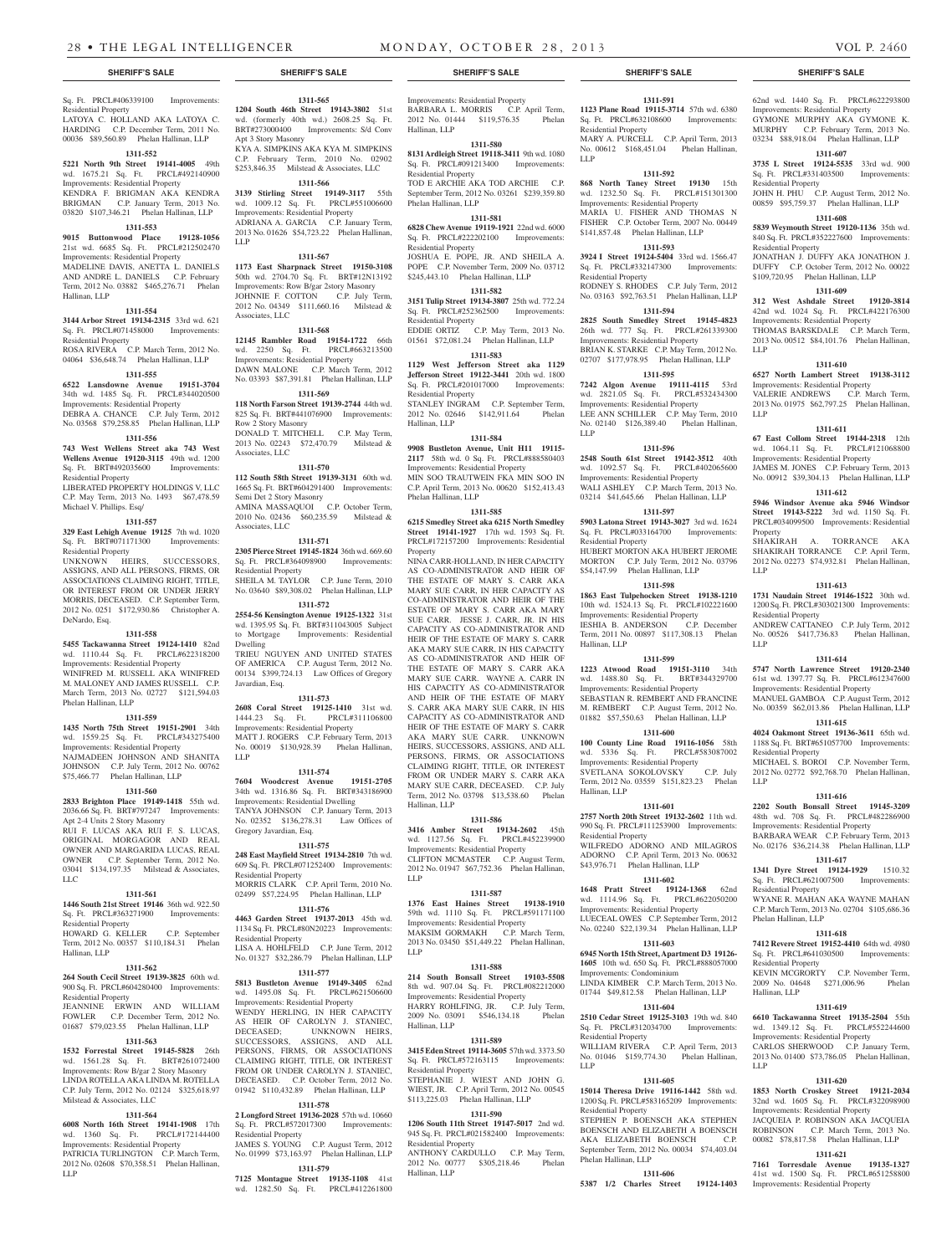& Conway, P.C.

Phelan Hallinan, LLP

& Conway, P.C.

Phelan Hallinan, LLP

Residential Property

Phelan Hallinan, LLP

Weisberg, & Conway, P.C.

Residential Property

Hallinan, LLP

Hallinan, LLP

Hallinan, LLP

Residential Property

LLP

wd. 1440 Sq. Ft. Improvements: Residential Property SINDI SHANTEL THARPE C.P. June Term, 2012 No. 01750 \$154,296.23 Phelan

Dwelling

LLP

No. 00663 \$40,636.03 McCabe, Weisberg,

40th wd. 1048 Sq. Ft. PRCL#406276100 Improvements: Residential Property ROBERT WALKER AND MARIA L. WALKER C.P. May Term, 2012 No. 02706 \$36,662.14 Phelan Hallinan, LLP **1311-678 6208 Larchwood Avenue 19143-1024** 3rd wd. 1073.52 Sq. Ft. PRCL#032102000 Improvements: Residential Property LYNN F WHITE C.P. September Term, 2012 No. 00674 \$48,305.51 Phelan Hallinan, LLP **1311-679 255 Lemonte Street 19128-4519** 21st wd. 3589.32 Sq. Ft. PRCL#212311810 Improvements: Residential Property YUSUF SALEEM C.P. February Term, 2009 No. 01551 \$426,641.48 Phelan Hallinan,

**1311-680 4200 Levick Street 19135-3110** 55th wd. 1328 Sq. Ft. PRCL#552074100 Improvements:

DAVID WILLIAM FERREN AND MICHAEL E. D. SLOWEY C.P. September Term, 2012 No. 03031 \$101,501.05 Phelan Hallinan,

**1311-681 805 Red Lion Road, Unit A1 19115-1462**  58th wd. PRCL#888580001 Improvements:

GRIGORIY AVSHALUMOV C.P. July Term, 2010 No. 02810 \$166,087.06 Phelan

**1311-682 704 West Tioga Street 19140-4421** 43rd wd. 870 Sq. Ft. PRCL#431098900 Improvements:

IRMA FLORES-ACEVEDO AKA IRMA FLORES C.P. December Term, 2012 No. 04002 \$35,526.50 Phelan Hallinan, LLP **1311-683 4336 East Wayne Avenue aka 4336 Wayne Avenue 19140-1745** 13th wd. 1005 Sq. Ft. PRCL#131407200 Improvements: Residential

KHINEESHA JOHNSON C.P. April Term, 2013 No. 04026 \$61,103.53 Phelan Hallinan,

**1311-684 7729 Loretto Avenue 19111-3555** 56th wd. 4312.50 Sq. Ft. PRCL#561193100 Improvements: Residential Property AMANDA LUNDRIGAN AND WILLIAM TAYLOR C.P. October Term, 2012 No. 00043 \$179,230.08 Phelan Hallinan, LLP **1311-685 2819 South Alder Street 19148-4910**  39th wd. 864.60 Sq. Ft. PRCL#395262900 Improvements: Residential Property LISA A. COMBS C.P. May Term, 2013 No. 02740 \$217,756.84 Phelan Hallinan, LLP **1311-686 1214 North 2nd Street 19122-4502** 18th wd. 1101.60 Sq. Ft. PRCL#182110200 Improvements: Residential Property RICHARD C. BERNARDO, JR. AND MICHAEL W. BERNARDO C.P. September Term, 2011 No. 01929 \$249,640.09 Phelan

**1311-687 2216 East Cambria Street 19134-3906**  25th wd. 665 Sq. Ft. BRT#252092500 Improvements: Residential Dwelling ERIC ALBERT C.P. May Term, 2013 No. 00246 \$31,728.50 Barbara A. Fein, Esq. **1311-688 6030 Cobbs Creek Parkway 19143-2327**  46th wd. 2214.50 Sq. Ft. BRT#033163700 Improvements: Residential Dwelling BRENDA SIMS C.P. September Term, 2012 No. 01995 \$43,500.00 Kristin D. Little, Esq. **1311-689 2707 South 13th Street 19148-4926** 39th wd. 1185.36 Sq. Ft. PRCL#395336500 Improvements: Residential Property JAMIE CURRO AND RICHARD A. CURRO, JR. C.P. July Term, 2012 No. 01479 \$313,431.98 Phelan Hallinan, LLP **1311-690 4720 Oakmont Street 19136** 65th wd. Row b/gar 2 sty masonry; 2305.56 Sq. Ft. BRT#651069600 Improvements: Residential

THOMAS BARR C.P. April Term, 2013 No. 00697 \$86,183.56 McCabe, Weisberg, &

**1311-691 2249 East Cambria Street 19134** 25th wd. Row 2 sty masonry; 1890 Sq. Ft. BRT#252109800 Improvements: Residential

ROBERT DIMENT C.P. June Term, 2012 No. 01553 \$54,032.20 McCabe, Weisberg, &

LLP

LLP

Residential Property

Condominium Unit

Residential Property

Property

Hallinan, LLP

Dwelling

Dwelling

Conway, P.C.

Conway, P.C.

LLP

Hallinan, LLP

**1311-664 129 Benjamin Court, Unit F129 19114- 3231** 57th wd. 1486 Sq. Ft. PRCL#888570458 Improvements: Residential Property WILLIAM M. GREENFIELD, IN HIS CAPACITY AS EXECUTOR AND HEIR OF THE ESTATE OF FLORENCE OBEL C.P. February Term, 2013 No. 03039 \$238,698.08

**1311-665 5837 Catharine Street 19143** 3rd wd. Row 2 sty masonry; 2425.13 Sq. Ft. BRT#032186300 Improvements: Residential Dwelling JOHN T. JACKSON C.P. October Term, 2011 No. 03985 \$43,843.42 McCabe, Weisberg,

**1311-666 2426 North Stanley Street 19132-3016**  Improvements: Residential Property MICHAEL GATES AND SANDRA GATES C.P. May Term, 2012 No. 01394 \$37,949.38

**1311-667 5404 Akron Street 19124-1202** 62nd wd. 1209.45 Sq. Ft. PRCL#621421500 Improvements: Residential Property RAYMOND T. MERKLE C.P. May Term, 2013 No. 00920 \$43,098.74 Phelan Hallinan,

**1311-668 5133 Catharine Street 19143** 46th wd. Row 2 sty masonry; 3076.25 Sq. Ft. BRT#462093700 Improvements: Residential Dwelling PATRILLIA E. ASKEW-HARRIS C.P. January Term, 2011 No. 04872 \$109,999.56 McCabe, Weisberg, & Conway, P.C. **1311-669 4142 Poplar Street 19104-1244** 6th wd. 1408 Sq. Ft. PRCL#062150300 Improvements:

PATRICIA WYNN-MASON IN HER CAPACITY AS EXECUTRIX OF THE ESTATE OF CAROLYN CARTER-WYNN C.P. July Term, 2012 No. 02165 \$21,178.83

**1311-670 8018 Lindbergh Boulevard 19153** 40th wd. Row b/gar 2 sty masonry; 3290.7 Sq. Ft. BRT#405847514 Improvements: Residential

MARIKO S. DANZY C.P. October Term, 2012 No. 00347 \$39,103.86 McCabe,

**1311-671 1400 Kings Place 19122-3415** 20th wd. 1800 Sq. Ft. PRCL#202223600 Improvements:

PRESTON WAKEFILED, JR. IN HIS CAPACITY AS HEIR OF PRESTON WAKEFIEELD, SR., DECEASED. UNKNOWN HEIRS, SUCCESSORS, ASSIGNS, AND ALL PERSONS, FIRMS, OR ASSOCIATIONS CLAIMING RIGHT, TITLE, OR INTEREST FROM OR UNDER PRESTON WAKEFIELD, SR., DECEASED. C.P. May Term, 2012 No. 00269 \$142,426.59 Phelan

**1311-672 6347 Jackson Street 19135-3224** 41st wd. 1627.20 Sq. Ft. PRCL#411198300 Improvements: Residential Property MARELYN PEREA C.P. September Term, 2012 No. 03021 \$147,547.53 Phelan

**1311-673 6536 North 18th Street 19126-3401** 50th

**1311-674 3547 Stouton Street 19134-2025** 45th wd. 823.77 Sq. Ft. PRCL#452392100 Improvements: Residential Property ANNA T. CORNWELL C.P. May Term, 2013 No. 03047 \$44,093.26 Phelan Hallinan, LLP **1311-675 1422 East Bristol Street 19124-6102** 33rd wd. 1611.90 Sq. Ft. PRCL#332096400 Improvements: Residential Property MIGUELINA R. RODRIGUEZ AND MARIA F. FERNANDEZ C.P. January Term, 2012 No. 01187 \$119,547.10 Phelan Hallinan, LLP **1311-676 5113 Chester Avenue 19143-4310** 51st wd. 2160 Sq. Ft. PRCL#511271000 Improvements:

RONALD KIRTZ C.P. February Term, 2013 No. 01607 \$411,987.30 Phelan Hallinan,

**1311-677 6904 Chelwynde Avenue 19142-2117** 

#### **SHERIFF'S SALE SHERIFF'S SALE SHERIFF'S SALE SHERIFF'S SALE SHERIFF'S SALE**

VIOLETTA NOEL AND WILLY NOEL C.P. January Term, 2013 No. 00878 \$161,745.60 Phelan Hallinan, LLP

#### **1311-622**

**4941 Rubicam Street 19144-1808** 12th wd. 2221 Sq. Ft. PRCL#121195700 Improvements: Residential Property

JEAN HUTCHINS C.P. February Term, 2013 No. 03034 \$70,917.79 Phelan Hallinan, LLP **1311-623**

**4824 Longshore Avenue #1 floor aka 4824 Longshore Avenue 19135-2334** 41st wd. 3750

#### Sq. Ft. PRCL#412029600 Improvements: Residential Property

YULIYA MELTREGER C.P. March Term, 2013 No. 03876 \$154,571.72 Phelan Hallinan, LLP

### **1311-624**

**2030 Morris Street 19145-2009** 36th wd. 1059.18 Sq. Ft. PRCL#363127800 Improvements: Residential Property CELAL KAYA C.P. April Term, 2012 No. 02079 \$53,438.29 Phelan Hallinan, LLP

#### **1311-625**

**4303 Claridge Street 19124-4313** 33rd wd. 1385.10 Sq. Ft. PRCL#332358000 Improvements: Residential Property MICHAEL ALLMOND C.P. October Term,

2012 No. 00308 \$53,842.98 Phelan Hallinan, LLP **1311-626**

# **5710 Rodman Street 19143-1942** 46th wd.

1216 Sq. Ft. PRCL#463034000 Improvements: Residential Property RUSHENE PITTMAN C.P. January Term,

# 2012 No. 04906 \$104,455.06 Phelan Hallinan, LLP

#### **1311-627**

**4237 Passmore Street 19135-3103** 41st wd. 1110 Sq. Ft. PRCL#552102800 Improvements: Residential Property

MOHD HABIBUR RAHMAN AKA MOHD HARIBUR RAHM AND MOHAMMED JASHIM UDDIN C.P. February Term, 2013 No. 02836 \$162,819.00 Phelan Hallinan, LLP

#### **1311-628**

#### **6423 Rear Buist Avenue and 6423 Buist Avenue 19142-3118** 40th wd. 1875 Sq. Ft. BRT#406248400 and BRT#406248500 Improvements: Residential Property KEDIAH ZARWIE C.P. February Term, 2012 No. 03444 \$72,671.38 Phelan Hallinan, LLP

# **1311-629**

**4905 Haverford Avenue 19139-1706**  PRCL#441217400 Improvements: Residential

**Property** CONSTANTINE G. GLYPTIS AND MIRELA

### ARGHIROPOL C.P. March Term, 2013 No. 01428 \$66,416.26 Phelan Hallinan, LLP **1311-630**

# **2511 Nicholas Street 19121-2816** 32nd wd.

856 Sq. Ft. PRCL#324030500 Improvements: Residential Property JAMES RICE AND DENISE M. PATTERSON

C.P. June Term, 2012 No. 01130 \$24,330.74 Phelan Hallinan, LLP

### **1311-631**

**1517 Rosalie Street 19149-3324**  PRCL#621097600 Improvements: Residential Property YAKUBOV ANZHELA AKA ANZHELA YAKUBOVA AND EDUARD YAKUBOV C.P. April Term, 2013 No. 02622 \$94,463.36

# Phelan Hallinan, LLP

#### **1311-632 1806 East Russell Street 19134-2008** 45th

wd. 1026.06 Sq. Ft. PRCL#452087600 Improvements: Residential Property CARMEN LOPEZ C.P. February Term, 2013

# No. 02472 \$69,988.34 Phelan Hallinan, LLP **1311-633**

**1115 Brandywine Street 19123-3311** 14th wd. 1278.50 Sq. Ft. PRCL#141241900 Improvements: Residential Property RICHARD ROBERTS C.P. January Term, 2012 No. 04899 \$329,145.80 Phelan

#### **1311-634**

Hallinan, LLP

#### **562 Van Kirk Street 19120-1229** 35th wd. 1200 **4725 Hartel Avenue aka 4725 Hartel Street**  Sq. Ft. PRCL#352098500 Improvements: Residential Property

MARRIETTA SPRAGGANS C.P. August Term, 2008 No. 03138 \$84,304.82 Phelan Hallinan, LLP

#### **1311-635**

**534 West Ritner Street 19148-3949** 39th wd. 1440 Sq. Ft. PRCL#392199600 Improvements: Residential Property SHIRLEY SAVIOUR C.P. July Term, 2012 No. 04687 \$114,254.76 Phelan Hallinan, LLP

# **1311-636**

**2217 Berwyn Place 19115-3306** 

Improvements: Residential Property DAVE SHAPIRO AND DARLENE SHAPIRO C.P. March Term, 2013 No. 01248 \$194,306.95 Phelan Hallinan, LLP

#### **1311-637**

**159 Mifflin Street 19148-1903** 1st wd. 915 Sq. Ft. PRCL#011171400 Improvements: Residential Property GEORGE FIOCCA, III AKA GEORGE F. FIOCCA, III C.P. February Term, 2013 No. 03031 \$116,849.60 Phelan Hallinan, LLP

### **1311-638**

**501 Hoffnagle Street 19111-1942** 63rd wd. 6750 Sq. Ft. PRCL#631388100 Improvements: Residential Property BRIAN W LOCKLEAR AKA BRIAN LOCKLEAR AND DENA J. LOCKLEAR C.P. August Term, 2012 No. 01538 \$228,084.43 Phelan Hallinan, LLP

#### **1311-639**

**6118 Bustleton Avenue 19149-3430**  62nd wd. 1625 Sq. Ft. PRCL#621504400 Improvements: Residential Property KEVIN BELL AND NICOLE BELL C.P. September Term, 2012 No. 00471 \$204,537.75 Phelan Hallinan, LLP

#### **1311-640**

**1829 South 5th Street 19148-1831** 1st wd. 2415 Sq. Ft. PRCL#011452900 Improvements: Residential Property SANTO ROMEO AND GINA M. ROMEO C.P. April Term, 2013 No. 02623 \$107,050.13 Phelan Hallinan, LLP

# **1311-641**

**4735 Ramona Avenue 19124-2468** 23rd wd. 4125 Sq. Ft. PRCL#233125500 Improvements: Residential Property ROSS NICHOLS AND EMILY NICHOLS C.P. May Term, 2012 No. 01262 \$118,639.18 Phelan Hallinan, LLP

#### **1311-642**

**15162 Endicott Street 19116-1510** 58th wd. 1296 Sq. Ft. OPA#583176400 Improvements: Residential Property KARL R. LINDENBAUM AND LYNN M. LINDENBAUM C.P. July Term, 2012 No. 01187 \$263,421.31 Phelan Hallinan, LLP

#### **1311-643**

**337 North 60th Street 19139** 4th wd. 1021.75 Sq. Ft. BRT#042272000 Improvements: Residential Property

ATIF STOCKTON, SOLELY IN HIS CAPACITY AS HEIR OF EDGAR W. WALTERS, DECEASED; CAROLYN MILLER, SOLELY IN HER CAPACITY AS HEIR OF EDGAR W. WALTERS, DECEASED; ELBERT WALTERS, SOLELY IN HIS CAPACITY AS HEIR OF EDGAR W. WALTERS, DECEASED; GENEVA JOHNSON-JACOBS, SOLELY IN HER CAPACITY AS HEIR OF EDGAR W. WALTERS, DECEASED; MICHAEL WALTERS, SOLELY IN HIS CAPACITY AS HEIR OF EDGAR W. WALTERS, DECEASED; AND MILLICENT WALTERS, SOLELY IN HER CAPACITY AS HEIR OF EDGAR W. WALTERS, DECEASED C.P. September Term, 2012 No. 03508 \$57,703.85 KML Law Group, P.C.

#### **1311-644**

**116 West Godfrey Avenue 19120** 61st wd. 1050 Sq. Ft. BRT#611282400 Improvements: Residential Property HERMAN L STITH C.P. August Term, 2012 No. 02599 \$60,848.82 KML Law Group, P.C.

#### **1311-645**

**429 West Courtland Street 19140-1523**  42nd wd. 1072.50 Sq. Ft. PRCL#422042500 Improvements: Residential Property BERTA RODRIGUEZ AKA BERTHA RODRIGUEZ C.P. April Term, 2013 No. 00012 \$30,132.09 Phelan Hallinan, LLP

# **1311-646**

**221 Higbee Street 19111-5905** 35th wd. 1215 Sq. Ft. PRCL#352154400 Improvements: Residential Property LILLIAN ROBINSON C.P. March Term, 2013 No. 01423 \$130,168.40 Phelan Hallinan, LLP

#### **1311-647**

**19136-3306** 65th wd. (formerly 41st wd.) 1088 Sq. Ft. PRCL#651197400 Improvements: Residential Property APOSTOLOS KEHAGIAS C.P. August

Term, 2012 No. 00863 \$63,524.18 Phelan Hallinan, LLP **1311-648**

# **6803 Rutland Street 19149-2119**

PRCL#542170202 Improvements: Residential Property MOHAMMED K. HUSSAIN C.P. March Term, 2013 No. 01243 \$167,439.18 Phelan Hallinan, LLP

#### **1311-649 3887 Glendale street 19124-5507** 33rd wd.

1200 Sq. Ft. PRCL#332439600 Improvements: Residential Property MARIBEL BARRETO C.P. July Term, 2012 No. 01989 \$43,644.32 Phelan Hallinan, LLP

### **1311-650**

**218 West Oxford Street 19122-3819**  PRCL#182186300 Improvements: Residential Property

AFRIM RAMA AND LENDITA RAMA C.P. March Term, 2013 No. 02436 \$139,416.53

# Phelan Hallinan, LLP

**1311-651 12029 Salina Place 19154-2612** 58th wd. 2542.86 Sq. Ft. PRCL#662118900 Improvements: Residential Property ADAM SWITAJ C.P. March Term, 2013 No. 02729 \$115,128.76 Phelan Hallinan, LLP

# **1311-652**

**6929 Lynford Street 19149-1707** 54th wd. 1705.72 Sq. Ft. PRCL#542209300 Improvements: Residential Property M. OLONA AKA MUSA ALLEN OLONA C.P. March Term, 2013 No. 02986 \$145,436.30 Phelan Hallinan, LLP

#### **1311-653**

**4258 Houghton Street 19128** 21st wd. Semi det 2 sty masonry; 3629.08 Sq. Ft. BRT#213234000 Improvements: Residential Dwelling EUGENE C JOHNSON AND KRISTI M. JOHNSON AKA KRISTI M. BEAVER C.P.

April Term, 2010 No. 04360 \$317,500.67 McCabe, Weisberg, & Conway, P.C. **1311-654**

**7535 Brentwood Road 19151-2104** 34th wd. 1120 Sq. Ft. PRCL#343229500 Improvements: Residential Property TARA GIBBS AKA TARA N GIBBS C.P. April Term, 2013 No. 00855 \$113,110.57 Phelan Hallinan, LLP

#### **1311-655**

**216 Louis Court Unit K216 aka 9200 Blue Grass Road 19114** 57th wd. Res condo 2sty mas + othe; 1248 Sq. Ft. BRT#888570632 Improvements: Residential Dwelling YI S CHO C.P. March Term, 2013 No. 03448 \$205,187.62 McCabe, Weisberg, & Conway, P.C.

#### **1311-656 710 Stratford Drive 19115-2820** 63rd wd. 3330

Sq. Ft. PRCL#632186000 Improvements: Residential Property THOMAS E. WARD C.P. April Term, 2012 No. 02944 \$307,232.34 Phelan Hallinan, LLP

#### **1311-657**

**8727 Jackson Street 19136-2131** 65th wd. 1152 Sq. Ft. PRCL#652263300 Improvements: Residential Property DOROTHY M. GABERT C.P. April Term, 2012 No. 03767 \$72,566.88 Phelan Hallinan, LLP

#### **1311-658**

**8945 Leonard Street 19152** 57th wd. s/dw b/g 1sty masonry; 6774 Sq. Ft. BRT#571182500 Improvements: Residential Dwelling ROSE SMITH C.P. August Term, 2011 No. 01526 \$265,060.27 McCabe, Weisberg, & Conway, P.C.

#### **1311-659**

**3060 Livingston Street 19134-5039** 25th wd. 774 Sq. Ft. PRCL#251326400 Improvements: Residential Property SUSAN ROLKOWSKI C.P. August Term, 2010 No. 03093 \$40,593.09 Phelan Hallinan, LLP

#### **1311-660**

**6751 Glenloch Street 19135-2223** 41st wd. 1348.50 Sq. Ft. PRCL#115N050212 Improvements: Residential Property JAIME A. FERREIRA C.P. August Term, 2012 No. 01175 \$93,566.30 Phelan Hallinan, LLP

wd. 11250 Sq. Ft. PRCL#581314000 Improvements: Residential Property MARGARET D. KINSLER C.P. April Term, 2012 No. 00540 \$118,981.22 Phelan

**1311-662 2224 Melvin Steet 19131** 52nd wd. Row b/gar 2 sty masonry; 2663.6 Sq. Ft. BRT#522252900 Improvements: Residential Dwelling ROSHANDA DAVIS C.P. November Term, 2009 No. 05366 \$100,634.42 McCabe,

**1311-663 3416 H Street 19134** 33rd wd. Row 2 sty masonry; 2334 Sq. Ft. BRT#331347400 Subject to Rent Improvements: Residential

TAMILLA DOVMAN C.P. June Term, 2013

#### **1311-661 9524 Northeast Avenue 19115-3005** 35th

Hallinan, LLP

Dwelling

Weisberg, & Conway, P.C.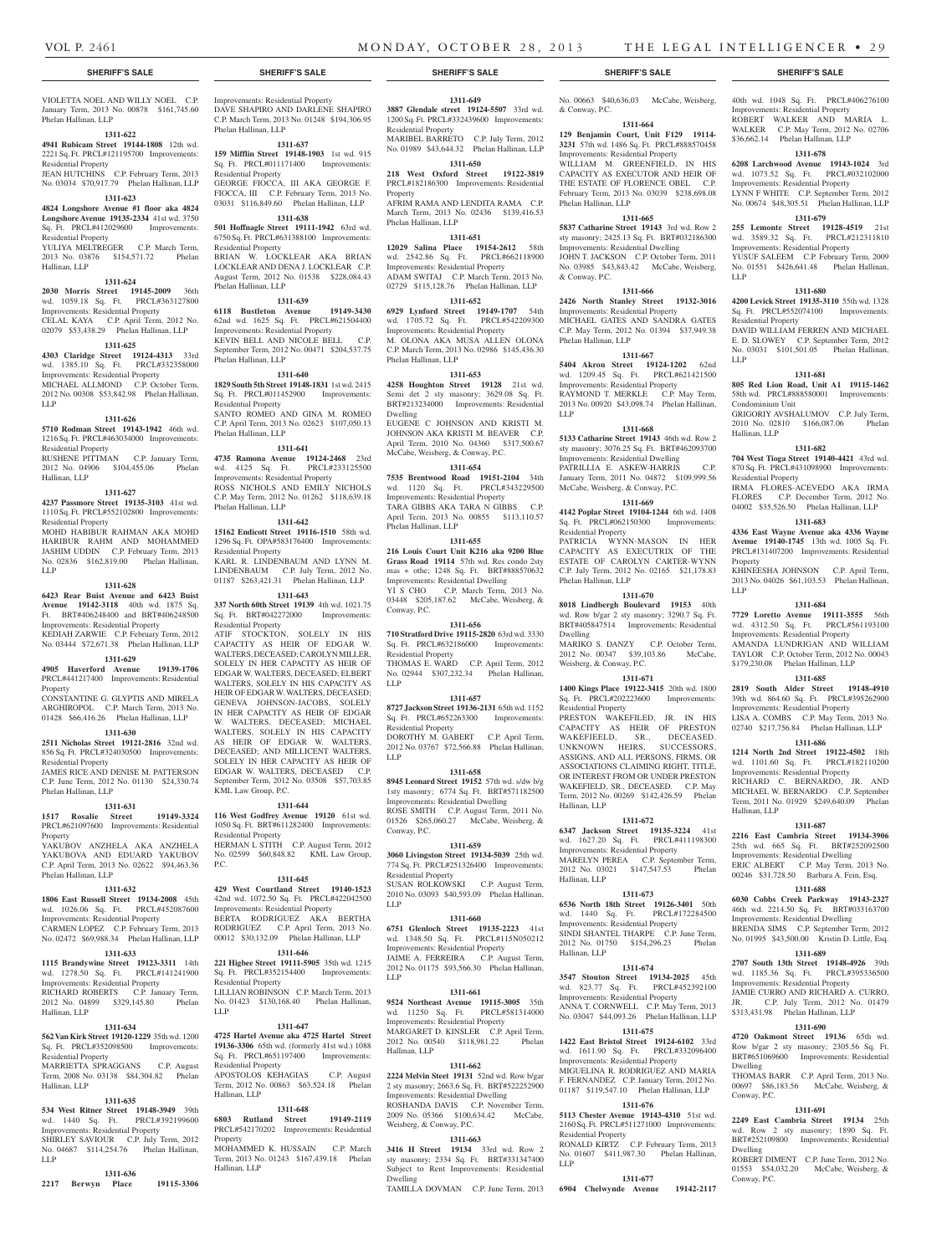#### **1311-692 8 East Mount Pleasant Avenue 19119** 22nd wd. semi/det 2.5 sty masonr; 2128 Sq. Ft. BRT#222138200 Improvements: Residential Dwelling

LAWRENCE WRIGHT, ADMINISTRATOR TO THE ESTATE OF WADE H. BERRY, DECEASED MORTGAGOR AND REAL OWNER C.P. April Term, 2013 No. 03376 \$138,338.51 McCabe, Weisberg, & Conway, P.C.

#### **1311-693**

**1411 East Duval Street 19138** 10th wd. s/d w b/g 2s masonry; 1888 Sq. Ft. BRT#102289300 Improvements: Residential Dwelling ALL UNKNOWN SURVIVING HEIRS OF YVONNE STUBBS, DECEASED MORTGAGOR AND REAL OWNER C.P. February Term, 2012 No. 01715 \$143,771.15 McCabe, Weisberg, & Conway, P.C.

#### **1311-694**

**5411 Race Street 19139** 04th wd. Row 2 sty masonry; 982 Sq. Ft. BRT#041008500 Improvements: Residential Dwelling KAREN E. WILSON C.P. May Term, 2011 No. 01570 \$63,497.92 McCabe, Weisberg, & Conway, P.C.

#### **1311-695**

**6022 North American Street 19120** 61st wd. row 2 sty masonry; 990 Sq. Ft. BRT#612398300 Improvements: Residential Dwelling TERENCE CRABBE C.P. August Term, 2011 No. 04107 \$110,653.75 McCabe, Weisberg,

#### **1311-696**

& Conway, P.C.

**440 North Daggett Street 19151** 34th wd. Row b/gar sty mas + other; 1530 Sq. Ft. BRT#343130100 Improvements: Residential Dwelling

GREGORY JENKINS AND LAVONDA JENKINS C.P. June Term, 2009 No. 03598 \$159,703.76 McCabe, Weisberg, & Conway, P.C.

#### **1311-697**

**1116 West Silver Street 19133** 37th wd. Row 2 sty masonry; 1594 Sq. Ft. BRT#372302500 Improvements: Residential Dwelling PROPERTY OF REBA C. GRAVES, KNOWN SURVIVING HEIR OF JULIA A. GRAVES, DECEASED MORTGAGOR AND REAL OWNER; SAMUEL W. GRAVES, KNOWN SURVIVING HEIR OF JULIA A. GRAVES, DECEASED MORTGAGOR AND REAL OWNER; SANDRA G. GRAVES, KNOWN SURVIVING HEIR OF JULIA A. GRAVES, DECEASED MORTGAGOR AND REAL OWNER; AND ALL UNKNOWN SURVIVING HEIRS OF JULIA A. GRAVES, DECEASED MORTGAGOR AND REAL OWNER. C.P. March Term, 2012 No. 03881 \$62,726.92 McCabe, Weisberg, & Conway, P.C.

#### **1311-698**

**3114 North Pennock Street 19132** 38th wd. Row 2 sty masonry; 754 Sq. Ft. BRT#381246200 Improvements: Residential Dwelling PROPERTY OF ROBERT YOUNG. KNOWN SURVIVING HEIR OF ROBERT YOUNG, DECEASED MORTGAGOR AND REAL OWNER; JESSE EUGENE YOUNG, KNOWN SURVIVING HEIR OF ROBERT YOUNG, DECEASED MORTGAGOR AND REAL OWNER; WILHEMENA J. YOUNG, KNOWN SURVIVING HEIR OF ROBERT YOUNG, DECEASED MORTGAGOR AND REAL OWNER; ALL UNKNOWN SURVIVING HEIRS OF ROBERT YOUNG, DECEASED MORTGAGOR AND REAL OWNER. C.P. March Term, 2012 No. 00789 \$41,531.46 McCabe, Weisberg, & Conway, P.C.

#### **1311-699**

**2401 Pennsylvania Avenue, Unit #2A-10 19130** 88th wd. Res condo .5 sty masonry; 825 Sq. Ft. BRT#888150431 Improvements: Condominium MICHAEL D. WARD C.P. June Term, 2008

No. 01626 \$220,511.57 McCabe, Weisberg, & Conway, P.C.

#### **1311-700**

**4615 Hurley Street 19124** 42nd wd. Row 2 sty masonry; 960 Sq. Ft. BRT#421445500 Improvements: Residential Dwelling JAMAL REYNOLDS C.P. October Term, 2008 No. 03984 \$45,973.13 McCabe, Weisberg, & Conway, P.C.

# **1311-701**

**665 East Westmoreland Street 19134** 33rd wd. Row conv/apt 2 sty masonry; 922.50 Sq. Ft./1500 Sq. Ft. BRT#331105300 Improvements: Residential Dwelling SHAREEF JONES C.P. September Term, 2008 No. 00560 \$78,096.18 McCabe, Weisberg,

#### **1311-702**

& Conway, P.C.

**6224 North Beechwood Street 19138** 17th wd. row 2sty masonry; 1509 Sq. Ft. BRT#172519900 Improvements: Residential Dwelling FRITZ M. TIBOIS AND MYRLINE TIBOIS C.P. December Term, 2012 No. 00166

#### \$35,477.26 McCabe, Weisberg, & Conway, P.C. **1311-703**

**6543 Wheeler Street 19142** 40th wd. row b/ gar 2sty masonry; 960 Sq. Ft. BRT#406196700 Improvements: Residential Dwelling

ANGELA M. PINE C.P. April Term, 2010 No. 02266 \$71,060.47 McCabe, Weisberg, & Conway, P.C. **1311-704**

**1254 North Dover Street 19121-4523** 29th wd. Situate on the westerly side of Dover Street at the distance of One hundredd thirteen feet southwardly from the southerly side of Thompson Street Improvements: Row 2 Sty Masonry MARGARET HARGROVE (DECEASED)

# C.P. October Term, 2012 No. 03567 \$56,336.14 Chandra M. Arkema, Esq.

# **1311-705**

**3701-03 North Broad Street 19140-3643**  43rd wd. see Exhibit "A" OPA#883362500 Improvements: See Exhibit "a" 3701-03 NORTH BROAD STREET September Term, 2009 No. 0317 \$876,598.54 Michael A. Bowman, Esq.

#### **1311-706**

**439 East Somerset Street 19134** 33rd wd. 784 Sq. Ft. BRT#071206900 Improvements: Residential Dwelling DAISY RIVERA C.P. April Term, 2012 No. 001981 \$42,102.04 Martha E. Von Rosenstiel, Esq.; Heather E Riloff, Esq.

### **1311-707**

**746 Catherine Street 19147-2812** 3rd wd. Beginning at a point on the south side of Catherine Street at the distance of sixty feet five inches eastward from the east side of eighth Street Improvements: Row 3 Story Masonry And Other ANNA E LAMOTTA (DECEASED) C.P. December Term, 2012 No. 03607 \$310,771.86 Chandra M. Arkema, Esq.

# **1311-708**

**2077 East Victoria 19134** 45th wd. 727.70 Sq. Ft. BRT#452160900 Improvements: Residential Property THOMAS LAVERGHETTA AND STEPHANIE

LAVERGHETTA C.P. May Term, 2013 No. 003464 \$65,497.45 Christopher A. DeNardo, Esq.

**1311-709 1305 South 5th Street 19147-5908** 1st wd. 3115.98 Sq. Ft. BRT#011324505 Subject to Mortgage Improvements: Residential Dwelling KELLI WOODS AND RON WOODS C.P. September Term, 2012 No. 003142 \$187,749.81 Powers, Kirn & Javardian, LLC

#### **1311-710**

**1333 South Opal Street 19146-4645** 36th wd. 800 Sq. Ft. BRT#361178605 Improvements: Residential Dwelling CHALRES A. J. HALPIN, III, ESQ.,

ADMINISTRATOR OF THE ESTATE OF KAREN VANN C.P. April Term, 2013 No. 00706 \$65,765.70 Law Offices of Gregory Javardian, Esq.

### **1311-711**

**2419 West Thompson Street 19121** 29th wd. 1395 Sq. Ft. BRT#291048300 Improvements: Residential Property NIKKI SKIPWORTH C.P. December Term, 2012 No. 03170 \$79,811.75 KML Law Group, P.C.

#### **1311-712**

**11927 Alberta Drive 19154** 66th wd. 2272.43 Sq. Ft. BRT#662176400 Improvements: Residential Property HEATHER SYKES AND JOSEPH SYKES C.P. April Term, 2013 No. 01141 \$146,287.63 KML Law Group, P.C.

#### **1311-713**

**3221 West Norris Street 19121** 32nd wd. 1155 Sq. Ft. BRT#323083400 Improvements: Residential Property MICHAEL B. JONES C.P. February Term, 2013 No. 02538 \$70,002.03 KML Law Group, P.C.

#### **1311-714**

**2244 South 9th Street 19148** 39th wd. 965.56 Sq. Ft. BRT#393430500 Improvements: Residential Dwelling ALLEN E. WINDRIM, III C.P. April Term, 2013 No. 0633 \$159,831.42 Martha E. Von Rosenstiel, Esq.; Heather E Riloff, Esq.

#### **1311-715**

**1340 Hellerman Street 19111** 53rd wd. 1197 Sq. Ft. BRT#531127400 Improvements: Residential Property BENJAMIN DELROSARIO AND ADLIN QUILES C.P. February Term, 2013 No. 02456 \$147,269.50 KML Law Group, P.C.

### **1311-716**

**44 North 62nd Street 19139** 34th wd. 1195.74 Sq. Ft. BRT#341221300 Improvements:

Residential Property LAKISHA SNIPE C.P. March Term, 2013 No. 02500 \$94,132.82 KML Law Group, P.C.

**1311-717 2016 North 57th Street 19131** 52nd wd. 926.70 Sq. Ft. PRCL#522216700 Improvements:

Residential Property ROBERT G. GLENN C.P. February Term, 2012 No. 03821 \$55,100.80 Phelan Hallinan & Schmieg, LLP

#### **1311-718**

**2900 South 15th Street 19145-4917** 26th wd. 1760 Sq. Ft. PRCL#261174100 Improvements: Residential Property COLLEEN LONG C.P. March Term, 2013 No. 03871 \$173,492.90 Phelan Hallinan, LLP

# **1311-719 517 Van Kirk Street 19120-1215** 35th wd. 1275

Sq. Ft. PRCL#352113800 Improvements: Residential Property ROSMIRA CORREA C.P. March Term, 2013

## No. 02224 \$87,536.98 Phelan Hallinan, LLP **1311-720**

**1836 East Monmouth Street 19134-3554**  25th wd. 920 Sq. Ft. PRCL#252114200 Improvements: Residential Property

DIVINE GERALD AKA GERALD DIVINE AKA DIVINE H. GERALD C.P. February Term, 2013 No. 02471 \$104,200.46 Phelan Hallinan, LLP

## **1311-721**

**4244 North Carlisle Street 19140** 13th wd. 1311.15 Sq. Ft. BRT#132024900 Improvements: Residential Property UNKNOWN HEIRS OF DOROTHY REED, DECEASED; CAROLYN GREEN, SOLELY IN HER CAPACITY AS HEIR OF DOROTHY REED, DECEASED; CHAINEY REED, SOLELY IN HER CAPACITY AS HEIR OF DOROTHY REED, DECEASED; CYNTHIA REED, SOLE;Y IN HER CAPACITY AS HEIR OF DOROTHY REED, DECEASED: LORENZO REED, SOLE;Y IN HIS CAPACITY AS HEIR OF DOROTHY REED, DECEASED; AND SHERLIN LIVELY, SOLE;Y IN HER CAPACITY AS HEIR OF DOROTHY REED, DECEASED. C.P. December Term, 2012 No. 01454 \$53,353.00 KML Law Group, P.C.

#### **1311-722**

**2617 South 73rd Street 19153** 40th wd. 1156.40 Sq. Ft. BRT#404072200 Improvements: Residential Property TIFFANY JAMES C.P. April Term, 2013 No.

05193 \$108,853.11 KML Law Group, P.C. **1311-723**

**5704 North 6th Street 19120** 61st wd. 1405.80 Sq. Ft. BRT#612271600 Improvements: Residential Property

LEE DYCHES AND JENNIFER L DYCHES C.P. February Term, 2013 No. 03095 \$116,357.44 KML Law Group, P.C.

# **1311-724**

**3244 Rorer Street 19134-1739** 33rd wd. Row 2 sty masonry; 1200 Sq. Ft. BRT#073164300 Improvements: Residential Dwelling SHANTAY MADDOX C.P. April Term, 2013 No. 04124 \$47,869.96 McCabe, Weisberg, & Conway, P.C.

#### **1311-725**

**1717 West Tioga Street 19140-4970** 11th wd. 4000 Sq. Ft. BRT#112100025 Improvements: S/d Conv. Apt 3 Sty Masonry MARINA KROMAH, ORIGINAL MORTGAGOR AND REAL OWNER; ROBERT TROWERS, ORIGINAL MORTGAGOR AND REAL OWNER; AND GLORIA KROMAH,

ORIGINAL MORTGAGOR C.P. Febrary Term, 2012 No. 03040 \$120,846.57 Milstead & Associates, LLC **1311-726**

#### **2507 South Hobson Street 19142-2719**  40th wd. 1112 Sq. Ft. BRT#406080200 Improvements: Row 2 Sty Masonry<br>STERLING MCCOY C.P. February Term, STERLING MCCOY 2012 No. 02540 \$43,688.94 Milstead & Associates, LLC

# **1311-727**

**2523 South Carroll Street 19142** 40th wd. 1232 Sq. Ft. TXPRCL#406101900 Improvements: Residential Dwelling MOUSTAFA BAMBA AND MARIATOU DIAWARA C.P. June Term, 2013 No. 01555 \$108,017.67 Udren Law Offices, P.C.

#### **1311-728**

**2603 East Somerset Street 19134** 25th wd. Land area: 2130 Sq. Ft. BRT#251017500 Improvements: Residential Dwelling RYSZARD KOWALCZYK AKA RICHARD KOWALCZYK C.P. May Term, 2013 No. 001848 \$116,477.96 Martha E. Von Rosenstiel, Esq.; Heather E Riloff, Esq.

#### **1311-729**

**820 Greenwich Street 19147** 1st wd. Land area: 672 Sq. Ft. BRT#012230000 Improvements: Residential Dwelling JOSEPH D. DOLAN, JR. C.P. June Term,

#### **SHERIFF'S SALE SHERIFF'S SALE SHERIFF'S SALE SHERIFF'S SALE SHERIFF'S SALE**

TENAGLIA C.P. January Term, 2010 No. 02361 \$177,854.59 McCabe, Weisberg, &

**1311-745 5412 North Fairhill Street 19120** 61st wd. semi det 2sty masonry; 3605 Sq. Ft. BRT#612292300 Improvements: Residential Dwelling JACQUES E. POLYCARPE AND CATHELINE C. POLYCARPE C.P. April Term, 2013 No. 02752 \$125,947.10 McCabe, Weisberg, &

**1311-746 824 East Chelten Avenue 19138** row 3sty masonry; 2488 Sq. Ft. BRT#122117000 Improvements: Residential Dwelling MARQUISE ROBINSON C.P. March Term, 2012 No. 01170 \$60,754.64 McCabe,

**1311-747 5254 West Jefferson Street 19131** 52nd wd. Row conv/apt 2sty masonry; improvement 2968 Sq. Ft. BRT#521027800 Subject to Mortgage Improvements: Residential Dwelling RUSSELL MARTIN AND MARY MARTIN C.P. March Term, 2009 No. 00157 \$16,635.45 McCabe, Weisberg, & Conway, P.C. **1311-748 2315 South 11th Street 19148** 39th wd. Row 2 sty masonry; 2320 Sq. Ft. BRT#394177700 Improvements: Residential Dwelling ANTHOMNY GRANATO, III AND ELIZABETH GRANATO C.P. April Term, 2011 No. 01053 \$47,772.98 McCabe,

**1311-749 9879 Bonner Street 19115** 58th wd. 2850

IOSIF VITEBSKIY AND ALEX VITEBSKY C.P. June Term, 2013 No. 000699 \$173,138.41 Martha E. Von Rosenstiel, Esq.; Heather E

**1311-750 411 Brown Street 19123** 5th wd. 975.25 Sq. Ft. BRT#056153250 Improvements: Residential

JORDANA ASTROLOGO C.P. Feburary Term, 2013 No. 00376 \$321,486.45 Martha E. Von Rosenstiel, Esq.; Heather E Riloff, Esq. **1311-751 5313 West Girard Avenue 19131** 44th wd. 1920 Sq. Ft. BRT#442092300 Improvements:

JOANNE DYE C.P. June Term, 2013 No. 01828 \$25,814.70 KML Law Group, P.C. **1311-752 1433 West Mayfield Street 19132** 11th wd. 769.95 Sq. Ft. BRT#111088900 Improvements:

WILLIAM O. MOORE AS ADMINSTRATOR OF THE ESTATE OF FANNIE M. MOOR AKA FANNIE MAE MOORE, DECEASED C.P. April Term, 2006 No. 01632 \$33,581.76

**1311-753 3828 Bennington Street 19124** 33rd wd. 975 Sq. Ft. BRT#332280600 Improvements:

THE UNKNOWN HEIRS OF THE ESTATE OF CAROL DUNN, DECEASED C.P. January Term, 2013 No. 03606 \$43,238.85 KML

**1311-754 8121 Crispin Street 19136** 64th wd. 1962.50 Sq. Ft. BRT#642024100 Improvements:

KATHLEEN DITOMMASO AKA KATHLEEN DORFMAN C.P. November Term, 2012 No. 00613 \$182,374.20 KML Law Group, P.C. **1311-755 5821 Upland Way 19131** 52nd wd. 2259 Sq. Ft. BRT#522005500 Improvements:

LILLIAN M. COSBY C.P. April Term, 2013 No. 01103 \$196,841.22 KML Law Group,

**1311-756 7148 Vandike Street 19135-1333** 65th wd. Beginning at a point on the northwesterly side of Vandike Street (40 feet wide) at the distance of 120 ft northeastwardly from the northeasterly side of Friendship Street. Improvements:

JOHN J. MISNIK AND MARGARET M. MISNIK C.P. September Term, 2011 No. 00731 \$129,544.54 Chandra M. Arkema,

**1311-757 7705 Woolston Avenue 19150** 50th wd. APT 2-4 units 2sty masonry; 4730 Sq. Ft. BRT#502065400 Improvements: Residential

FERN ANDREWS C.P. March Term, 2012 No. 00779 \$126,468.76 McCabe, Weisberg,

Conway, P.C.

Conway, P.C.

Weisberg, & Conway, P.C.

Weisberg, & Conway, P.C.

Sq. Ft. BRT#581473400 Residential Dwelling

Riloff, Esq.

Dwelling

Residential Property

Residential Property

KML Law Group, P.C.

Residential Property

Law Group, P.C.

Residential Property

Residential Property

Semi Det 2 Sty Masonry

P.C.

Esq.

Dwelling

& Conway, P.C.

2013 No. 000703 \$115,860.59 Martha E. Von Rosenstiel, Esq.; Heather E Riloff, Esq.

### **1311-730**

**6054 North Marvine Street 19141-3208**  49th wd. 1344.80 Sq. Ft. PRCL#493112900 Improvements: Residential Property DENA BETHEA C.P. February Term, 2013 No. 01073 \$95,481.23 Phelan Hallinan, LLP

### **1311-731 1440 Steven Street 19149-3226** 54th wd. 989.80

Sq. Ft. PRCL#541041500 Improvements: Residential Property FRANCIS X DALEY JR. AKA FRANCIS X.

DAILEY, JR. AND MICHELE WOODS C.P. March Term, 2013 No. 02430 \$96,230.22 Phelan Hallinan, LLP

# **1311-732**

**106 West Johnson Street 19144-1912** 59th wd. 4050 Sq. Ft. PRCL#593124300 Improvements: Residential Property MATEO M. KING C.P. October Term, 2011

No. 04096 \$286,087.48 Phelan Hallinan, LLP

### **1311-733**

**3126 West Master Street, unit 72 19121- 4424** 29th wd. 1367 Sq. Ft. PRCL#888290130 Improvements: Residential Property DAVID TUFFET, MARIE TUFFET, JEAN PAULSON TUFFET AND JACQUELINE A. THAM AKA JACQUELINE AMANSAH THAM C.P. May Term, 2012 No. 02057 \$339,625.19 Phelan Hallinan, LLP

**1311-734 2725 East Thompson Street 19134-4734**  31st wd. 1152 Sq. Ft. PRCL#312138400 Improvements: Residential Property TIMOTHY M. BEATRICE AND JENNIFER LYNNE HORNE C.P. April Term, 2013 No. 01195 \$159,814.03 Phelan Hallinan, LLP **1311-735 9620 Convent Avenue 19114-3604** 57th wd. 3441.10 Sq. Ft. PRCL#572216900

Improvements: Residential Property ANA V. REYES C.P. February Term, 2012 No. 03448 \$200,691.63 Phelan Hallinan, LLP **1311-736 4319 Elizabeth Street 19124-3907** 23rd wd. 1288 Sq. Ft. PRCL#234250900 Improvements:

2012 No. 02699 \$69,082.07 Phelan Hallinan,

**1311-737 4658 Torresdale Avenue 19124-3451** 23rd wd. 1196.48 Sq. Ft. PRCL#232378800 Improvements: Residential Property JUDY MORALES C.P. September Term, 2012 No. 00455 \$34,482.69 Phelan Hallinan, LLP **1311-738 118 North Peach Street 19139-2626** 44th wd. 1120 Sq. Ft. PRCL#441186500 Improvements:

KADIA MCCANN C.P. April Term, 2013 No. 04173 \$72,161.54 Phelan Hallinan, LLP **1311-739 2044 Emily Street 19145-2823** 48th wd. 942 Sq. Ft. PRCL#481120900 Improvements:

MICHAEL SIMPSON C.P. June Term, 2007 No. 02501 \$39,339.46 Phelan Hallinan, LLP **1311-740 639 North Frazier Street 19131-4810** 52nd wd. 1165.08 Sq. Ft. PRCL#043063400 Improvements: Residential Property OTIS BARNES C.P. May Term, 2012 No. 01162 \$69,547.53 Phelan Hallinan, LLP **1311-741 642 Rector Street 19128-1733** 21st wd. 6459 Sq. Ft. PRCL#213140900 Improvements:

MIKE OPIELA AND DANA OPIELA C.P. July Term, 2012 No. 00780 \$157,074.57

**1311-742 7014 Souder Street 19149-1728** 54th wd. 1267.85 Sq. Ft. PRCL#542305200

**1311-743 5758 Rodman Street 19143** 46th wd. row 2 sty masonry; 2104 Sq. Ft. BRT#463036400 Improvements: Residential Dwelling BETTY A. HURDLE, TRUSTEE AKA BETTY HURDLE AKA BETTY ROMANOWSKI AKA BETTY ANN ROMANOWSKI AKA BETTY ANN HURDLE C.P. December Term, 2012 No. 01837 \$78,805.43 McCabe, Weisberg,

**1311-744 2635 Orthodox Street 19137** 45th wd. semi det 2 sty masonry; 4072 Sq. Ft. BRT#453070500 Improvements: Residential Dwelling JOHN T. TENAGLIA AND JOAN J.

Improvements: Residential Property GENE G. ANOTADO C.P. May Term, 2012 No. 02997 \$155,448.07 Phelan Hallinan,

C.P. February Term,

Residential Property<br>HEATHER BRIGGS

Residential Property

Residential Property

Residential Property

Phelan Hallinan, LLP

LLP

& Conway, P.C.

LLP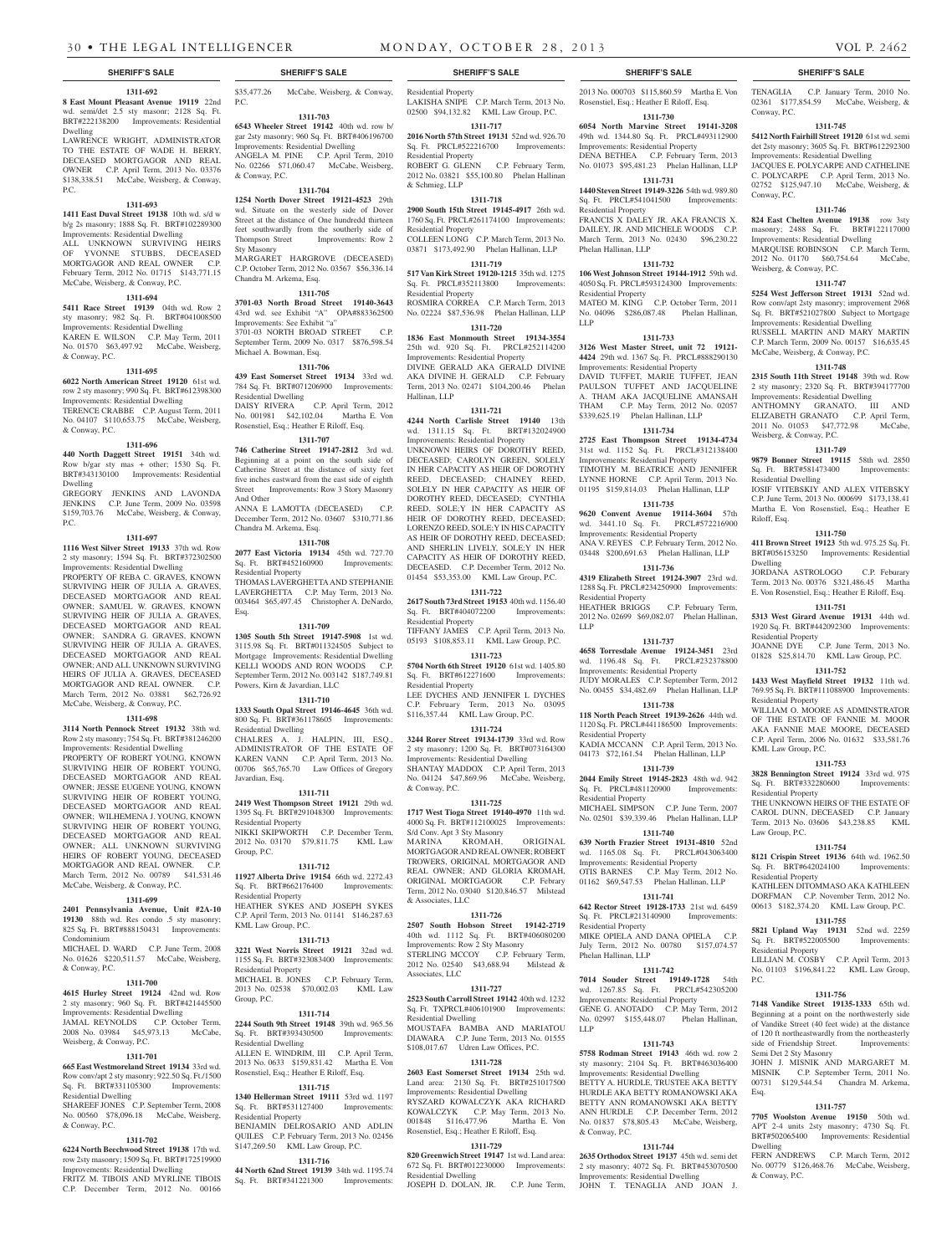#### **1311-758**

**1301 West Venango Street, 1303-05 West Venango Street 19140-4236** 43rd wd. 1301 W Venango - Property dimensons .0812 acres; 1303-05 W Venango Street, property dimensions .0261 acres more or less BRT#432044502 & BRT#432044504

NICHOLSON HOLDINGS, INC. C.P. March Term, 2013 No. 02945 \$331,366.32 Jennifer G. Fowler, Esq.

#### **1311-759**

**733 Winton Street 19148** 39th wd. 644 Sq. Ft. BRT#393069000 Improvements: Residential Property BRADLEY BALDIA AKA BRADLEY L.

BALDIA C.P. January Term, 2013 No. 00475 \$120,308.38 KML Law Group, P.C.

### **1311-760**

**5712 Whitby Avenue 19143** 51st wd. 1600 Sq. Ft. BRT#513163300 Improvements: Residential Property

THE UNKNOWN HEIRS OF EDNA L. BROWN, DECEASED, BERNICE BROWN, SOLELY IN HER CAPACITY AS HEIR OF EDNA L. BROWN, DECEASED, KATRINA BROWN TROTMAN, SOLELY IN HER CAPACITY AS HEIR OF EDNA L. BROWN, DECEASED, ROXANNE BROWN, SOLELY IN HER CAPACITY AS HEIR OF EDNA L. BROWN, DECEASED, CORNELL BROWN, SOLELY IN HIS CAPACITY AS HEIR OF EDNA L. BROWN, DECEASED, FRANK BROWN, SOLELY IN HIS CAPACITY AS HEIR OF EDNA L. BROWN, DECEASED, JOSEPH BROWN, SOLELY IN HIS CAPACITY AS HEIR OF EDNA L. BROWN, DECEASED, MARION BROWN, SOLELY IN HIS CAPACITY AS HEIR OF EDNA L. BROWN, DECEASED. C.P. November Term, 2012 No. 02053 \$98,506.76 KML Law Group, P.C.

#### **1311-761**

**5429 Gainor Road 19131** 52nd wd. 3125 Sq. Ft. BRT#522106600 Improvements: Residential Property CYNTHIA GALE AKA CYNTHIA L. GALE

AND DARYL GALE AKA DARYL S. GALE C.P. November Term, 2012 No. 01586 \$95,586.84 KML Law Group, P.C.

# **1311-762**

**2048 East Pacific Street 19134** 45th wd. 727.70 Sq. Ft. BRT#452167600 Improvements: Residential Property

#### RHONDA MARTINEZ C.P. April Term, 2013 No. 02127 \$40,015.25 KML Law Group, P.C.

#### **1311-763**

**3503 Drumore Drive 19154** 66th wd. 1796 Sq. Ft. BRT#662264100 Improvements:

Residential Property RADUCU PALADE AND RODICA PALADE C.P. February Term, 2013 No. 00492 \$171,190.02 KML Law Group, P.C.

#### **1311-764**

**1 Willig Avenue 19125-3324** 18th wd. 790.02 Sq. Ft. PRCL#181145700 Improvements: Residential Property SAMUEL E. KAHUILA C.P. March Term,

2013 No. 01571 \$96,635.79 Phelan Hallinan, LLP

#### **1311-765**

**1814 East Sanger Street 19124** 62nd wd. 1056 Sq. Ft. PRCL#622157900 Improvements: Residential Property STEPHANIE FAYE LEIGH C.P. February

Term, 2008 No. 02470 \$63,201.10 Phelan Hallinan, LLP

#### **1311-766**

**4927 Morris Street 19144-4713** 13th wd. 1675.95 Sq. Ft. PRCL#133143300 Improvements: Residential Property YOLANDA R. WANSLEY IN HER CAPACITY AS EXECUTRIX AND DEVISEE OF THE ESTATE OF MARY WANSLEY AKA MARY RUTH WANSLEY C.P. September Term, 2009 No. 00699 \$81,982.38 Phelan Hallinan, LLP

### **1311-767**

**1306 East Sharpnack Street 19150-2122**  50th wd. 1300 Sq. Ft. PRCL#502327700 Improvements: Residential Property NATHANIEL K. JACKSON IN HIS CAPACITY AS HEIR OF MYRTLE JACKSON; BEVERLY D. JACKSON, IN HER CAPACITY AS HEIR OF MYRTLE JACKSON; WILLIAM K. JACKSON IN HIS CAPACITY AS HEIR OF MYRTLE JACKSON; ROSE M. JACKSON, IN HER CAPACITY AS HEIR OF MYRTLE JACKSON; GREGORY S. JACKSON IN HIS CAPACITY AS HEIR OF MYRTLE JACKSON; UNKNOWN HEIRS, SUCCESSORS, ASSIGNS, AND ALL PERSONS, FIRMS, OR ASSOCIATIONS CLAIMING RIGHT, TITLE, OR INTEREST FROM OR UNDER MYRTLE JACKSON, DECEASED. C.P. September Term, 2012 No. 01742 \$121,360.14 Phelan

### **1311-768 6214 Charles Street 19135-3402** 55th

Hallinan, LLP

wd. 1681.99 Sq. Ft. PRCL#552221300 Improvements: Residential Property JENNIFER B. MCNAMARA C.P. October Term, 2012 No. 04065 \$127,659.70 Phelan Hallinan, LLP

#### **1311-769**

**5538 Chancellor Street 19139-3923** 46th wd. 1072 Sq. Ft. (land area) Improvements: 2 Story Row Home PREMIER RESOURCE HOLDINGS, LLC C.P. July Term, 2011 No. 00507 \$43,865.35 Elliot H. Berton, Esq.

#### **1311-770**

**5754 Haddington Street 19131** 4th wd. 1185 Sq. Ft. BRT#043224600 Improvements: Residential Dwelling

OLIVIA K. MYERS C.P. May Term, 2013 001226 \$63,812.17 Martha E. Von Rosenstiel, Esq.; Heather E Riloff, Esq.

#### **1311-771**

**7601-7615 Frankford Avenue 19136-3606**  10465 Sq. Ft. BRT#882746000 Subject to Mortgage Improvements: Residential Dwelling CHARAN KAUR AND PRINCE FUEL COMPANY C.P. March Term, 2011 No. 02719 \$647,271.41 Law Offices of Gregory Javardian, Esq.

#### **1311-772**

**6502 Limekiln Pike 19138-3103** 10th wd. 1360 Sq. Ft. PRCL#102060600 Improvements: Residential Property<br>JEWELL DOTSON C.P. December Term,

2011 No. 02326 \$64,329.66 Phelan Hallinan, LLP

#### **1311-773**

**2041 Lansing Street 19152-3609** 56th wd. 2519.95 Sq. Ft. PRCL#561482000 Improvements: Residential Property BHUMIBEN T. PATEL AKA BHUMIBEN PATEL AKA BHUMIBENT PATEL AND TUSHAR R. PATEL C.P. October Term, 2011 No. 01483 \$165,522.52 Phelan Hallinan,

# **1311-774**

LLP

**5950 North 4th Street 19120-1822** 42nd wd. 988.90 Sq. Ft. PRCL#612368700 Improvements: Residential Property STEPHANIE A. REEVES C.P. February Term, 2011 No. 03321 \$45,982.63 Phelan Hallinan, LLP

#### **1311-775**

**2826 North 20th Street 19132** 38th wd. 1200 Sq. Ft. BRT#111259300 Improvements: Residential Property SHACHIA J. NEWKIRK C.P. October Term, 2012 No. 4207 \$83,285.51 Christopher A. DeNardo, Esq.

#### **1311-776**

**55 West Pomona Street 19144-1913** 59th wd. 1920 Sq. Ft. OPA#593098600 Improvements: Residential Property MARK W. HOLT C.P. March Term, 2013 No. 00771 \$166,633.85 Phelan Hallinan, LLP

# **1311-778**

**1007 East Slocum Street 19150** 50th wd. s/d w b/g 2s masonry; 1474 Sq. Ft. BRT#502393300 Improvements: Residential Dwelling VICTOR HANCOCK, KNOWN SURVIVING HEIR OF THEODORE V. HANCOCK, DECEASED MORTGAGOR AND REAL OWNER AND VINCENT HANCOCK, KNOWN SURVIVING HEIR OF THEODORE V. HANCOCK, DECEASED MORTGAGOR AND REAL OWNER AND ALL UNKNOWN SURVIVING HEIRS OF THEODORE V. HANCOCK, DECEASED MORTGAGOR AND REAL OWNER C.P. October Term, 2012 No. 00342 \$168,146.75 McCabe, Weisberg, & Conway, P.C.

#### **1311-779**

**300 East Clarkson Avenue 19120** 42nd wd. Row 2 sty masonry; 1334 Sq. Ft. BRT#421230500 Improvements: Residential Dwelling NETRA A. MINTER C.P. June Term, 2012

No. 01879 \$134,271.81 McCabe, Weisberg, & Conway, P.C. **1311-780**

#### **7061 Wheeler Street 19142** 40th wd. Row b/ gar 2sty masonry; 1012 Sq. Ft. BRT#406200100 Improvements: Residential Dwelling SHARON A. STROUD C.P. December Term,

2012 No. 01841 \$85,124.22 McCabe, Weisberg, & Conway, P.C.

#### **1311-781**

**3130 D Street 19134** 7th wd. Row 2sty masonry; 980 Sq. Ft. BRT#071499900 Improvements: Residential Dwelling TO BE SOLD AS THE PROPERTY OF FERNANDO MELENDEZ, KNOWN SURVIVING HEIR OF AQUILINA MELENDEZ, DECEASED MORTGAGOR AND REAL OWNER; CLARIBAL MELENDEZ, KNOWN SURVIVING HEIR OF AQUILINA MELENDEZ, DECEASED MORTGAGOR AND REAL OWNER; ROSA

#### **SHERIFF'S SALE SHERIFF'S SALE SHERIFF'S SALE SHERIFF'S SALE SHERIFF'S SALE**

L. POBLETE, KNOWN SURVIVING HEIR OF AQUILINA MELENDEZ, DECEASED MORTGAGOR AND REAL OWNER; LUZ MELENDEZ, KNOWN SURVIVING HEIR OF AQUILINA MELENDEZ, DECEASED MORTGAGOR AND REAL OWNER; ORLANDO MELENDEZ, KNOWN SURVIVING HEIR OF AQUILINA MELENDEZ, DECEASED MORTGAGOR AND REAL OWNER; EVELYN MELENDEZ, KNOWN SURVIVING HEIR OF AQUILINA MELENDEZ, DECEASED MORTGAGOR AND REAL OWNER; EDWIN MELENDEZ, KNOWN SURVIVING HEIR OF AQUILINA MELENDEZ, DECEASED MORTGAGOR AND REAL OWNER; AND ALL UNKNOWN SURVIVING HEIR OF AQUILINA MELENDEZ, DECEASED MORTGAGOR AND REAL OWNER. C.P. March Term, 2012 No. 00423 \$55,412.24 McCabe, Weisberg, & Conway, P.C.

#### **1311-782**

**2536 Faunce Street 19152** 56th wd. APT 2-4 units 2sty masonr; 2496 Sq. Ft. BRT#561398965 Improvements: Residential Dwelling MELISSA MALLORY C.P. March Term, 2013 No. 01595 \$184,538.41 McCabe, Weisberg, & Conway, P.C.

#### **1311-783**

**1540 South Garnett Street aka 1540 South Garnet Road 19146-4628** 36th wd. 672 Sq. Ft. PRCL#363222200 Improvements: Residential Property JOSE M PEREZ, JR. C.P. November Term,

2010 No. 01512 \$71,910.11 Phelan Hallinan, LLP

# **1311-784**

**645 South Conestoga Street 19143-2514**  46th wd. 1260 Sq. Ft. OPA#463180300 Improvements: Residential Property LINDA CONYERS C.P. March Term, 2012 No. 01561 \$73,188.08 Phelan Hallinan, LLP

# **1311-785**

**2133 Loney Street 19152-3218** 35th wd. 2633.40 Sq. Ft. PRCL#561564600 Improvements: Residential Property AVRAHAM KATALAN AND JOY KATALAN C.P. April Term, 2012 No. 00353 \$164,310.12 Phelan Hallinan, LLP

# **1311-786**

**2725 South 7th Street 19148-5018** 39th wd. 958 Sq. Ft. PRCL#395188400 Improvements: Residential Property UNKNOWN HEIRS, SUCCESSORS, ASSIGNS, AND ALL PERSONS, FIRMS, OR ASSOCIATIONS CLAIMING RIGHT, TITLE, OR INTEREST FROM OR UNDER BLAISE J. STAMA, DECEASED C.P. January Term, 2013 No. 03416 \$151,568.04 Phelan Hallinan, LLP

# **1311-787**

**518 East Hilton Street 19134-1717** 7th wd. 1675.21 Sq. Ft. PRCL#492140900 Improvements: Residential Property EDWARD KAPLAN, LYUBOV KAPLAN, LEONID KAPLAN AND ANNA KAPLAN C.P. January Term, 2012 No. 01193 \$48,802.83 Phelan Hallinan, LLP

#### **1311-788**

**231 East Willard Street 19134-2219** 7th wd. 1064 Sq. Ft. PRCL#073225200 Improvements: Residential Property ROBERT E CICCONE, JR. C.P. July Term, 2012 No. 04552 \$67,220.73 Phelan Hallinan, LLP

#### **1311-789**

**2030 South 27th Street 19145-2501** 48th wd. 2655.46 Sq. Ft. PRCL#482335800 Improvements: Residential Property SHARISSA JACKSON C.P. December Term, 2011 No. 02306 \$110,777.96 Phelan Hallinan, LLP

#### **1311-790**

**6043 Spruce Street 19139-3739** 46th wd. 1600 Sq. Ft. PRCL#031119100 Improvements: Residential Property

LATONYA MABINE AKA LATONYA NICOLE MABINE AKA LATONYA NICOLE THOMPSON, IN HER CAPACITY AS ADMINSTRATRIX OF THE ESTATE OF CATHERINE PERSON; JOCELYN WILLIAMS AKA JOCELYN F. BAYTOPS, AKA JOCELYN F. PERSON, IN HER CAPACITY AS HEIR OF THE ESTATE OF CATHERINE PERSON; UNKNOWN HEIRS, SUCCESSORS, ASSIGNS, AND ALL PERSONS, FIRMS, OR ASSOCIATIONS CLAIMING RIGHT, TITLE, OR INTEREST FROM OR UNDER CATHERINE PERSON, DECEASED. C.P. December Term, 2012 No. 01954 \$74,261.14 Phelan Hallinan, LLP

#### **1311-791**

**251 Lauriston Street aka 251 Lauriston Street 19128-3720** 21st wd. 1146 Sq. Ft. OPA#213065300 Improvements: Residential Property

DEBRA H. HEISER ROUTZAHN AND

ELMER E. ROUTZAHN, II C.P. February Term, 2013 No. 02467 \$212,754.47 Phelan Hallinan, LLP **1311-792**

**1311-805 7409 Rising Sun Avenue 19111** 56th wd. Semi det 2.5 sty mas.+oth; 4089.75 Sq. Ft. BRT#561004800 Improvements: Residential

JAMES BANKS AKA JAMES L. BANKS AND CAROL BANKS C.P. December Term, 2008 No. 02610 \$212,377.07 McCabe, Weisberg,

**1311-806 6609 Algard Street 19135** 55th wd. 1420 Sq. Ft. BRT#552371800 Improvements:

ALBERT SAWBO C.P. January Term, 2013 No. 00409 \$78,408.93 KML Law Group, P.C. **1311-807 2358 East Letterly Street 19125** 31st wd. Row 2 sty masonry; 1633.25 Sq. Ft. BRT#313224200 Improvements: Residential Dwelling ROBERT L. PALUMBO C.P. October Term, 2011 No. 00663 \$108,697.55 McCabe,

**1311-808 1419 East Susquehanna Avenue 19125**  18th wd. 2221.92 Sq. Ft. BRT#181252600 Improvements: Residential Property JOHN GENTNER AND LISA GENTNER AKA LISA GENTER C.P. March Term, 2012 No. 02024 \$282,519.92 KML Law Group, P.C. **1311-809 5849 Anderson Street 19138** 59th wd. Row b/ gar 2sty masonry; 2970 Sq. Ft. BRT#591217900 Improvements: Residential Dwelling MAKIDI KU-NTIMA C.P. February Term, 2010 No. 00351 \$133,884.71 McCabe,

**1311-810 35 North 53rd Street 19139** 44th wd. 1110 Sq. Ft. BRT#441161800 Improvements:

LAURA WINSTON C.P. April Term, 2013 No. 01459 \$50,147.99 KML Law Group, P.C. **1311-811 164 West Abbottsford Avenue 19144** 12th wd. Semi det 2 sty masonry; 1818 Sq. Ft. BRT#123015800 Improvements: Residential

RICHARD C. WELLS AND MICHAEL R. KERR C.P. January Term, 2011 No. 02481 \$114,880.26 McCabe, Weisberg, & Conway,

**1311-812 12262 Sweet Briar Road 19154** 66th wd. 2212.23 Sq. Ft. BRT#663178500 Improvements: Residential Property ANDREW LINDENMUTH C.P. April Term, 2013 No. 01456 \$206,443.84 KML Law

**1311-813 6919 Theodore Street 19142-2106** 40th wd. 982.50 Sq. Ft. PRCL#406241000 Improvements: Residential Property LOUIS COLALONGO, INDIVIDUALLY AND IN HIS CAPACITY AS EXECUTOR OF THE ESTATE OF CARMELIA DIDONATO AKA CARMELLA COLALONGO C.P. September Term, 2012 No. 02830 \$60,050.50 Phelan

**1311-814 1135 Brill Street 19124-1116** 62nd wd. 2000 Sq. Ft. PRCL#621039000 Improvements:

DANA SCARANGELLI C.P. June Term, 2012 No. 02406 \$99,123.26 Phelan Hallinan, LLP **1311-815 3187 Tulip Street 19134-3807** 25th wd. 1080 Sq. Ft. PRCL#252364300 Improvements:

ANIBAL CRUZ SANTIAGO C.P. August Term, 2010 No. 02606 \$53,234.19 Phelan

**1311-816 2127 West Reserve Drive aka 2127 Reserve Drive 19145-5748** 26th wd. 5213 Sq. Ft. PRCL#262388000 Improvements: Residential

NDEYE A. LO, FARA DIOUE C.P. November Term, 2011 No. 02627 \$434,867.07 Phelan

**1311-817 4319 Glendale Street 19124-4317** 33rd wd. 1300 Sq. Ft. PRCL#332451200 Improvements:

JULIO CESAR RODRIGUEZ C.P. January Term, 2012 No. 00880 \$59,739.74 Phelan

**1311-818 12435 Balston Road 19154** 58th wd. Row b/ gar 2sty masonry; 1360 Sq. Ft. BRT#663227000 Improvements: Residential Dwelling SHERRY CHIGER, KNOWN SURVIVING HEIR OF CHARLES CHIGER, DECEASED MORTGAGOR AND REAL OWNER; RHONDA CHIGER, KNOWN SURVIVING HEIR OF CHARLES CHIGER, DECEASED MORTGAGOR AND REAL OWNER;

Dwelling

& Conway, P.C.

Residential Property

Weisberg, & Conway, P.C.

Weisberg, & Conway, P.C.

Residential Property

Dwelling

Group, P.C.

Hallinan, LLP

Residential Property

Residential Property

Hallinan, LLP

Hallinan, LLP

Hallinan, LLP

Residential Property

Property

P.C.

**6335 Argyle Street 19111-5623** 35th wd. 1446 Sq. Ft. PRCL#353236700 Improvements: Residential Property MOL LY AND CASSANDRA LOR C.P. June

Term, 2012 No. 03098 \$200,798.36 Phelan Hallinan, LLP **1311-793**

#### **7845 Woolston Avenue 19150-3112** 15th wd.

1630 Sq. Ft. PRCL#502068200 Improvements: Residential Property HELEN FURLOW C.P. October Term, 2012 No. 00179 \$131,559.88 Phelan Hallinan, LLP

#### **1311-794**

**5913 Catharine Street 19143-2409** 46th wd. 1910.52 Sq. Ft. PRCL#032187300 Improvements: Residential Property LINDA G. TINSLEY PAGE AKA LINDA G. TINSLEY-PAGE C.P. April Term, 2013 No. 00200 \$80,759.92 Phelan Hallinan, LLP

#### **1311-795**

**4011 North 6th Street 19140-2501** 43rd wd. 1050 Sq. Ft. PRCL#433067300 Improvements: Residential Property DIANE RAY C.P. February Term, 2012 No. 02010 \$24,651.71 Phelan Hallinan, LLP

# **1311-796**

**435 Martin Street 19128-3423** 21st wd. 6417 Sq. Ft. BRT#212090400 Subject to Mortgage Improvements: Residential Property MATTHEW W. REECE AND PATRICIA A. SANTUCCI C.P. March Term, 2013 No. 03098 \$69,891.05 Pressman & Doyle, LLC

#### **1311-797**

**5921 Cottage Street 19135** 41st wd. Det 2 sty frame; 7946 Sq. Ft. BRT#552401900 Improvements: Residential Dwelling MICHELLE WINKIS C.P. February Term, 2012 No. 01591 \$242,036.46 McCabe, Weisberg, & Conway, P.C.

#### **1311-798 2258 Friendship Street 19149** 54th wd. Row b/gar 2sty masonry; 2880.45 Sq. Ft.

BRT#542118600 Improvements: Residential

BRUCE BASKERVILLE C.P. August Term, 2009 No. 04318 \$152,754.24 McCabe,

**1311-799 1417 Weaver Street 19150** 50th wd. Row b/ gar 2sty masonry; 2508 Sq. Ft. BRT#501470600 Improvements: Residential Dwelling JACQULEYN TRICE AND THOMAS TRICE C.P. July Term, 2012 No. 02816 \$144,150.30 McCabe, Weisberg, & Conway, P.C. **1311-800 732 West Jefferson Street 19122** 20th wd. Row 3 sty masonry; 2403.68 Sq. Ft. BRT#201008300 Improvements: Residential Dwelling ALBERT D'ANGELO C.P. March Term, 2013 No. 033520 \$174,527.21 McCabe, Weisberg,

**1311-801 5420 Kingsessing Avenue 19143** 51st wd. Row 2 sty masonry; 2116.46 Sq. Ft. BRT#514248200 Improvements: Residential Dwelling JOHN NTEFO C.P. March Term, 2013 No. 03339 \$52,879.47 McCabe, Weisberg, &

**1311-802 2759 Alresford Street 19137** 45th wd. Row 2 sty masonry; 2024 Sq. Ft. BRT#453018200 Improvements: Residential Dwelling PROPERTY OF ROBERT E. TAYLOR, JR., KNOWN HEIR OF ROBERT E. TAYLOR, SR., DECEASED MORTGAGOR AND REAL OWNER; STEPHEN M. TAYLOR., SR., KNOWN HEIR OF ROBERT E. TAYLOR, SR., DECEASED MORTGAGOR AND REAL OWNER; DENNIS TAYLOR, KNOWN HEIR OF ROBERT E. TAYLOR, SR., DECEASED MORTGAGOR AND REAL OWNER; AND ALL UNKNOWN HEIRS OF ROBERT E. TAYLOR, SR., DECEASED MORTGAGOR AND REAL OWNER. C.P. May Term, 2012 No. 00824 \$138,738.67 McCabe, Weisberg,

**1311-803 839 Sanger Street 19124** 35th wd. Row b/gar 2sty masonry; 2246.1 Sq. Ft. BRT#351219300 Improvements: Residential Dwelling EVELYN PEREZ C.P. April Term, 2010 No. 01951 \$77,150.60 McCabe, Weisberg, &

**1311-804 850 Bridge Street 19124** 35th wd. 1038.10<br>
Sq. Ft. BRT#351144700 Improvements:

JENNIFER D. DIXON C.P. April Term, 2013 No. 04562 \$100,965.36 KML Law Group,

Dwelling

& Conway, P.C.

Conway, P.C.

& Conway, P.C.

Conway, P.C.

P.C.

Sq. Ft. BRT#351144700 Residential Property

Weisberg, & Conway, P.C.